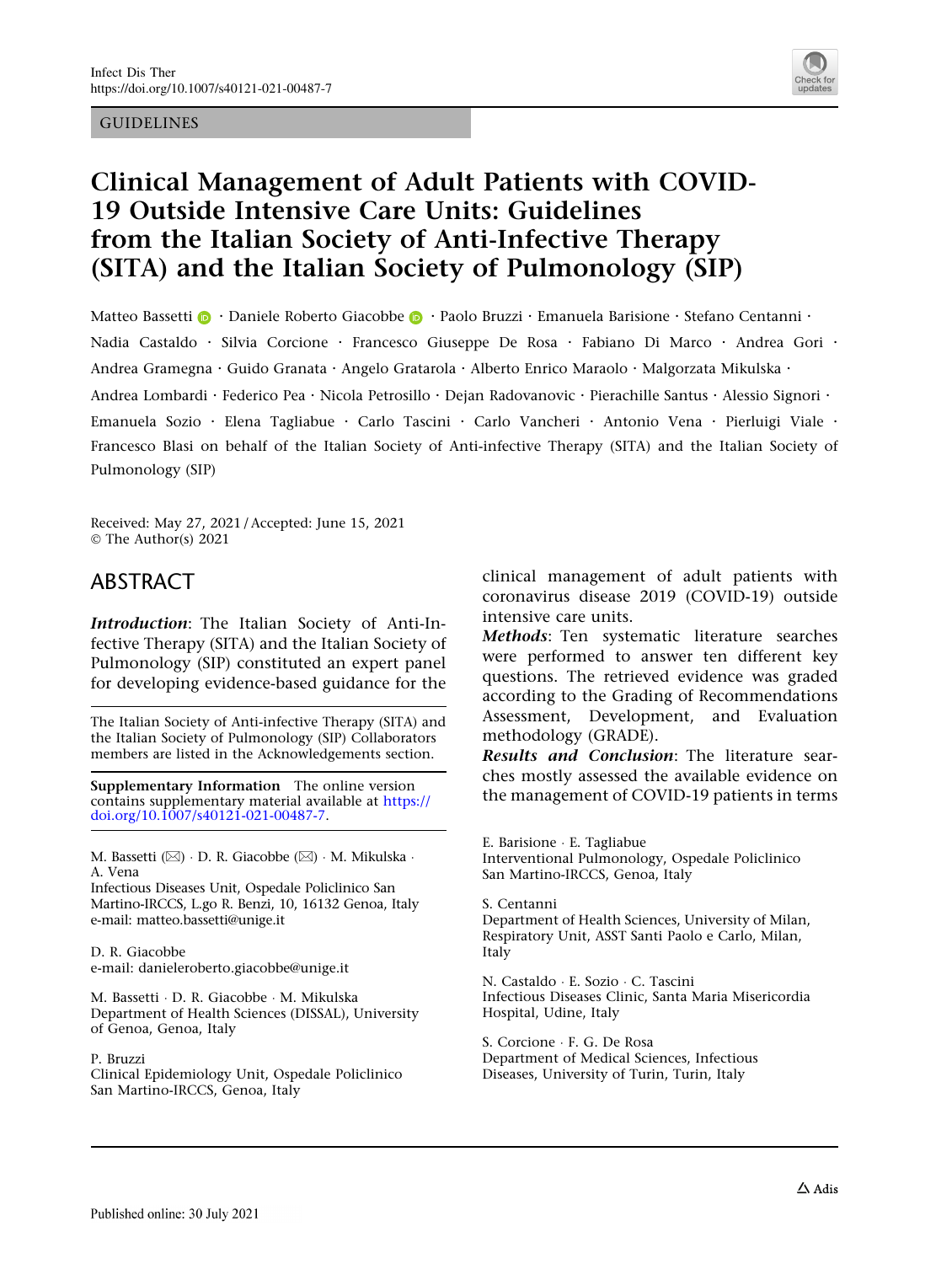of antiviral, anticoagulant, anti-inflammatory, immunomodulatory, and continuous positive airway pressure (CPAP)/non-invasive ventilation (NIV) treatment. Most evidence was deemed as of low certainty, and in some cases, recommendations could not be developed according to the GRADE system (best practice recommendations were provided in similar situations). The use of neutralizing monoclonal antibodies may be considered for outpatients at risk of disease progression. For inpatients, favorable recommendations were provided for anticoagulant prophylaxis and systemic steroids administration, although with low certainty of evidence. Favorable recommendations, with very low/low certainty of evidence, were also provided for, in specific situations, remdesivir, alone or in combination with baricitinib, and tocilizumab. The presence of many best practice recommendations testified to the need for further investigations by means of randomized controlled trials, whenever possible, with some possible future research directions stemming from the results of the ten systematic reviews.

S. Corcione

Tufts University School of Medicine, Boston, MA, USA

F. Di Marco

Department of Health Sciences, University of Milan, Respiratory Unit, ASST Papa Giovanni XXIII Hospital, Bergamo, Italy

A. Gori - A. Gramegna - A. Lombardi - F. Blasi Department of Pathophysiology and Transplantation, Universita` degli Studi di Milano, Milan, Italy

A. Gori - A. Lombardi Infectious Diseases Unit, Fondazione IRCCS Ca' Granda Ospedale Maggiore Policlinico, Milan, Italy

A. Gramegna - F. Blasi Fondazione IRCCS Ca' Granda Ospedale Maggiore Policlinico, Internal Medicine Department, Respiratory Unit and Cystic Fibrosis Adult Center, Milan, Italy

#### A. Gori

Centre for Multidisciplinary Research in Health Science (MACH), University of Milan, Milan, Italy

G. Granata - N. Petrosillo Clinical and Research Department for Infectious Diseases, National Institute for Infectious Diseases L. Spallanzani, IRCCS, Rome, Italy

Keywords: COVID-19; SARS-CoV-2; Guidelines

#### Key Summary Points

The use of neutralizing monoclonal antibodies may be considered for outpatients at risk of disease progression.

For inpatients, favorable recommendations are provided for anticoagulant prophylaxis and systemic steroids administration, although with low certainty of evidence.

Favorable recommendations, with very low/low certainty of evidence, are also provided for, in specific situations, remdesivir, alone or in combination with baricitinib, and tocilizumab.

The presence of many best practice recommendations testifies to the need for further investigations by means of randomized controlled trials.

#### A. Gratarola

Department of Emergency and Urgency, San Martino Policlinico Hospital, IRCCS, Genoa, Italy

#### A. E. Maraolo

First Division of Infectious Diseases, Cotugno Hospital, AORN dei Colli, Naples, Italy

#### F. Pea - P. Viale

Department of Medical and Surgical Sciences, Alma Mater Studiorum–University of Bologna, Bologna, Italy

#### F. Pea

SSD Clinical Pharmacology Unit, University Hospital, IRCCS Azienda Ospedaliero Universitaria di Bologna, Bologna, Italy

#### N. Petrosillo

Infection Control and Infectious Disease Service, University Hospital "Campus-Biomedico", Rome, Italy

D. Radovanovic - P. Santus Division of Respiratory Diseases, Ospedale L. Sacco, ASST Fatebenefratelli-Sacco, Milan, Italy

#### P. Santus

Department of Biomedical and Clinical Sciences (DIBIC), Universita` degli Studi di Milano, Milan, Italy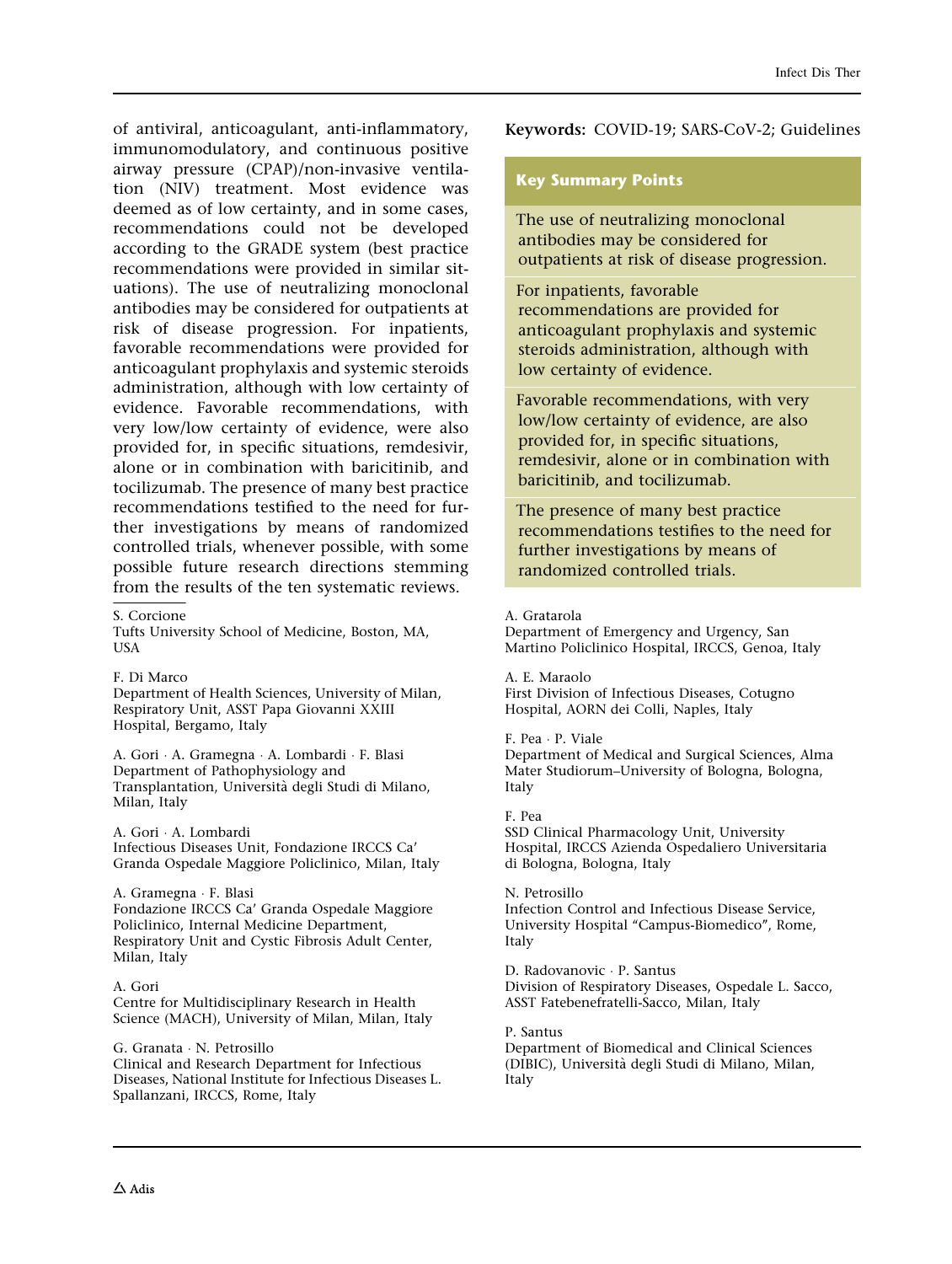# INTRODUCTION

Coronavirus disease 2019 (COVID-19), caused by the severe acute respiratory syndrome coronavirus 2 (SARS-CoV-2), has affected and continues to affect millions of people worldwide [\[1,](#page-36-0) [2](#page-36-0)]. Although most of infected individuals do not develop severe disease, the absolute numbers of those requiring hospital support during exponential increases of the virus diffusion have put extraordinary pressure on hospitals in Italy and in other European countries.

The rapid diffusion of this novel virus initially implied the lack of high-level evidence on any possible best therapeutic approach for both outpatients and inpatients with COVID-19. As a consequence, during the first months of the pandemic, the management of patients with COVID-19 was largely based on off-label and compassionate drug uses [[3–5](#page-36-0)]. However, this can no longer be justified (at least on a large scale and outside specific situations) now that the unprecedented efforts of scientific research worldwide have produced (in just 1 year) many clinical studies, both observational and experimental, including randomized controlled trials (RCTs), that could allow for a more solid evidence-based therapeutic approach to patients with COVID-19. Of course, several gray areas remain, and further future refinement of current approaches is still a critical priority. However, this does not cancel the need to provide clinicians with an updated summary of the already available evidence for their reference, also considering the large amount of novel

A. Signori

Department of Health Sciences, Section of Biostatistics, University of Genoa, Genoa, Italy

C. Vancheri

Regional Referral Centre for Rare Lung Diseases-University Hospital ''Policlinico G. Rodolico'', Catania, Italy

C. Vancheri

Department of Clinical and Experimental Medicine, University of Catania, Catania, Italy

#### P. Viale

Infectious Diseases Unit, University Hospital IRCCS Policlinico Sant'Orsola, Bologna, Italy

scientific literature on COVID-19 released every day. This information overload could also have the unintended effect of confounding clinicians if not inserted in a correct framework of certainty and applicability of the evidence.

Against this background, structured guidance through guidelines development is a fundamental step that needs to be taken to optimize the management of COVID-19 in Italy, which was one of the first and most affected countries in Europe. For this reason, the Italian Society of Anti-Infective Therapy (SITA) and the Italian Society of Pulmonology (SIP) jointly developed the current guidelines for the therapeutic management of patients with COVID-19. The current document is relevant to patients not requiring (or still not requiring) admission to intensive care unit (ICU).

# **METHODS**

We set up a panel of experts from SITA and SIP, including members (D.R.G., P.B.) with previous experience in the development of documents and recommendations with the Grading of Recommendations Assessment, Development, and Evaluation (GRADE) system [[6–8](#page-36-0)]. The aim was to address ten different key questions regarding the clinical management of adult outpatients and inpatients with COVID-19 outside ICU. The complete panel composition and roles are detailed in the Supplementary Material. The panel comprised infectious diseases specialists and pneumologists, reflecting the infectious nature of the disease and its frequent presentation as a respiratory syndrome. Furthermore, an intensive care physician (A.G.) and a pharmacologist (F.P.) were included in the panel to guarantee non-overlapping with intensive care management (delimitation of the target population of patients with COVID-19 outside ICU) and the point of view of a pharmacokinetic specialist in the panel, respectively.

The present guidelines mainly deal with administration of therapeutic agents to patients with COVID-19 and are targeted to physicians dealing with COVID-19 outside ICU, in order to provide a detailed appraisal of evidence and recommendations to support clinical practice.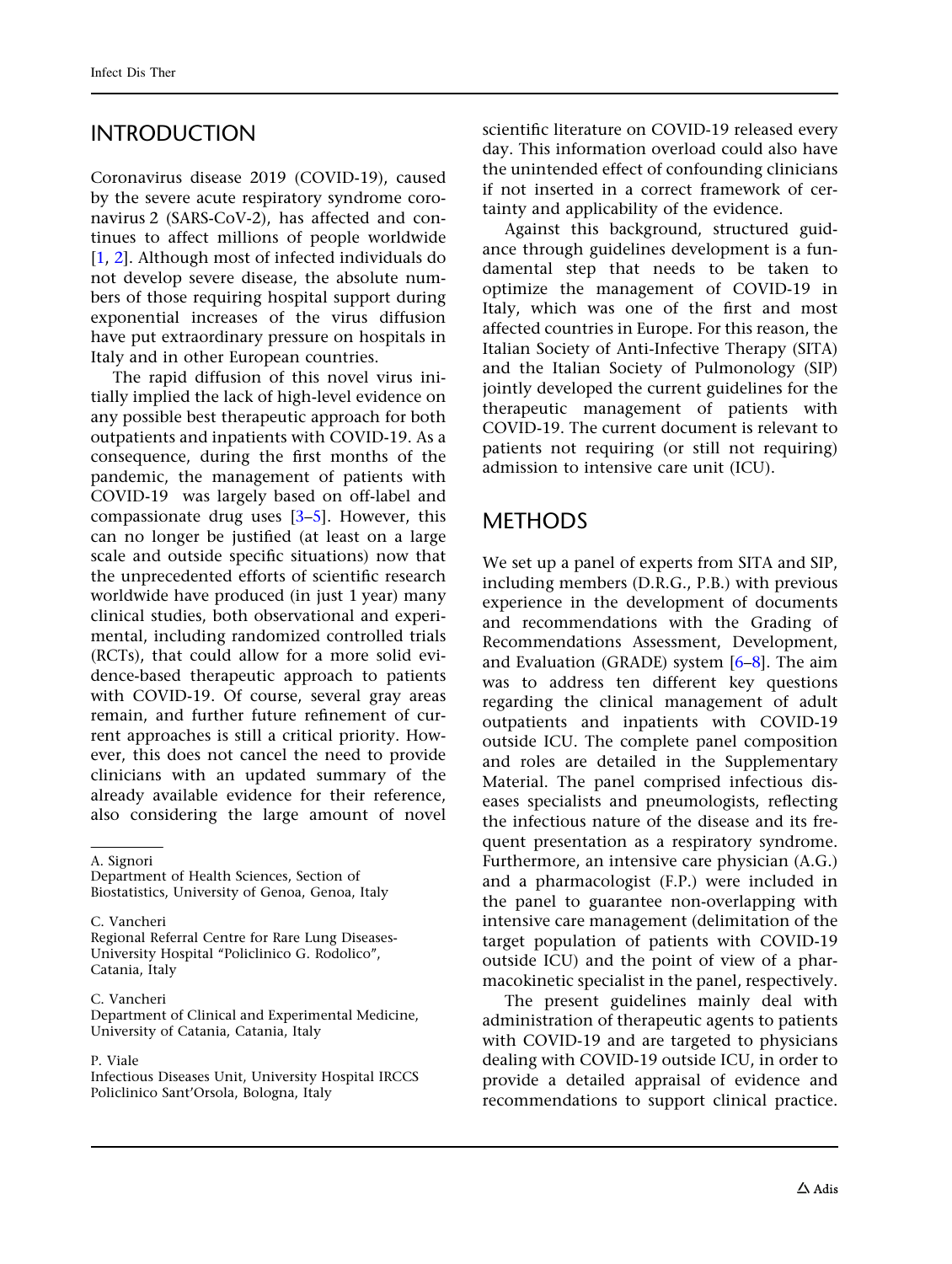Given the absence of such a baseline appraisal, other associations/societies of physicians and patients were not involved in the development of the present first version of the guidelines. However, based on the certainty of evidence and the strength of recommendations provided by the present assessment, the possibility for either physicians' or patients' associations of suggesting preferences and critical areas needing further assessment/review will be provided through a structured questionnaire that will be made available on the websites of the two societies before the future pre-defined updates of the guidelines (see below).

The guidelines development process started with ten different systematic reviews of the literature, one for each question. The systematic reviews protocol followed the Preferred Reporting Items for Systematic Reviews and Meta-Analyses (PRISMA) statement [\[9](#page-36-0)]. For each systematic review, the inclusion criteria relied on the PICO strategy  $(P = population, I = inter$ vention,  $C =$  comparison,  $O =$  outcomes). Specific P, I, C, and O were defined for each single question, as motivated in the discussion of evidence for the different questions (see below the dedicated evidence summaries for each question). The literature search was performed through PubMed, Embase, and the Cochrane COVID-19 Study Register. Specific search strings and flowcharts of the studies inclusion process for the ten different systematic searches are available in the Supplementary Material. The initial search period was from inception of January 2020 to 30 November 2020, with two subsequent updates to 31 January 2021 and 30 April 2021. In line with the increasing availability of evidence from randomized studies over time, after 31 January 2021 updates of the guidelines text were limited to RCTs (after having verified that retrieved observational studies did not provide sufficient evidence to change already developed recommendations), including RCTs retrieved as not peer-reviewed pre-print manuscripts or press releases if deemed as potentially impacting recommendations. A further update of the literature search will be performed in November 2021. However, any potential practice-changing evidence that may become available before

November 2021 will be critically reviewed by the panel of experts in charge of preparing and reviewing the present guidelines, and, in case, incorporated into the recommendations. Any update will be published on the websites of the two societies (<https://www.sitaonline.net> and <http://www.sipirs.it>). Through the websites, patients' and physicians' societies will also be allowed to send their comments regarding areas needing further assessment/revision; that information will be taken into account and published alongside future versions of the guidelines.

For each question, recommendations were drafted by non-voting members based on the retrieved literature. The supporting literature for each recommendation was assessed independently using the GRADE system by D.R.G. and P.B., with disagreements being resolved by A.E.M. GRADE tables for each recommendation, available in the Supplementary Material, were prepared by evaluating the risk of bias, inconsistency, indirectness, and imprecision of the retrieved literature. For observational studies, the risk of bias was assessed by means of the Newcastle–Ottawa Scale (NOS) [[10\]](#page-36-0), whereas for RCTs the risk of bias was assessed by means of the Effective Practice and Organization of Care guidelines [\[11\]](#page-37-0). High risk of bias translated to ''very serious risk of bias'', low risk of bias translated to ''no serious risk of bias'', whereas moderate/unclear risk of bias translated to ''serious risk of bias'' or ''no serious risk of bias'' according to the evaluators' judgment. The certainty of evidence was graded as high, moderate, low, or very low. When sufficient evidence was not retrieved to allow the use of the GRADE system, recommendations were based on panel consensus, and defined as best practice recommendations.

A dedicated voting process (collection of voting forms through individual email messages) was developed for the present guidelines owing to the emergency situation and the clinical duties related to COVID-19, which eventually did not allow the organization of online meetings with participation of the full voting panel. More specifically, voting panel members were provided with the results of the various literature searches, the evidence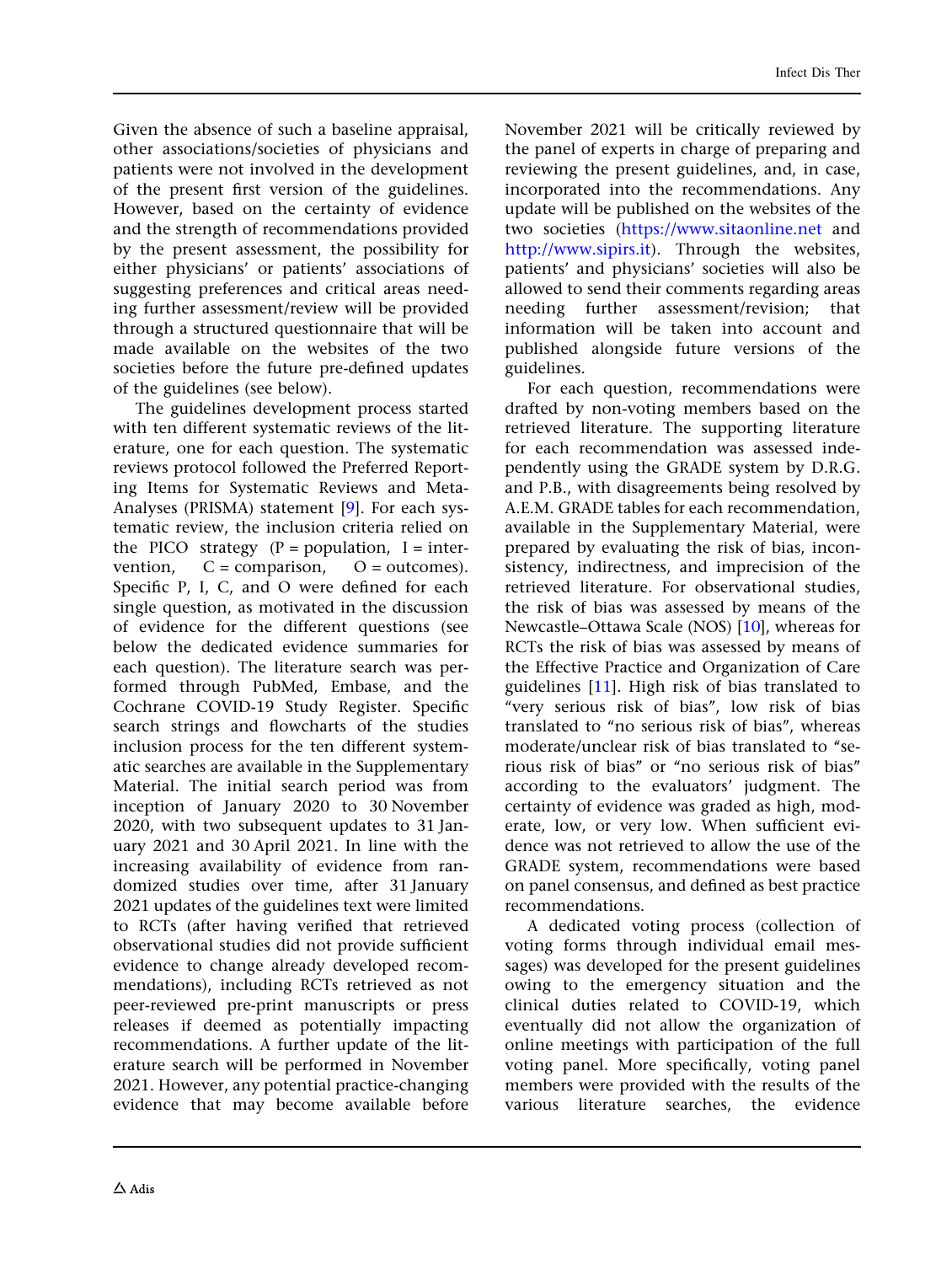summaries, the proposed recommendations, and the related GRADE tables. Each voting member was then allowed to individually vote (using a structured voting form) in favor or against each of the recommendations, to propose possible modifications, and to judge each recommendation as strong or weak according to GRADE rules [[8](#page-36-0)]. For recommendations with an agreement  $<$  75%, further voting rounds were conducted after implementation of dedicated amendments based on the provided comments. After reaching an agreement  $> 75\%$  for all recommendations, all the authors reviewed and approved the final manuscript and Supplementary Material.

We recognize potential barriers to the implementation of the present guidelines, based on the availability/costs of therapeutic agents and possible off-label indications (e.g., for anti-inflammatory/immunomodulatory agents), that will continue to require standard local procedures for off-label administration, independent of the present guidelines. However, we also feel this will help to identify specific areas of further research (as detailed below for each question) that, in turn, may guide the design of further studies for increasing/revising the certainty of the evidence supporting the present recommendations. Finally, a survey will be developed and circulated among SITA and SIP members (and any other physicians' association requiring it through the societies websites) within October 2021 for evaluating implementation and adherence to the recommendations (through descriptive statistics and the related measures of uncertainty) and for collecting information about the barriers encountered to guidelines implementations. The results of the survey will be included in future guidelines versions.

This article is based on previously conducted studies and does not contain any new studies with human participants or animals performed by any of the authors.

# QUESTIONS ADDRESSED AND RECOMMENDATIONS

A summary of questions and recommendations is provided in Table [1,](#page-5-0) whereas a discussion of the retrieved evidence for each question is presented in the following paragraphs. Extended evidence summaries for questions 2 to 9 (i.e., those questions for which more details beyond those provided in the following paragraphs were deemed necessary for a complete presentation of evidence) are available in the Supplementary Material.

### Question 1: When Should a Patient with COVID-19 be Hospitalized?

### Evidence Summary

The need for hospital admission is an essential component of the initial evaluation of all patients with COVID-19 presenting at the emergency department or receiving home visits by family doctors. There is no general consensus on the optimal hospitalization criteria (either in general or in specific subgroups), and on how they should be applied in daily clinical practice [\[12–21](#page-37-0)].

Factors such as older age, male sex, presence of comorbidities, severe obesity, and shortness of breath have been consistently associated with hospitalization (as endpoint) in patients with COVID-19 across observational studies [\[12–28](#page-37-0)]. These factors likely reflect two different, nonmutually exclusive components: (1) an increased risk to progress to moderate/severe disease (e.g., comorbidities, male sex, severe obesity); (2) the presence of an already severe/ advanced disease (e.g., shortness of breath). Independent of what they reflect, the prognostic impact of these factors is the key determinant, since the major interest is to understand which patients may be safely followed/cured at home without a consequent, unfavorable prognostic effect. Nonetheless, this is seldom assessed directly, for two possible, different reasons: (1) lack of follow-up in non-hospitalized patients; (2) the endpoint is correctly prognostic (e.g., mortality, admission to ICU, recovery or improvement of clinical status), but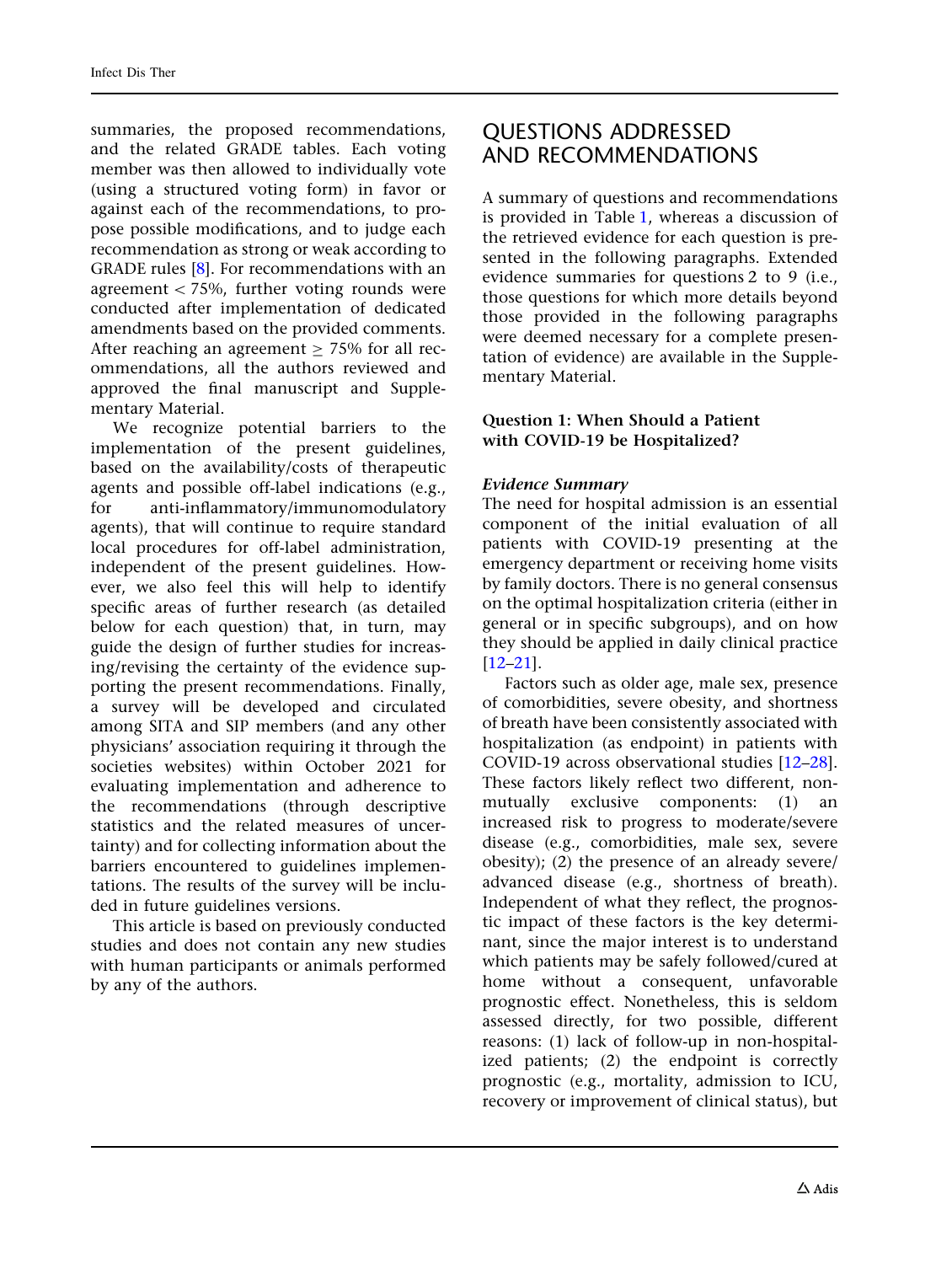| Question   | Recommendations                                                                                                                                                                                                                                                                                                                                                                                                                                                                                                                                                                                                                     |
|------------|-------------------------------------------------------------------------------------------------------------------------------------------------------------------------------------------------------------------------------------------------------------------------------------------------------------------------------------------------------------------------------------------------------------------------------------------------------------------------------------------------------------------------------------------------------------------------------------------------------------------------------------|
| Question 1 | When should a patient with COVID-19 be hospitalized?                                                                                                                                                                                                                                                                                                                                                                                                                                                                                                                                                                                |
|            | Pending further evidence, it might be prudent not to base the decision to hospitalize or not patients with<br>COVID-19 only on prognostic scores-weak recommendation, very low certainty of evidence                                                                                                                                                                                                                                                                                                                                                                                                                                |
|            | Hospitalization should be considered in patients with at least one of the following: low oxygen saturation on<br>room air $\leq$ 92% at rest or partial pressure of oxygen $<$ 60 mmHg at arterial blood gas analysis <sup>*</sup> ; respiratory<br>rate > 30 breaths /min; new onset of dyspnea at rest or during speaking; reduction of oxygen saturation on<br>room air below 90% during walking test; high value of prognostic scores; presence of anuria, confusion,<br>hypotension, cyanosis, and/or other medical conditions requiring hospitalization per se-best practice<br>recommendation (based on expert opinion only) |
|            | *This does not strictly apply to patients with chronic obstructive pulmonary disease or other chronic<br>respiratory disease, in whom similar values may be well tolerated, but who nonetheless need a careful<br>personalized evaluation for hospitalization considering the presence of a baseline respiratory disease besides<br>COVID-19                                                                                                                                                                                                                                                                                        |
| Question 2 | Which drugs should be administered to outpatients with COVID-19?                                                                                                                                                                                                                                                                                                                                                                                                                                                                                                                                                                    |
|            | Based on available results from RCTs, we do not recommend the administration of hydroxychloroquine in<br>outpatients with COVID-19-strong recommendation, moderate certainty of evidence                                                                                                                                                                                                                                                                                                                                                                                                                                            |
|            | We do not recommend the use of corticosteroids in outpatients with COVID-19, unless needed for other<br>medical reasons-best practice recommendation (based on expert opinion only)                                                                                                                                                                                                                                                                                                                                                                                                                                                 |
|            | In the absence of proven bacterial infections, the administration of antibiotics in outpatients with COVID-<br>19 should be considered only as empirical treatment of highly suspected bacterial co-infection or<br>superinfections—weak recommendation, very low certainty of evidence (for azithromycin); best practice<br>recommendation for other antibiotics (based on expert opinion only)                                                                                                                                                                                                                                    |
|            | At the present time, antivirals should not be administered in outpatients with COVID-19 outside RCTs-<br>best practice recommendation (based on expert opinion only)                                                                                                                                                                                                                                                                                                                                                                                                                                                                |
|            | The use of neutralizing monoclonal antibodies may be considered in outpatients with COVID-19 with<br>mild/moderate diseases at risk of progression and within at most 10 days after symptoms onset—weak<br>recommendation, low certainty of evidence                                                                                                                                                                                                                                                                                                                                                                                |
|            | Of note, there was some agreement across the panel regarding the possibility to consider colchicine for the<br>treatment of selected subgroups of outpatients with COVID-19, provided the favorable results in patients<br>with positive COVID-19 molecular test in the COLCORONA RCT are replicated in other studies [66]                                                                                                                                                                                                                                                                                                          |

<span id="page-5-0"></span>Table 1 Summary of questions and recommendations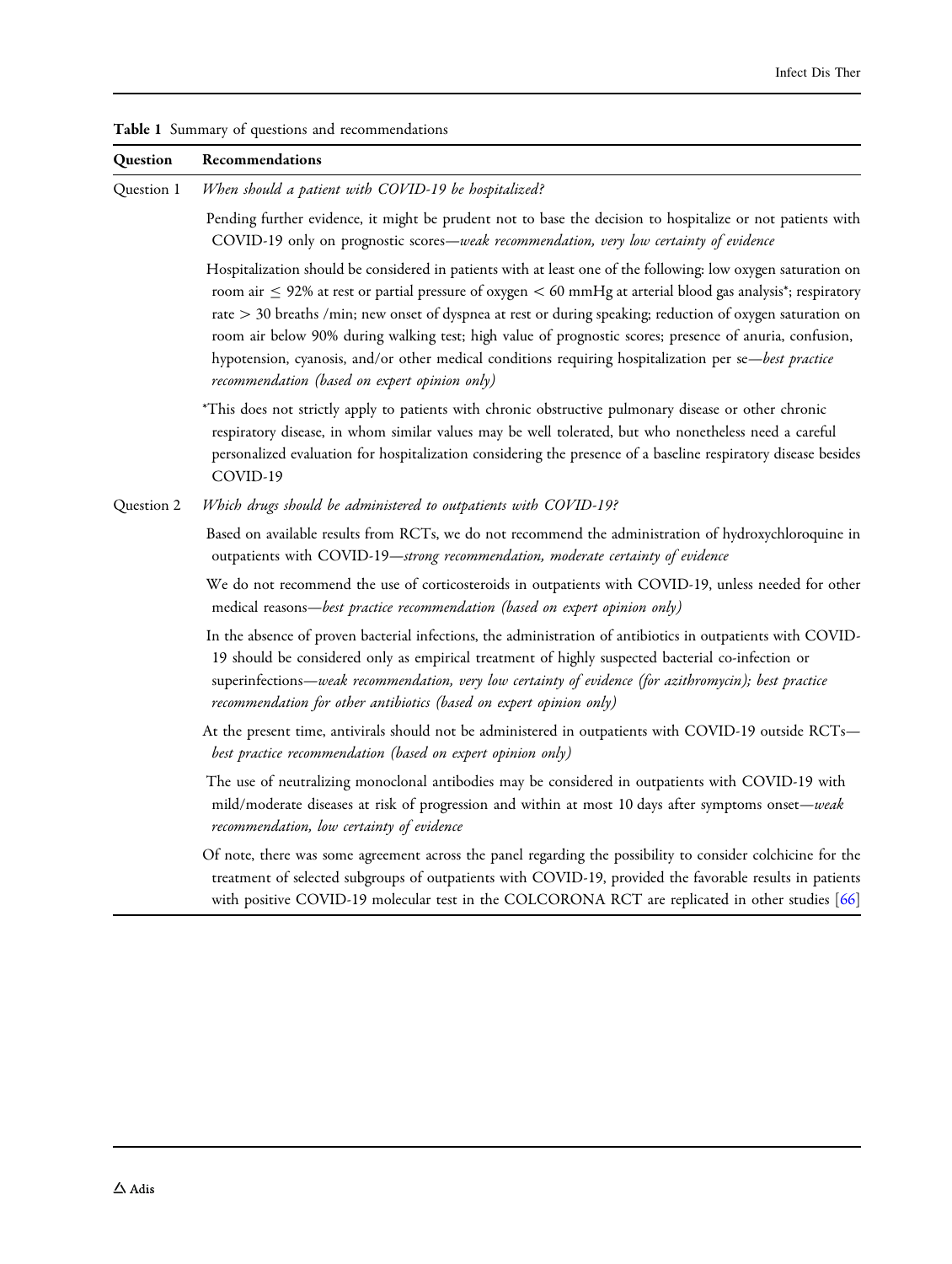#### Table 1 continued

| Question   | Recommendations                                                                                                                                                                                                                                                                    |  |
|------------|------------------------------------------------------------------------------------------------------------------------------------------------------------------------------------------------------------------------------------------------------------------------------------|--|
| Question 3 | Should anticoagulant agents be administered to inpatients with COVID-19?                                                                                                                                                                                                           |  |
|            | Unless contraindicated, we recommend prophylactic anticoagulation in hospitalized patients with COVID-<br>19-strong recommendation, low certainty of evidence                                                                                                                      |  |
|            | Hospitalized patients with COVID-19 who were already under chronic anticoagulant therapy for well-<br>defined indications, unless contraindicated, should continue anticoagulant treatment—best practice<br>recommendation (based on expert opinion only)                          |  |
|            | Therapeutic anticoagulation may be considered in patients possibly at higher risk of thrombotic events<br>(serum d-dimer levels $> 2.0 \text{ µg/mL}$ ) or with high suspicion for thrombotic complications— <i>best practice</i><br>recommendation (based on expert opinion only) |  |
|            | These recommendations are intended for inpatients with COVID-19 outside ICU                                                                                                                                                                                                        |  |
| Question 4 | Should systemic steroids be administered to inpatients with COVID-19?                                                                                                                                                                                                              |  |
|            | Unless contraindicated, we recommend the use of dexamethasone at the dosage of 6 mg/day for 10 days in<br>inpatients with COVID-19 requiring oxygen supplementation*-weak recommendation, low certainty of<br>evidence                                                             |  |
|            | Methylprednisolone at the dosage of 0.5 mg/kg twice daily for at least 5 days could be considered in<br>inpatients with COVID-19 requiring oxygen supplementation and aged 60 years or older-weak<br>recommendation, very low certainty of evidence                                |  |
|            | These recommendations are intended for inpatients with COVID-19 outside ICU                                                                                                                                                                                                        |  |
|            | *Equivalent dosages of other steroids may be considered if dexamethasone is not available (although this<br>should be considered as best practice recommendation, taking also into account the indirectness of evidence<br>for steroids other than dexamethasone)                  |  |
| Question 5 | Should antiviral agents be administered to inpatients with COVID-19?                                                                                                                                                                                                               |  |
|            | Lopinavir/ritonavir should not be administered to hospitalized patients with COVID-19-strong<br>recommendation, moderate certainty of evidence                                                                                                                                     |  |
|            | Pending further results from large RCTs, administration of a 5-day course of remdesivir should be<br>considered in hospitalized patients with COVID-19 pneumonia requiring oxygen supplementation—weak<br>recommendation, very low certainty of evidence                           |  |
|            | Hydroxychloroquine should not be administered to hospitalized patients with COVID-19-strong<br>recommendation, moderate certainty of evidence                                                                                                                                      |  |
|            | Other antiviral agents should not be administered for treating COVID-19 in hospitalized patients, unless<br>they are administered within RCTs-best practice recommendation (based on expert opinion only)                                                                          |  |
|            | These recommendations are intended for inpatients with COVID-19 outside ICU                                                                                                                                                                                                        |  |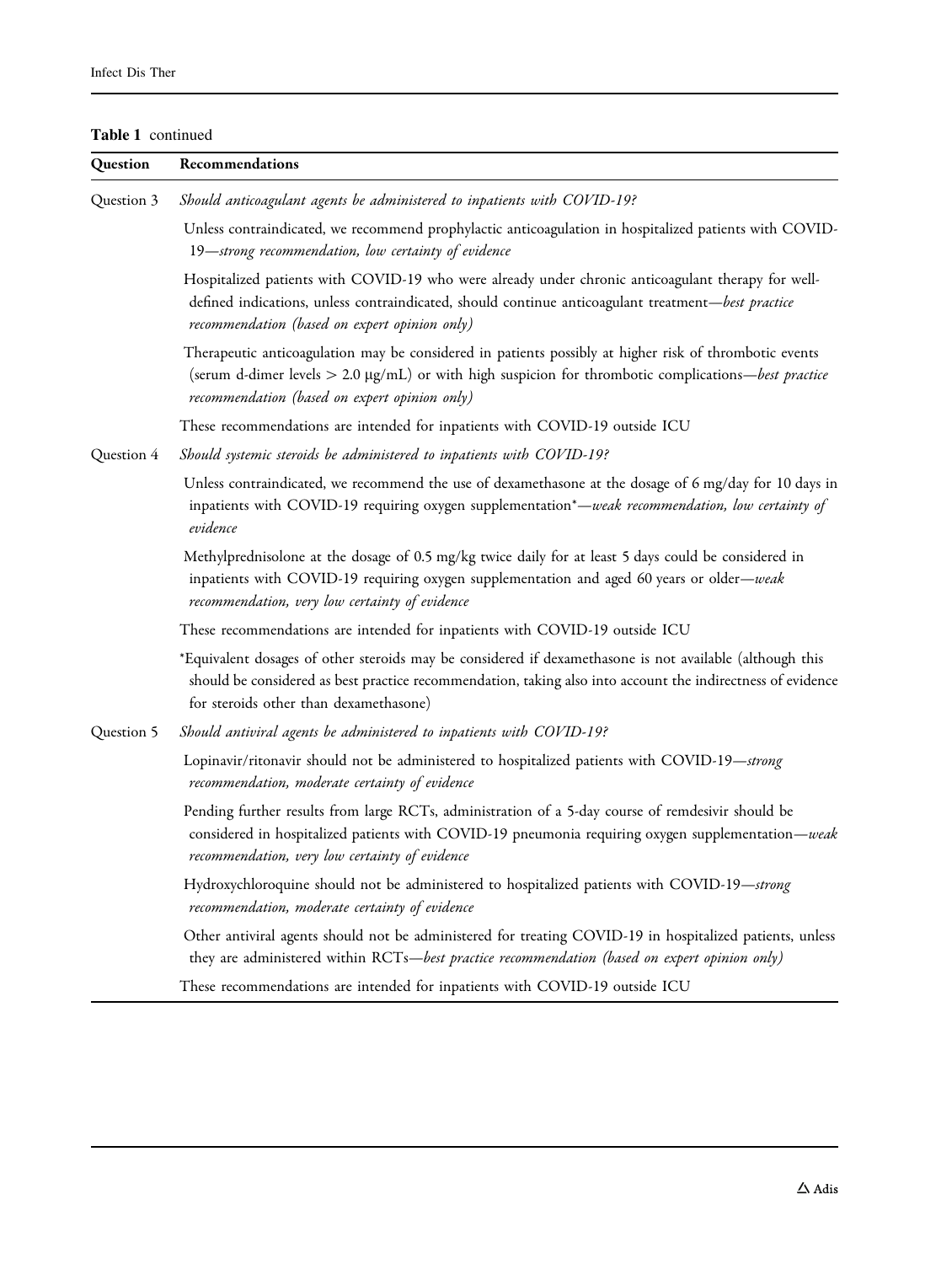Table 1 continued

| Question   | Recommendations                                                                                                                                                                                                                                                                                                                                                                                                                                                                                                                                                         |  |
|------------|-------------------------------------------------------------------------------------------------------------------------------------------------------------------------------------------------------------------------------------------------------------------------------------------------------------------------------------------------------------------------------------------------------------------------------------------------------------------------------------------------------------------------------------------------------------------------|--|
| Question 6 | Should antibiotics be administered to inpatients with COVID-19?                                                                                                                                                                                                                                                                                                                                                                                                                                                                                                         |  |
|            | We recommend against the routine use of antibiotics in hospitalized patients with COVID-19 without<br>proven bacterial infection—strong recommendation, moderate certainty of evidence (for azithromycin); weak<br>recommendation, very low certainty of evidence (for antibiotics in general)                                                                                                                                                                                                                                                                          |  |
|            | We recommend collection of respiratory specimens for culture or molecular detection of respiratory<br>pathogens, blood cultures, and urinary antigens for Streptococcus pneumoniae and Legionella spp. in<br>hospitalized patients with COVID-19 and suspected bacterial pneumonia-best practice recommendation<br>(based on expert opinion only)                                                                                                                                                                                                                       |  |
|            | Empirical antibiotic treatment of suspected bacterial pneumonia alongside proper diagnostic procedures,<br>should be considered in patients with COVID-19 with evidence of consolidative radiological lesions-best<br>practice recommendation (based on expert opinion only)                                                                                                                                                                                                                                                                                            |  |
|            | In the case of empirical antibiotic treatment, selection of agents to be administered should follow standard<br>practice for the treatment of bacterial pneumonia-best practice recommendation (based on expert opinion<br>only)                                                                                                                                                                                                                                                                                                                                        |  |
|            | These recommendations are intended for inpatients with COVID-19 outside ICU                                                                                                                                                                                                                                                                                                                                                                                                                                                                                             |  |
| Question 7 | Should neutralizing monoclonal antibodies and non-steroid immunomodulators be administered to inpatients<br>with COVID-19?                                                                                                                                                                                                                                                                                                                                                                                                                                              |  |
|            | Pending further results from RCTs, we recommend against the administration of neutralizing monoclonal<br>antibodies in hospitalized patients with COVID-19-strong recommendation, moderate certainty of evidence                                                                                                                                                                                                                                                                                                                                                        |  |
|            | We recommend considering tocilizumab administration in hospitalized patients with COVID-19 not<br>responding to steroid treatment, with oxygen saturation < 92% on room air (including those already on<br>supplementary oxygen), and with increased inflammatory markers* in the absence of a proven or suspected<br>bacterial or fungal infection**-weak recommendation, very low certainty of evidence                                                                                                                                                               |  |
|            | Pending further results from RCTs, baricitinib may be considered in addition to remdesivir in patients<br>requiring high-flow oxygen or non-invasive mechanical ventilation who are not under steroid treatment<br>(e.g., in the presence of contraindications to steroid use)—weak recommendation, low certainty of evidence                                                                                                                                                                                                                                           |  |
|            | Pending further results from large RCTs, we recommend against administration of other non-steroid<br>immunomodulatory agents outside RCTs-weak recommendation, very low certainty of evidence (for<br>anakinra); best practice recommendation for other agents (based on expert opinion only)                                                                                                                                                                                                                                                                           |  |
|            | These recommendations are intended for inpatients with COVID-19 outside ICU                                                                                                                                                                                                                                                                                                                                                                                                                                                                                             |  |
|            | *In the RECOVERY trial, serum C-reactive protein $\geq$ 75 mg/L                                                                                                                                                                                                                                                                                                                                                                                                                                                                                                         |  |
|            | **Clinicians should be aware of the following: (i) the 75 mg/L cutoff is based on results of the RECOVERY<br>RCT; (ii) other markers of inflammation may be considered on a case-by-case basis (best practice<br>recommendation); (iii) another best practice recommendation is to avoid tocilizumab administration in<br>patients with severe immunosuppression or in those with other contraindications to tocilizumab<br>administration (low platelet count; risk of gastrointestinal perforation; increase of transaminases > 5 times<br>the upper limit of normal) |  |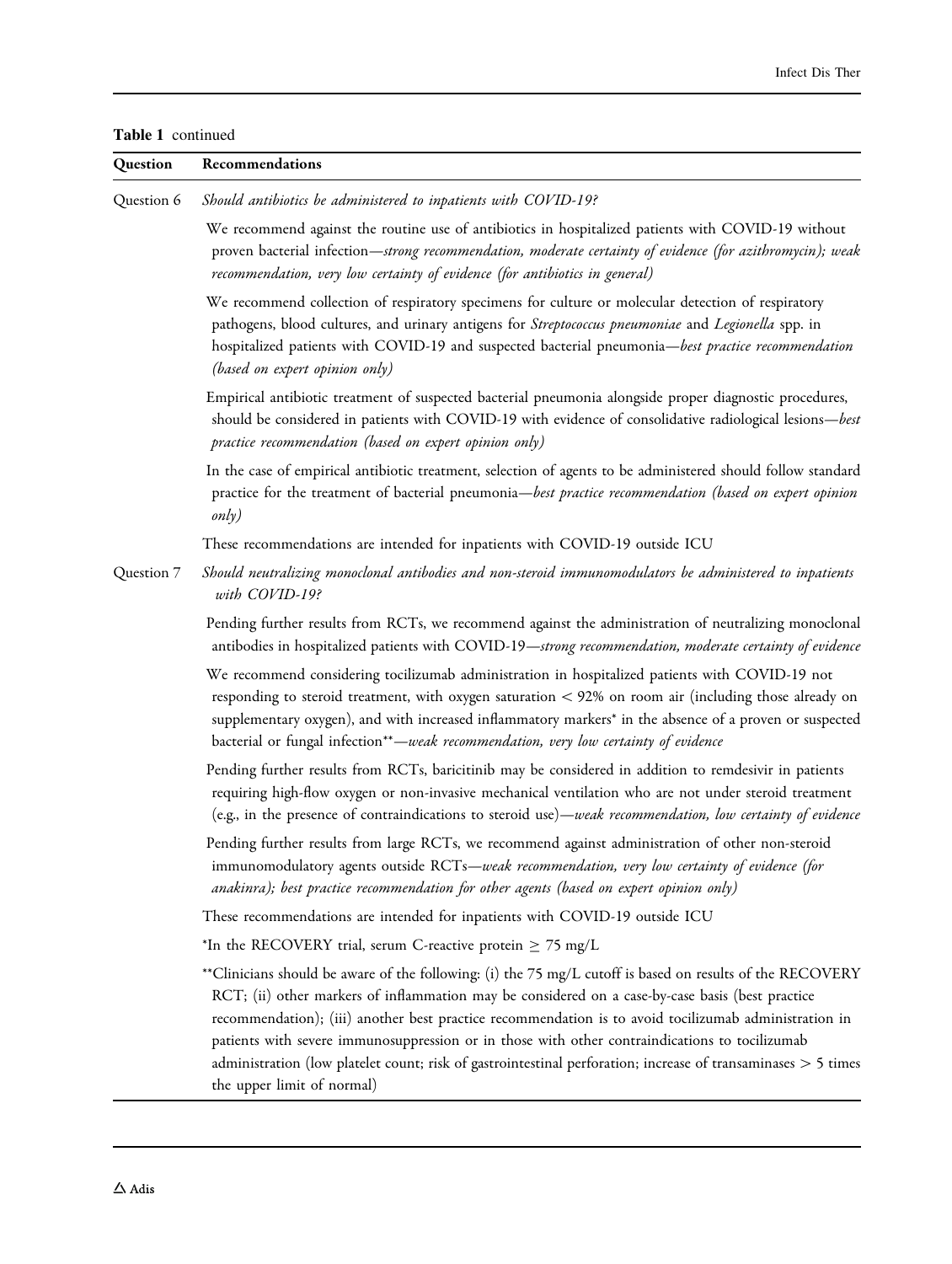Table 1 continued

| Question    | Recommendations                                                                                                                                                                                                                                                                                                                                                                                                                                                                                                                                                                                                                                                                                                                                                           |  |
|-------------|---------------------------------------------------------------------------------------------------------------------------------------------------------------------------------------------------------------------------------------------------------------------------------------------------------------------------------------------------------------------------------------------------------------------------------------------------------------------------------------------------------------------------------------------------------------------------------------------------------------------------------------------------------------------------------------------------------------------------------------------------------------------------|--|
| Question 8  | Should convalescent plasma be administered to inpatients with COVID-19?                                                                                                                                                                                                                                                                                                                                                                                                                                                                                                                                                                                                                                                                                                   |  |
|             | Pending further results from RCTs, currently we do not support the administration of convalescent plasma<br>in hospitalized patients with COVID-19 outside RCTs-weak recommendation, low certainty of evidence                                                                                                                                                                                                                                                                                                                                                                                                                                                                                                                                                            |  |
|             | Pending further results from RCTs, currently we do not support the administration of anti-COVID-19<br>hyperimmune immunoglobulin preparations in hospitalized patients with COVID-19 outside RCTs-best<br>practice recommendation (based on expert opinion only)                                                                                                                                                                                                                                                                                                                                                                                                                                                                                                          |  |
|             | These recommendations are intended for inpatients with COVID-19 outside ICU                                                                                                                                                                                                                                                                                                                                                                                                                                                                                                                                                                                                                                                                                               |  |
| Question 9  | Should CPAP/NIV be employed for treating inpatients with COVID-19 with acute hypoxemic respiratory<br>failure?                                                                                                                                                                                                                                                                                                                                                                                                                                                                                                                                                                                                                                                            |  |
|             | Unless contraindicated, non-invasive ventilatory support by means of NIV or CPAP is feasible and safe in<br>patients with acute respiratory failure secondary to COVID-19, and should be considered for patients in<br>whom standard oxygen supplementation is not or no longer sufficient and who do not require immediate<br>intubation-best practice recommendation (based on expert opinion only)                                                                                                                                                                                                                                                                                                                                                                     |  |
|             | CPAP delivery systems allowing for PEEP titration should be preferred, and PEEP should not exceed<br>10 cmH <sub>2</sub> O-best practice recommendation (based on expert opinion only)                                                                                                                                                                                                                                                                                                                                                                                                                                                                                                                                                                                    |  |
|             | These recommendations are intended for inpatients with COVID-19 outside ICU                                                                                                                                                                                                                                                                                                                                                                                                                                                                                                                                                                                                                                                                                               |  |
| Question 10 | When can an improved patient with COVID-19 be discharged from an acute care hospital?                                                                                                                                                                                                                                                                                                                                                                                                                                                                                                                                                                                                                                                                                     |  |
|             | Clinically stable patients with COVID-19 who no longer require isolation (or who can be isolated outside<br>the hospital) should be discharged from acute care hospitals when oxygen supplementation is no longer<br>required or with a maximum requirement of low-flow oxygen at 2 L/min through nasal cannula (with the<br>exception of patients already under oxygen supplementation at home at baseline or patients requiring<br>initiation of long-term oxygen therapy after discharge), in line with common practice with other types of<br>non-contagious lower respiratory tract infections, and provided there are no complications or other reasons<br>that require continuation of hospitalization—best practice recommendation (based on expert opinion only) |  |
|             | For patients with COVID-19 still requiring isolation but who could be discharged from a clinical<br>standpoint, isolation outside the hospital (at home, in community facilities, or in long-term facilities,<br>according to the specific need for non-acute care of any given patient) should be supported and made<br>feasible for as many patients as possible—best practice recommendation (based on expert opinion only)                                                                                                                                                                                                                                                                                                                                            |  |

COVID-19 coronavirus disease 2019, CPAP continuous positive airway pressure, NIV non-invasive ventilation, PEEP positive end-expiratory pressure, RCTs randomized controlled trials

the population is composed only of hospitalized patients; therefore, it may remain unclear as to whether patients with a favorable outcome would have experienced the same outcome without hospital care. In other words, there is no assessment of the efficacy of hospitalization (considered as an intervention) with respect to clinical outcomes. Together with the lack of evidence from RCTs, this is a major limitation when assessing the available evidence for replying to the present question.

Notwithstanding the aforementioned limitations, the available literature provides some information about the prognostic performance in patients with COVID-19 of known severity scores for community-acquired pneumonia,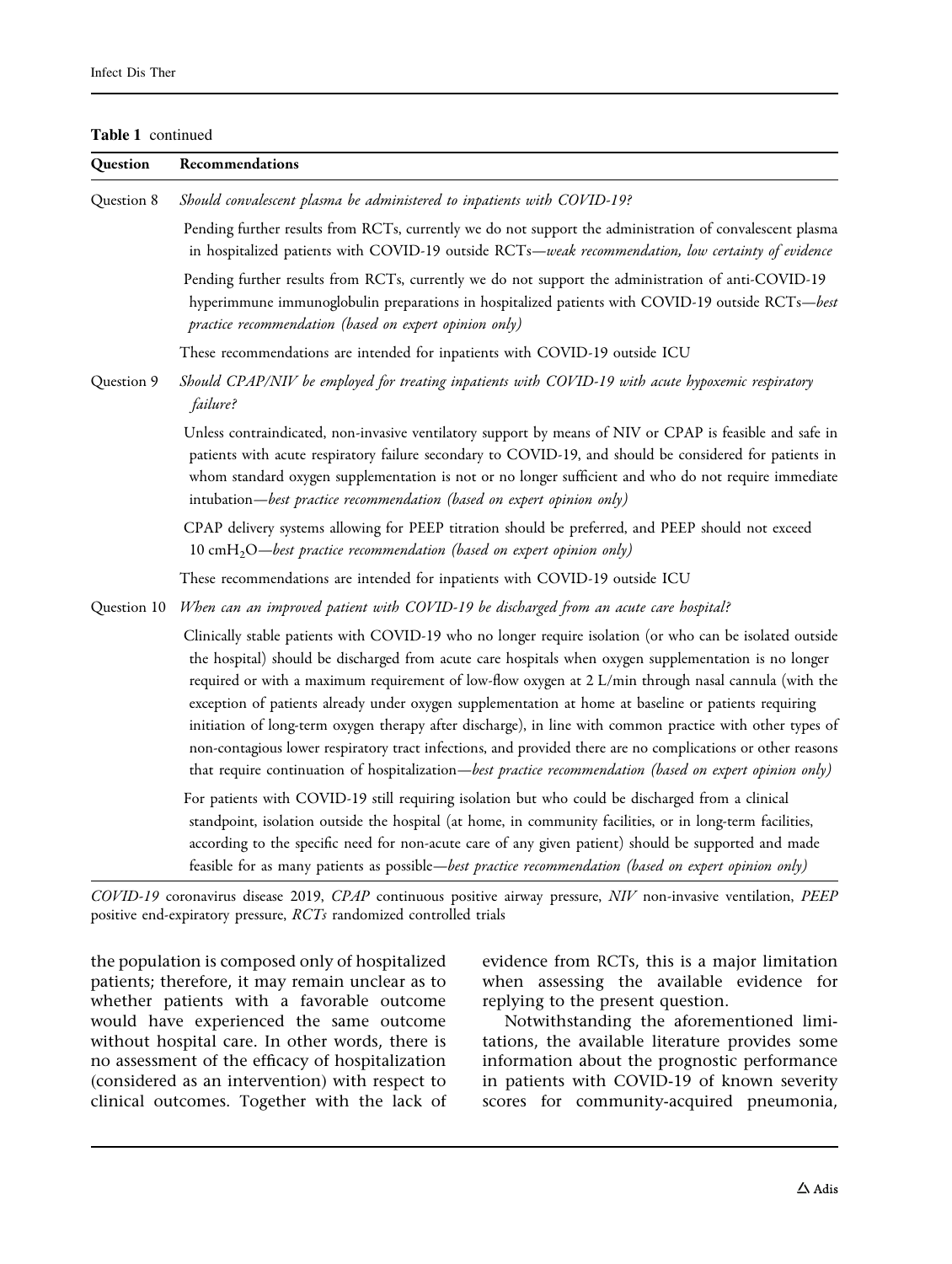such as the pneumonia severity index (PSI) and the CURB-65 score, that may provide some rationale on their possible use for deciding in favor or against hospitalization (although with the relevant bias of being assessed in inpatients and not in outpatients) [[29–32\]](#page-37-0). In a recent single-center prospective study including 249 patients with COVID-19 in Spain [\[32](#page-37-0)], PSI assessed at hospital admission showed overall good accuracy for predicting case fatality (area under the receiver operating characteristic curve [AUC ROC] of 0.87, with 95% confidence intervals [CI] 0.81–0.94). However, up to 37.7% patients with low PSI scores (I–III) showed progression to severe disease, likely making this tool unreliable for decisions on hospitalization. Similar results were observed for the CURB-65 score, with 26.6% of patients with a low CURB-65 score (0–2) progressing to severe disease. In another study of 208 patients with COVID-19, all with a low CURB-65 score of 0–2, 40 (19.2%) patients progressed to severe diseases [[31](#page-37-0)].

Other scoring systems have been proposed for stratifying patients with COVID-19 at high or low risk for disease progression and/or poor outcome at the time of hospital admission [\[31–](#page-37-0)[34](#page-38-0)]. The MuLBSTA score is a fatality prediction score for viral pneumonia that includes six variables, namely multilobal infiltration, lymphopenia, bacterial co-infection, smoking history, age, and hypertension [\[32,](#page-37-0) [34,](#page-38-0) [35](#page-38-0)]. The MuLBSTA score has also been proposed to avoid hospitalization in patients with COVID-19, since none of the patients with less than five points showed disease progression. However, the cohort was composed of hospitalized patients and the sample size was small  $(n = 72)$ [\[34\]](#page-38-0). Another prognostic score, named CALL and developed in a cohort of 208 hospitalized patients with COVID-19, is based on comorbidities, age, blood lymphocyte count, and serum lactate dehydrogenase (LDH) value [[31](#page-37-0)]. Overall, patients with a low CALL score of 4–6 points had less than 10% probability of progression to severe disease [\[31\]](#page-37-0), but a formal assessment of this score in terms of internal and external validity is needed [[36](#page-38-0)]. The National Early Warning Score-2 (NEWS-2) based on six physiological parameters was also evaluated for its prognostic performance in hospitalized patients with COVID-19, but any possible impact on hospitalization decisions remains to be assessed [[33](#page-38-0), [37](#page-38-0), [38\]](#page-38-0). Besides the aforementioned, also many other prognostic scores/models have been proposed that, for the purpose of the present question, suffer from the same limitation, i.e., it is not possible to directly extrapolate their performance to hospitalization decisions [\[39–53](#page-38-0)].

Finally, it should be noted that the characteristics of patients admitted to hospitals are highly variable across different healthcare systems [[30\]](#page-37-0) and among the same healthcare system the threshold for hospitalization may vary according to the burden of disease and resource availability. In addition, clinical severity is not the only variable guiding hospital admission. Indeed, some patients may have social contraindications to outpatient management, such as inability to maintain oral intake, fiduciary isolation, or impaired functional status. Finally, there is still no evidence that implementation of severity tools into clinical practice results in better prognosis, lower costs, and lower mortality in patients with COVID-19. None of the available tools has been currently fully validated and is ready for widespread implementation in clinical practice [[30–](#page-37-0)[35](#page-38-0)].

## Conclusive Remarks

The currently available evidence does not allow us to provide recommendations based on the GRADE system regarding the criteria of hospitalization for patients with COVID-19, owing to the lack of studies adequately assessing the impact of hospitalization as an intervention (overall and in specific subgroups). While further research efforts certainly remain necessary in this area, in the opinion of the panel it is nonetheless reasonable to set temporary hospitalization criteria (taking into account the unfavorable prognostic effect of several parameters), which are provided below as a best practice recommendation, and that follow the criteria recently released by the Italian Ministry of Health, based on expert consensus [\[54\]](#page-38-0). As an expression of expert consensus, we acknowledge that these criteria may be subject to modification should further evidence become available in the near future.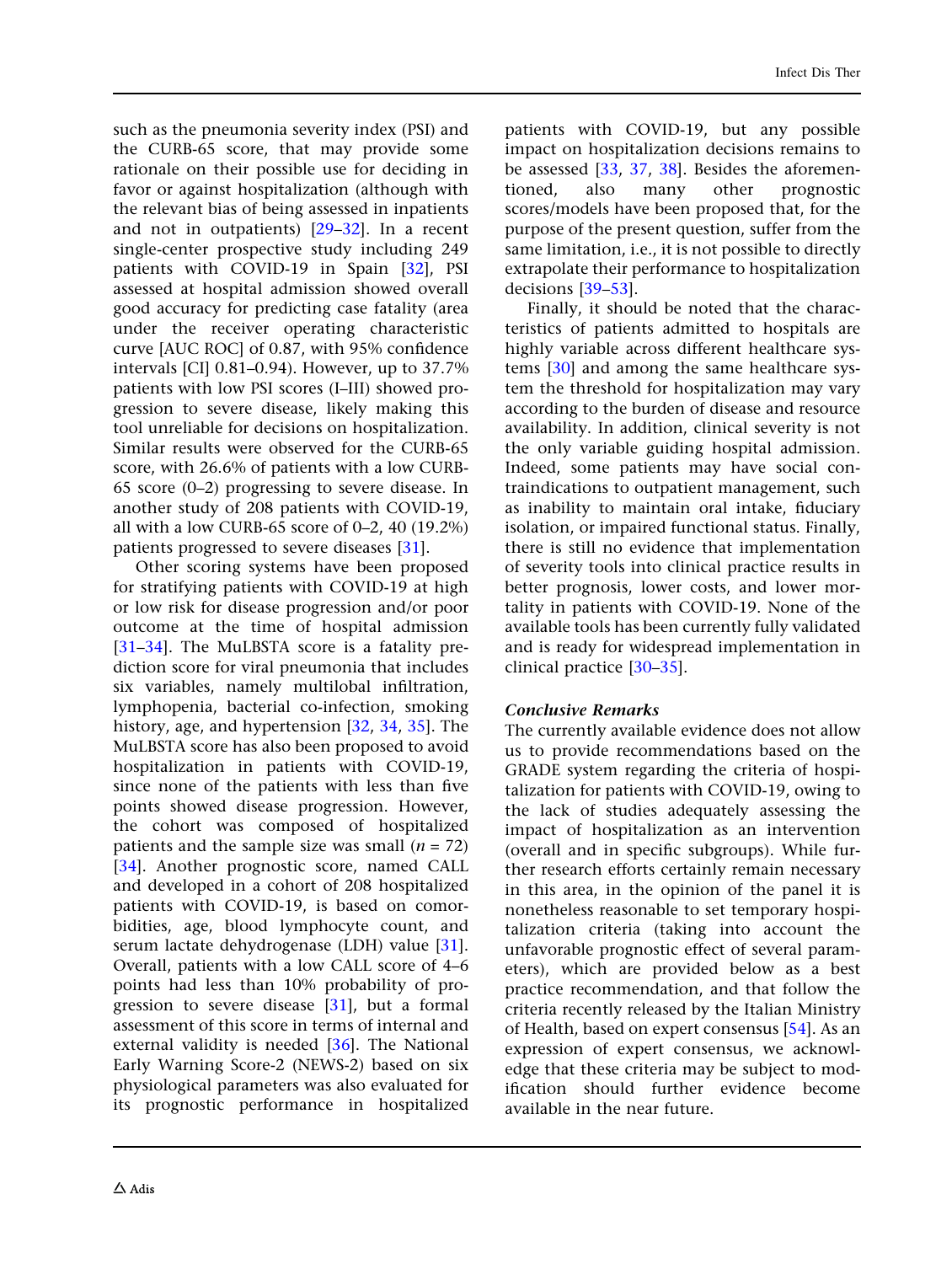## Recommendations

- Pending further evidence, it might be prudent not to base the decision to hospitalize or not patients with COVID-19 only on prognostic scores—weak recommendation, very low certainty of evidence
- Hospitalization should be considered in patients with at least one of the following: low oxygen saturation on room air  $\leq 92\%$  at rest or partial pressure of oxy $gen < 60$  mmHg at arterial blood gas analysis\*; respiratory rate  $> 30$  breaths /min; new onset of dyspnea at rest or during speaking; reduction of oxygen saturation on room air below 90% during walking test; high value of prognostic scores; presence of anuria, confusion, hypotension, cyanosis, and/or other medical conditions requiring hospitalization per se—best practice recommendation (based on expert opinion only)

\*This does not strictly apply to patients with chronic obstructive pulmonary disease or other chronic respiratory disease, in whom similar values may be well tolerated, but who nonetheless need a careful personalized evaluation for hospitalization considering the presence of a baseline respiratory disease besides COVID-19.

### Future Research Directions

- To assess the impact of hospitalization as intervention in specific and homogeneous subgroups of patients with mild COVID-19 in which the potential benefit of hospitalization remains unclear
- To develop and to validate novel hospitalization scores based on the results of studies assessing the impact of hospitalization as intervention

## Question 2: Which Drugs Should be Administered to Outpatients with COVID-19?

### Evidence Summary

Most literature on the pharmacological treatment of patients with COVID-19 pertains to hospitalized patients. This can be attributed to many reasons, including (1) frequent unavailability of several data (laboratory results, clinical charts) for outpatients with mild disease; (2) a more clear definition of subgroups in hospitalized patients (i.e., of different phenotypes based on laboratory/radiology data); (3) an expected higher frequency of loss at follow-up in outpatients; (4) the low frequency of critical outcomes such as death in outpatients with COVID-19 (in whom mild forms are expected to predominate). For this last reason, in this review, although mortality remained an important outcome, we focused also on other relevant outcome measures (hospitalization, worsening of clinical conditions). It is also important to note that the population of interest for this question was patients with mild (or in some cases moderate) disease not requiring hospitalization. In this regard, we acknowledge that some patients requiring hospitalization may be not hospitalized (or not hospitalized promptly) in the case of exponential increases in the number of cases and overcrowded hospitals. However, this should not be the rule, and efforts should be directed towards preventing further excessive increases in the number of severe cases through efficient vaccination campaigns.

Despite the smaller amount of literature on outpatients with COVID-19 as compared to inpatients, for the present question the guidelines panel decided to rely on high-level evidence from RCTs, after having verified the absence of homogenous directions of effect combined with large effect sizes in large observational studies. There was indeed a large agreement across panel members that therapeutic decisions in outpatients (in a large portion of whom COVID-19 is expected to be a selflimiting disease) should be guided by clear evidence of a possible benefit, in line with the principle of ''first, do not harm''. More details regarding the RCTs discussed in this section are available in the Supplementary Material.

It should also be noted that our literature selection was initially focused on RCTs published in peer-review journals. However, based on the possibility of impacting clinical practice, we also discussed the results of a large RCT on the efficacy and safety of colchicine in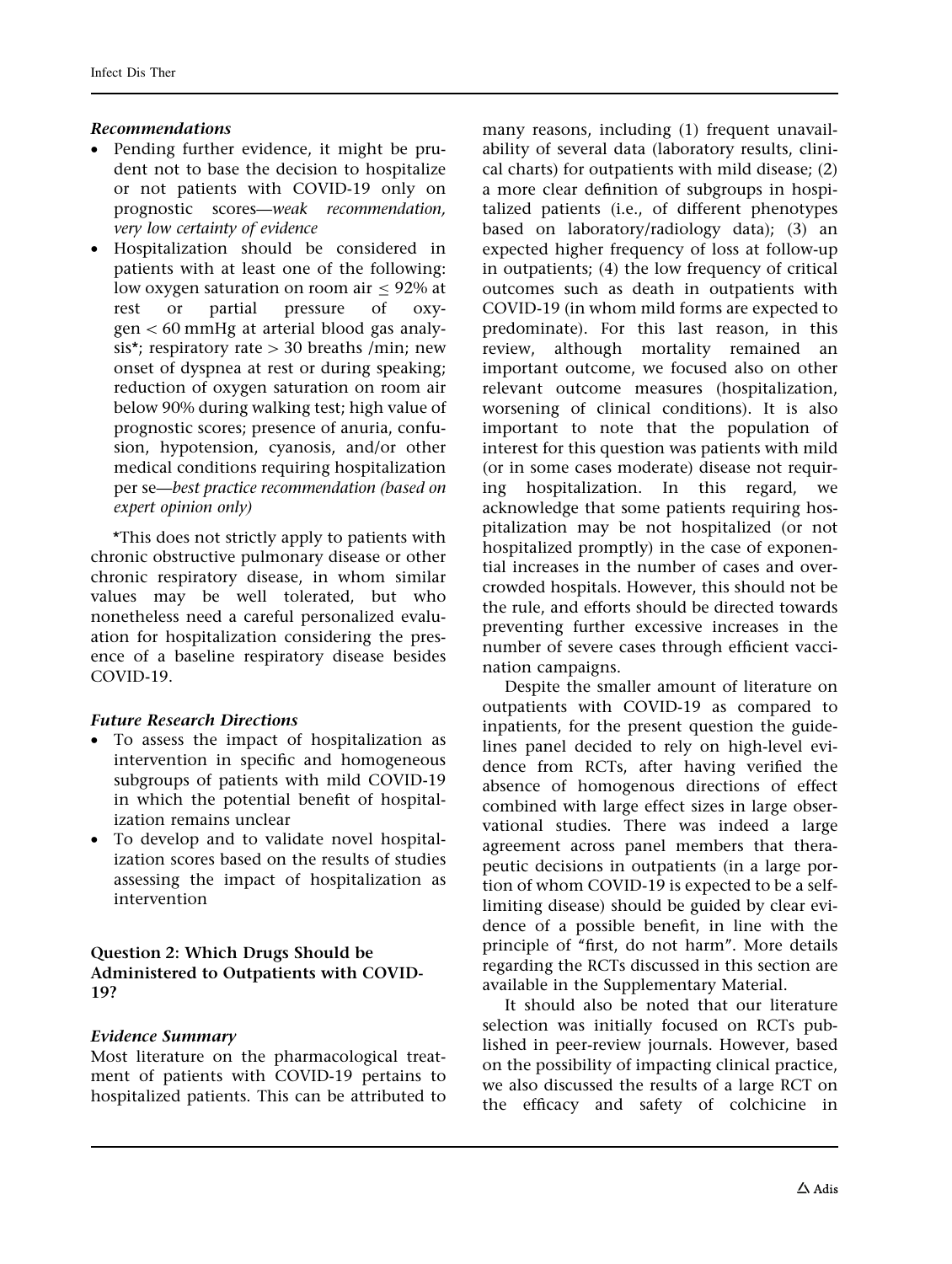outpatients with COVID-19, which was available only on a pre-print server at the time of revision but that has been subsequently published in its final peer-reviewed form (see below).

While preliminary observational, retrospective experiences including outpatients with COVID-19 suggested a possible beneficial effect of hydroxychloroquine in terms of mortality or reduced rates of hospital admission [[55](#page-39-0), [56](#page-39-0)], these hypothesis-generating findings were not confirmed in subsequent randomized studies. The efficacy of hydroxychloroquine in outpatients with COVID-19 was assessed in a multicenter, open-label RCT trial conducted in Spain [\[57\]](#page-39-0). Enrolled patients were non-hospitalized adults with COVID-19 and less than 5 days of symptoms. No differences between the two arms were observed in the primary efficacy endpoint (reduction of viral load in nasopharyngeal swabs). As regards secondary endpoints, hydroxychloroquine did not reduce the risk of hospitalization, nor did it shorten the median time to complete resolution of symptoms. In a double-blind RCT, conducted in symptomatic, non-hospitalized adults with COVID-19, no differences were observed between hydroxychloroquine and placebo with respect to the primary endpoint, an ordinal 10-point severity scale [[58](#page-39-0)]. Results of further RCTs published in 2021 are in line with the absence of a favorable effect of hydroxychloroquine in outpatients with mild COVID-19 [[59](#page-39-0), [60](#page-39-0)].

We found no large RCTs about the use of oral or intravenous steroids in outpatients addressing the outcomes of interests. Nonetheless, we think that some indirect evidence can be extrapolated from results of RCTs conducted in hospitalized patients with mild forms of COVID-19. More specifically, in a controlled, open-label trial, hospitalized patients with COVID-19 were randomly assigned to receive dexamethasone orally or intravenously at the dosage of 6 mg once daily for up to 10 days or to receive usual care alone  $[61]$  $[61]$  $[61]$ . The primary outcome measure was death within 28 days after randomization. In this study, mortality was lower in the dexamethasone group than in the usual care group among patients receiving oxygen (see question 4), but not among patients

with milder forms not receiving oxygen. In our opinion, although indirectly, this finding, i.e., a lack of effect in patients with mild forms not requiring oxygen supplementation, can be extrapolated to outpatients, who usually share these features. Regarding inhaled steroids, in a recent open-label, phase 2 RCT including 146 participants, budesonide was compared to standard care alone in adults within 7 days of mild COVID-19 symptoms onset [\[62\]](#page-39-0). The primary endpoint was COVID-19-related urgent care visit, with a lower proportion of urgent visits being observed in the budesonide arm (1% vs. 14%). Keeping in mind the limitations connected to the limited sample size (which in part remain although related to early termination), this favorable result should prompt further dedicated investigation and validation [\[63\]](#page-39-0).

Azithromycin was one of the most common antibiotics administered to patients with COVID-19 in the first months of the pandemic, based on some preliminary exploratory studies reporting a possible beneficial effect. According to the currently available evidence, the use of azithromycin does not improve clinical status in patients with mild COVID-19. At the end of our first literature review, as for steroids, the evidence supporting this statement could only be indirectly extrapolated to outpatients from RCTs conducted in inpatients, showing no beneficial effect [[64](#page-39-0)]. However, the results of an open-label RCT conducted in outpatients with suspected COVID-19 aged 65 years or older (or at least 50 years with at least one comorbidity) and comparing azithromycin in addition to usual care vs. usual care alone recently became available [[65](#page-39-0)]. Azithromycin was not associated with better time to first reported recovery compared with usual care alone (hazard ratio [HR] 1.08, with 95% Bayesian credibility interval from 0.95 to 1.23). Sixteen out of 500 outpatients (3%) in the azithromycin arm and 28 out of 823 outpatients (3%) in the usual care alone arm were hospitalized (absolute benefit in percentage 0.3%, with 95% Bayesian credible intervals from  $-1.7$  to 2.2). Overall, it should be noted that only 1148/1388 subjects (83%) had a SARS-CoV-2 molecular result available, and only 434 subjects (31% of the entire population) had a positive result. Non-superiority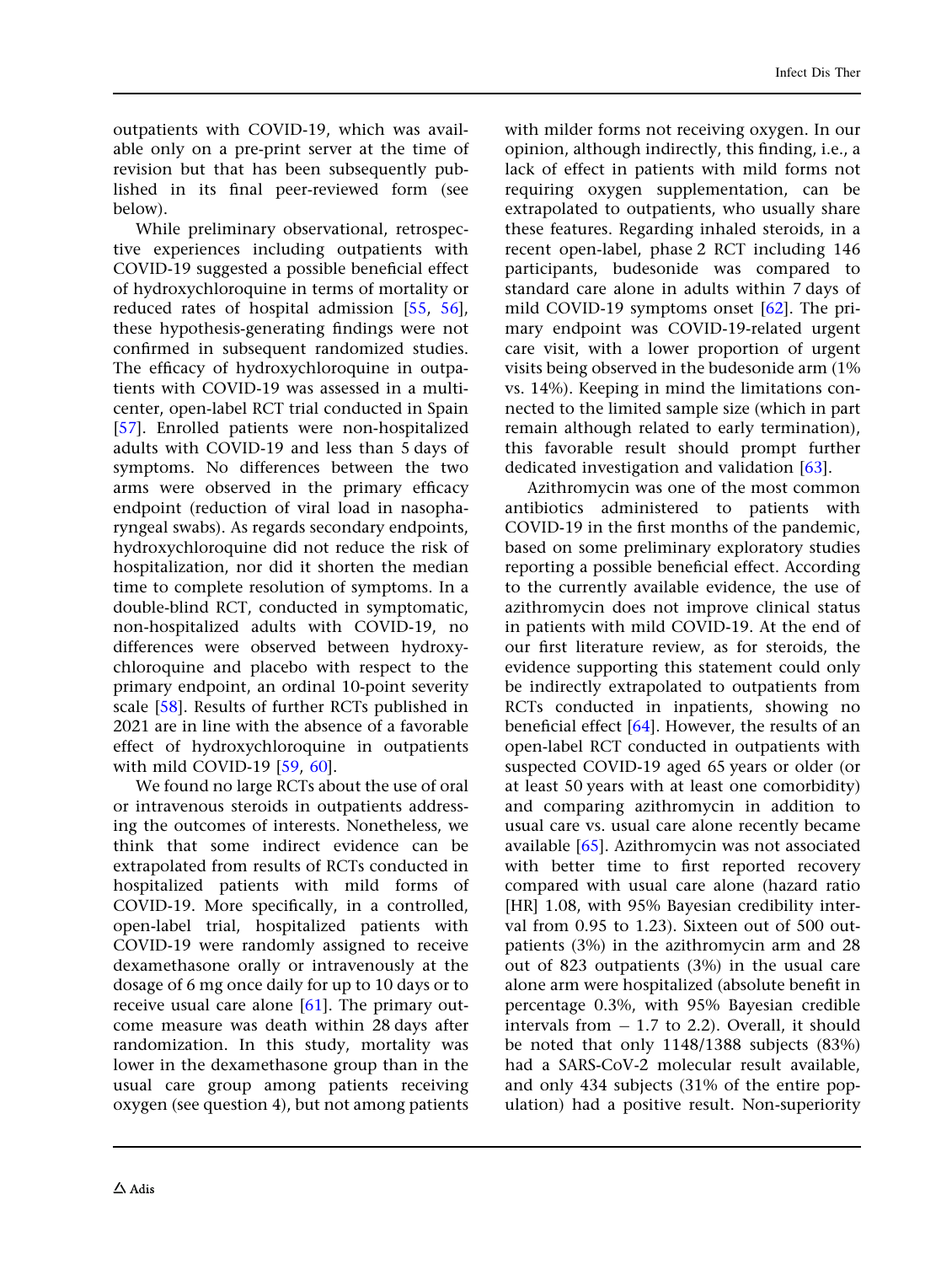of azithromycin was also observed in a subgroup analysis in confirmed COVID-19 cases, which is consistent with the primary study results, although a larger imprecision of estimates should be taken into account.

The efficacy and safety of colchicine for the treatment of outpatients aged 40 years or older, with suspected/proven COVID-19, and with a least one risk factor for disease progression (see the Supplementary Material for details) was assessed in a double-blind RCT [\[66](#page-39-0)]. Although not reaching superiority in the entire cohort (suspected or proven infections), in the subgroup of outpatients with proven COVID-19 colchicine (administered for 1 month) was associated with a reduction in the risk of death or hospitalization, which was the primary composite efficacy endpoint (occurring in 4.6% and 6.0% of patients in colchicine and placebo arms, respectively). While no significant difference was observed in the overall study population and the small number of events in the cohort advocate for caution and against claims of large therapeutic effects, it is opinion of the panel that colchicine may be considered for the treatment high-risk outpatients, provided the results of this trial are confirmed in other RCTs of outpatients with proven COVID-19. Of note, in a previous small RCT, colchicine was associated with improved time to clinical deterioration in hospitalized patients not requiring oxygen supplementation [[67](#page-39-0)]. However, the small sample of the trial does not allow either generalization to hospitalized patients or extrapolation to outpatients (based on the fact that colchicine was administered to hospitalized patients with mild disease).

Recently, the results of RCTs assessing the efficacy and safety of neutralizing monoclonal antibodies in outpatients with COVID-19 were published [[68–70\]](#page-39-0). The main target of SARS-CoV-2 neutralizing monoclonal antibodies is the surface spike glycoprotein that mediates viral entry into host cells. The neutralizing monoclonal antibodies in late phases of clinical development and approved by the US Food and Drug Administration (FDA) for emergency use are (1) the combination of bamlanivimab (also known as LY-CoV555) and etesevimab (also known as LY-CoV016), which consists of antibodies directed against different portions SARS-CoV-2 spike protein and its receptor binding domain (RBD); (2) REGN-COV2, which is the combination of the two monoclonal antibodies casirivimab (REGN10933) and imdevimab (REGN10987), which are designed to bind different regions of the SARS-CoV-2 spike protein RBD. Overall, the results of published RCTs (detailed in the Supplementary Material) show an accelerating effect of both combinations on the natural decrease of SARS-CoV-2 viral load, as well as a possible favorable effect in reducing progression to hospitalization [\[68–70](#page-39-0)]. Of note, the effect of bamlanivimab/ etesevimab in reducing hospitalization was maximized in patients aged 65 years of age or older or with a body mass index of 35 or greater (although the latter results stem from post hoc subgroup analyses) [[69\]](#page-39-0). The Italian Medicine Agency (AIFA) recently granted a conditional approval for the use of neutralizing monoclonal antibodies in outpatients at risk within at most 10 days after symptoms onset, considering the current absence of drugs of proven efficacy for this specific setting (outpatients with COVID-19 at risk of progression) [\[71\]](#page-39-0). The opinion of the guidelines panel is in line with such a conditional use provided that risk factors for progression are present. Nonetheless, it should be stressed (as also recognized by AIFA) that uncertainties remain about the true magnitude of the effect, and that the favorable efficacy data are still preliminary. For this reason, the current certainty of evidence was ultimately considered low.

We did not retrieve large, peer-reviewed RCTs on the possible favorable/unfavorable effects of antivirals (except for a large RCT showing no effect of lopinavir/ritonavir compared with placebo with respect to the risk of hospitalization [[60\]](#page-39-0)), convalescent plasma (one study was only partially conducted in outpatients, see question 8), and prophylactic antithrombotic agents in outpatients with COVID-19 (except for preliminary favorable results for sulodexide, to be further confirmed) [\[72\]](#page-39-0). Finally, the possible role of ivermectin, an antiparasitic drug showing some in vitro activity against SARS-CoV-2 [[73](#page-39-0)], remains unclear, with conflicting evidence and still not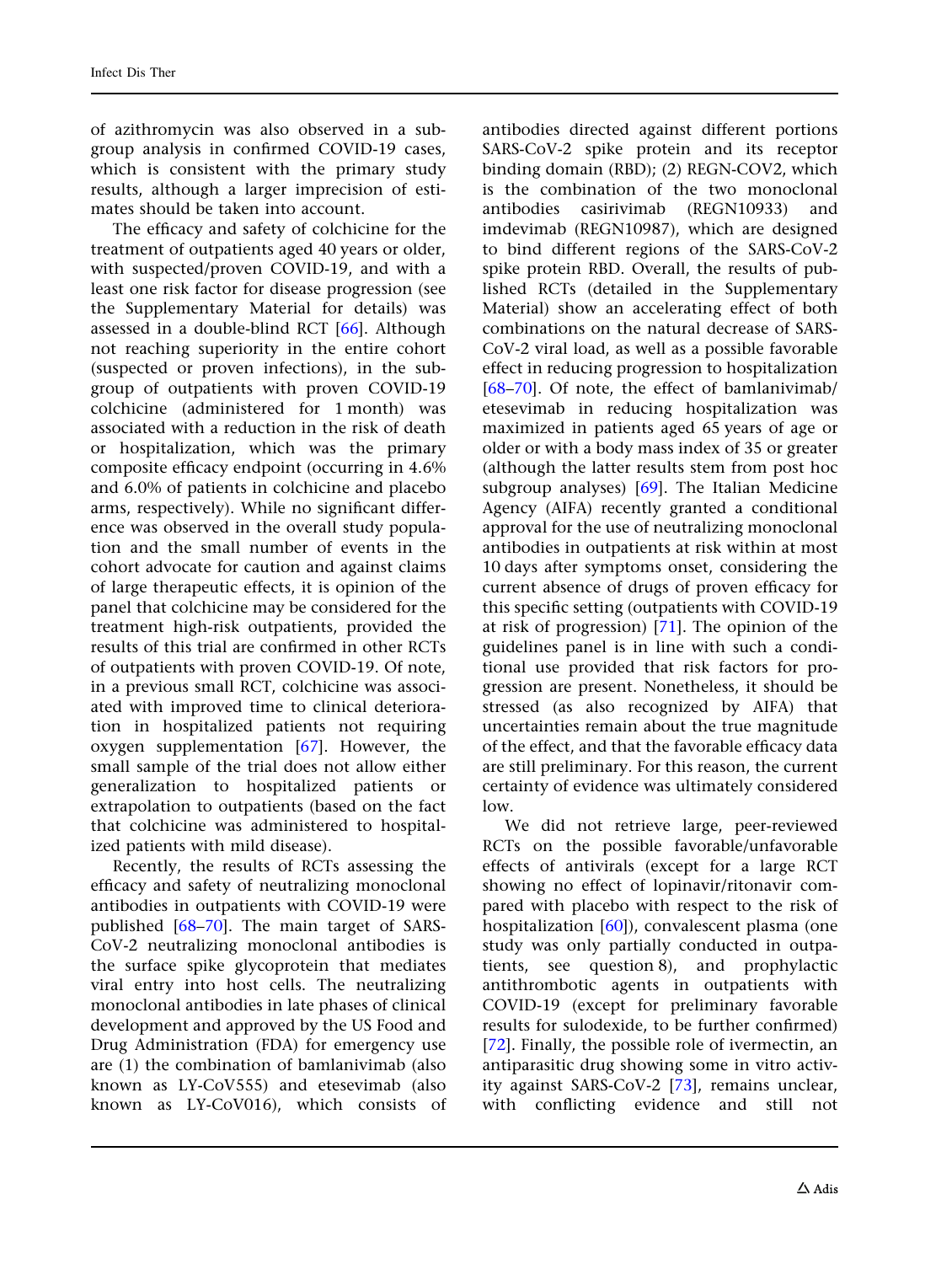convincing support for its use stemming from currently available RCTs [[74](#page-39-0)[–78\]](#page-40-0).

#### Conclusive Remarks

A strikingly small number of published RCTs that assess the pharmacological treatment of COVID-19 in outpatients are presently available. This prompted the panel not to currently support many pharmacological treatments for COVID-19 (in line with the principle of "first, do not harm'' in patients with mild disease presentation), with the exception of neutralizing monoclonal antibodies in specific situations, the possible exception of colchicine (especially after a future replication of the favorable results in patients with positive COVID-19 molecular test in the COLCORONA RCT [[66](#page-39-0)]), and the exception of symptomatic use of antipyretic and analgesic agents. The panel nonetheless remains very open to possible future modifications of the recommendations, provided high-quality results from large RCTs show a clear beneficial effect either in the entire population or in specific subgroups of outpatients with COVID-19.

### Recommendations\*

- Based on available results from RCTs, we do not recommend the administration of hydroxychloroquine in outpatients with COVID-19—strong recommendation, moderate certainty of evidence
- We do not recommend the use of corticosteroids in outpatients with COVID-19, unless needed for other medical reasons best practice recommendation (based on expert opinion only)
- In the absence of proven bacterial infections, the administration of antibiotics in outpatients with COVID-19 should be considered only as empirical treatment of highly suspected bacterial co-infection or superinfections—weak recommendation, very low certainty of evidence (for azithromycin); best practice recommendation for other antibiotics (based on expert opinion only)
- At the present time, antivirals should not be administered in outpatients with COVID-19

outside RCTs—best practice recommendation (based on expert opinion only)

• The use of neutralizing monoclonal antibodies may be considered in outpatients with COVID-19 with mild/moderate diseases at risk of progression and within at most 10 days after symptoms onset—weak recommendation, low certainty of evidence

\* Of note, there was some agreement across the panel regarding the possibility to consider colchicine for the treatment of selected subgroups of outpatients with COVID-19, provided the favorable results in patients with positive COVID-19 molecular test in the COLCORONA RCT are replicated in other studies [[66](#page-39-0)].

### Future Research Directions

- To increase the number of large RCTs addressing the possible favorable impact of pharmacological treatments in outpatients with COVID-19 (overall and in different subgroups according to the risk of disease progression)
- To provide results from large RCTs addressing the possible use of antiviral and prophylactic antithrombotic agents in outpatients with COVID-19 (overall and according to the risk of disease progression)

#### Question 3: Should Anticoagulant Agents be Administered to Inpatients with COVID-19?

#### Evidence Summary

Thrombotic complications may contribute to the morbidity and mortality of hospitalized patients with COVID-19, through various nonmutually exclusive mechanisms such as venous thromboembolism, arterial thrombosis, and thrombotic microangiopathy [[79](#page-40-0)]. Consequently, prophylaxis and treatment of thrombotic complications with anticoagulant agents are largely employed in the management of hospitalized patients with COVID-19.

The literature review for the present section was performed taking into account some key concepts. First, the population of interest was represented by hospitalized patients with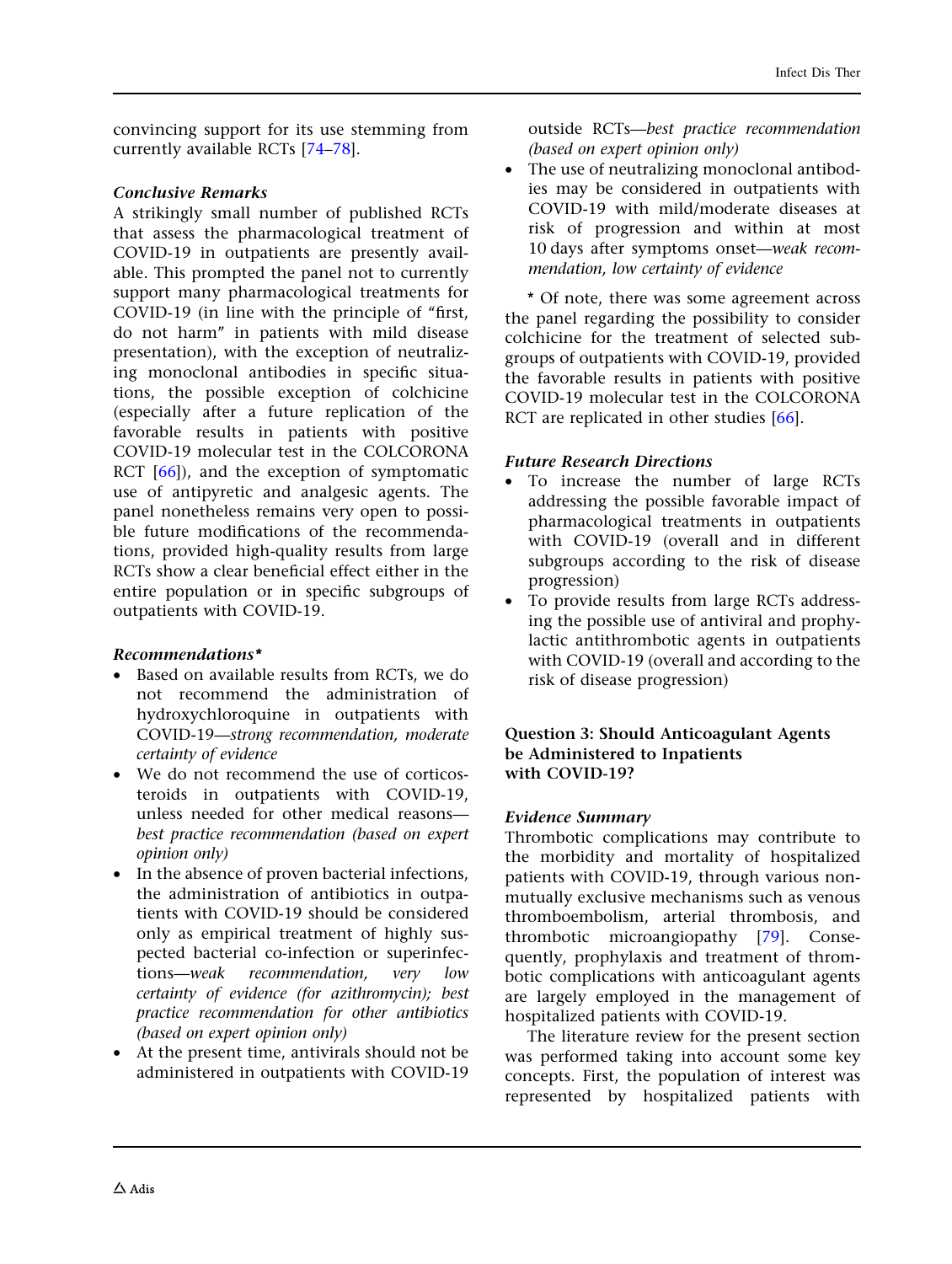COVID-19 outside ICU. Second, this population could be conceptually divided into two subpopulations: (1) hospitalized patients with COVID-19 who have already developed thrombotic complications, and thus already require anticoagulant agents at therapeutic dosage, and in some cases fibrinolysis [\[80\]](#page-40-0); (2) hospitalized patients with COVID-19 with no evidence of thrombotic complications, in whom anticoagulant agents might be useful to prevent the development of thrombotic complications. We decided to focus on this latter subpopulation, in an attempt to answer the following clinically relevant questions: (1) Do these patients require administration of anticoagulant agents? (2) If they require anticoagulant agents, should we administer them at prophylactic or at therapeutic dosages? (3) If they require anticoagulant agents, should a specific anticoagulant agent/ class be preferred to others?

To answer the first question (do these patients require administration of anticoagulant agents?), we searched for studies in which the administration of anticoagulant agents was compared to no administration of any of these agents. To answer the second question (if they require anticoagulant agents, should we administer them at prophylactic or therapeutic dosages?), we searched for studies in which the intervention was receipt of anticoagulant agents at prophylactic dosage and the comparator was receipt of anticoagulant agents at therapeutic dosage, or vice versa. To answer the third question (if they require anticoagulant agents, should a specific anticoagulant agent be preferred over others?), we searched for studies in which the intervention was receipt of a given anticoagulant agent and the comparator was receipt of another/other anticoagulant agent/s. For all questions, we defined the clinically relevant efficacy endpoints of interest to be (1) mortality; (2) need for ICU admission; (3) development of thrombotic complications. An additional safety endpoint of clinical interest was development of hemorrhagic complications.

The ideal situation would have been to base our answers to these three questions on highquality evidence from randomized studies. However, no peer-reviewed RCTs conducted outside ICU were initially retrieved from the literature search, although it is worth noting that the results of an interim analysis combining three different RCTs (ATTACC, ACTIV-4, REMAP-CAP) has recently become available as two pre-print manuscripts, showing an advantage, for anticoagulant prophylaxis, of anticoagulants at therapeutic dosages vs. standard prophylactic dosages in patients with moderate COVID-19, independent of d-dimer values, and, conversely, an apparent lack of benefit in patients with severe COVID-19 (ICU level of care) receiving therapeutic dosages of anticoagulants [\[81–83](#page-40-0)]. Although still to be peer-reviewed (and thus not considered as highcertainty evidence) these results were taken into account for drafting recommendations. Of note, a published RCT was not considered for the present question as conducted exclusively in ICU patients [[84](#page-40-0)]. Finally, the results of the ACTION RCT, which became available just before release of the present guidelines, showed no advantage of therapeutic vs. prophylactic dosages of anticoagulants (enoxaparin followed by oral rivaroxaban, or, mostly, rivaroxaban alone) for improving clinical outcomes of hospitalized patients with COVID-19 and elevated d-dimer concentrations [[85](#page-40-0)]. This study will deserve global discussion in future versions of the present document when full peer-reviewed results of the other RCTs introduced above will be available, also with the aim of comparing different possible anticoagulant regimens.

The majority of studies retrieved in our literature search were observational. Most of them were retrospective (33/35, 94%) [[86](#page-40-0)[–118](#page-41-0)]. Only two studies were prospective (6%) [[119,](#page-41-0) [120](#page-41-0)]. A brief summary of the retrieved evidence is presented in the following paragraphs and in Table S1 in the Supplementary Material, whereas an extended summary of the characteristics and results of all included studies is available in the Supplementary Material.

Before proceeding with the summary and discussion of evidence, some difficulties we found in organizing the available evidence should be acknowledged: (1) it was not always possible to limit the study populations to non-ICU inpatients; (2) in many studies, it was unclear whether admission to ICU was a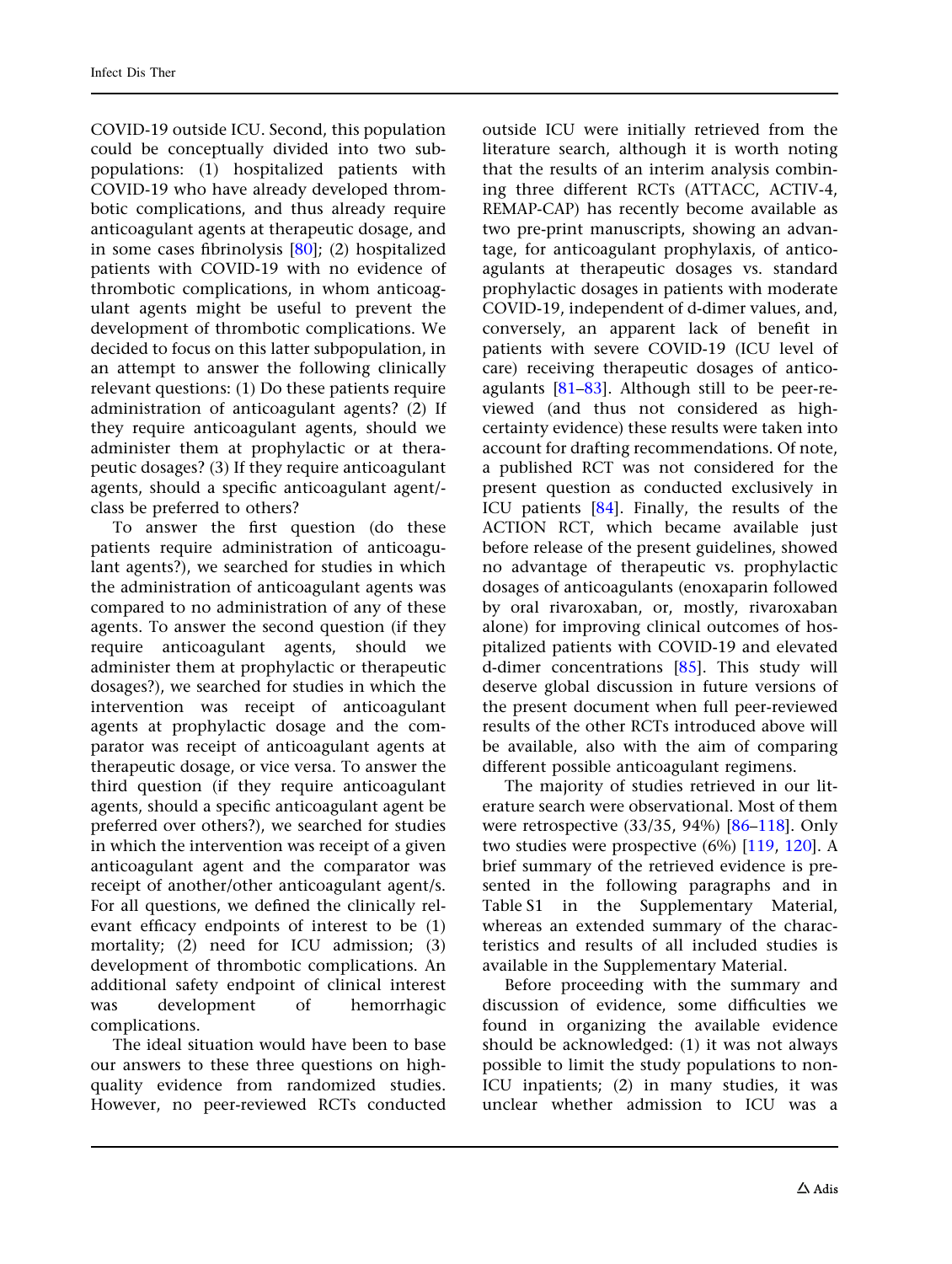baseline condition (before initiation of anticoagulant agents) or an outcome (i.e., occurring after initiation of anticoagulant agents); (3) it was not always possible to limit the population to patients without already existing thrombotic events; (4) in light of the previous point, in many studies it was unclear whether thrombotic complications occurred in patients already receiving therapeutic anticoagulants or they were instead the reason for the administration of therapeutic anticoagulants; (5) composite endpoints were ultimately not included in our review because of their heterogeneity across studies; (6) the impact of pre-existing outpatient use of anticoagulants for other conditions was not assessed because of the frequent lack of adjustment for in-hospital initiation/changes of anticoagulant agents, and the related recommendation was thus based on panel opinion only; (7) finally, considering the frequent presence of data on in-hospital use of anticoagulants in the literature on inpatients with COVID-19, some studies meeting inclusion criteria may have not been caught by our search, especially if not focused on the use of anticoagulant agents.

Comparison of Anticoagulant Agents vs. No Anticoagulant Agents Overall, 22 observational studies (20 retrospective and 2 prospective) compared administration of anticoagulant agents vs. no administration of anticoagulant agents with respect to different primary endpoints [\[86–90,](#page-40-0) [92,](#page-40-0) [94–96,](#page-40-0) [100](#page-41-0), [102](#page-41-0), [104–111](#page-41-0), [113,](#page-41-0) [117,](#page-41-0) [119](#page-41-0)]. The most frequent primary endpoint (17/22 studies, 77%) was in-hospital mortality. Despite differences in study designs and populations (see details for each study in Supplementary Material), some general information and trends can be extrapolated: (1) most patients received anticoagulant agents at prophylactic dosages; (2) the most frequently employed anticoagulant agents were low molecular weight heparins (LMWH); (3) a favorable effect in terms of reduced mortality in adjusted analyses was observed in patients receiving anticoagulant agents vs. no anticoagulant agents in most studies assessing mortality as the primary/major endpoint (see Fig. S1 in the Supplementary Material). Subgroup

analyses on the impact of anticoagulant agents according to different serum d-dimer levels were available in a few studies [[89](#page-40-0), [104,](#page-41-0) [106,](#page-41-0) [111](#page-41-0)], overall showing a possible lack of or a less marked protective effect of anticoagulant agents on mortality in patients with serum d-dimer lower than  $1-3 \mu$ g/mL, although a clear cutoff for serum d-dimer remains to be established.

Regarding admission to ICU, we were eventually unable to retrieve reliable information regarding the possible protective effect of anticoagulant agents. Indeed, although the distribution of ICU admissions between patients receiving anticoagulant agents and patients not receiving anticoagulant agents was available in as many studies, in most cases it was unclear whether ICU admission was a baseline condition or a true endpoint. Furthermore, ICU admission was among the primary endpoints only rarely, and in these studies the comparison between patients receiving and not receiving anticoagulant agents was not adjusted for potential confounding factors (see Table S1 in the Supplementary Material).

Four out of 22 studies (18%) investigated development of thrombotic complications as a major endpoint [\[94,](#page-40-0) [96](#page-40-0), [105,](#page-41-0) [108](#page-41-0)]. Only in two of them was a multivariable analysis presented, showing a protective effect of anticoagulant agents (Table S1 in the Supplementary Material). Details regarding effect sizes with respect to the primary endpoints in the different studies are available in Table S1 in the Supplementary Material.

Comparisons of Anticoagulant Agents at Prophylactic Dosage vs. Anticoagulant Agents at Therapeutic Dosage and Comparisons Between Different Anticoagulant Agents Overall, only 15/35 studies (43%) [\[91,](#page-40-0) [93](#page-40-0), [97](#page-40-0)[–99,](#page-41-0) [101,](#page-41-0) [103](#page-41-0), [106](#page-41-0), [109,](#page-41-0) [112,](#page-41-0) [114–118\]](#page-41-0), all retrospective, could be included in this section, of which 13 compared prophylactic dosages vs. subtherapeutic/therapeutic dosages and only two compared prophylactic enoxaparin vs. prophylactic fondaparinux, showing no striking differences in the performed unadjusted comparisons [\[101,](#page-41-0) [118](#page-41-0)]. With regard to the comparison of prophylactic vs. therapeutic dosages, mortality was the endpoint (or one of the endpoints) of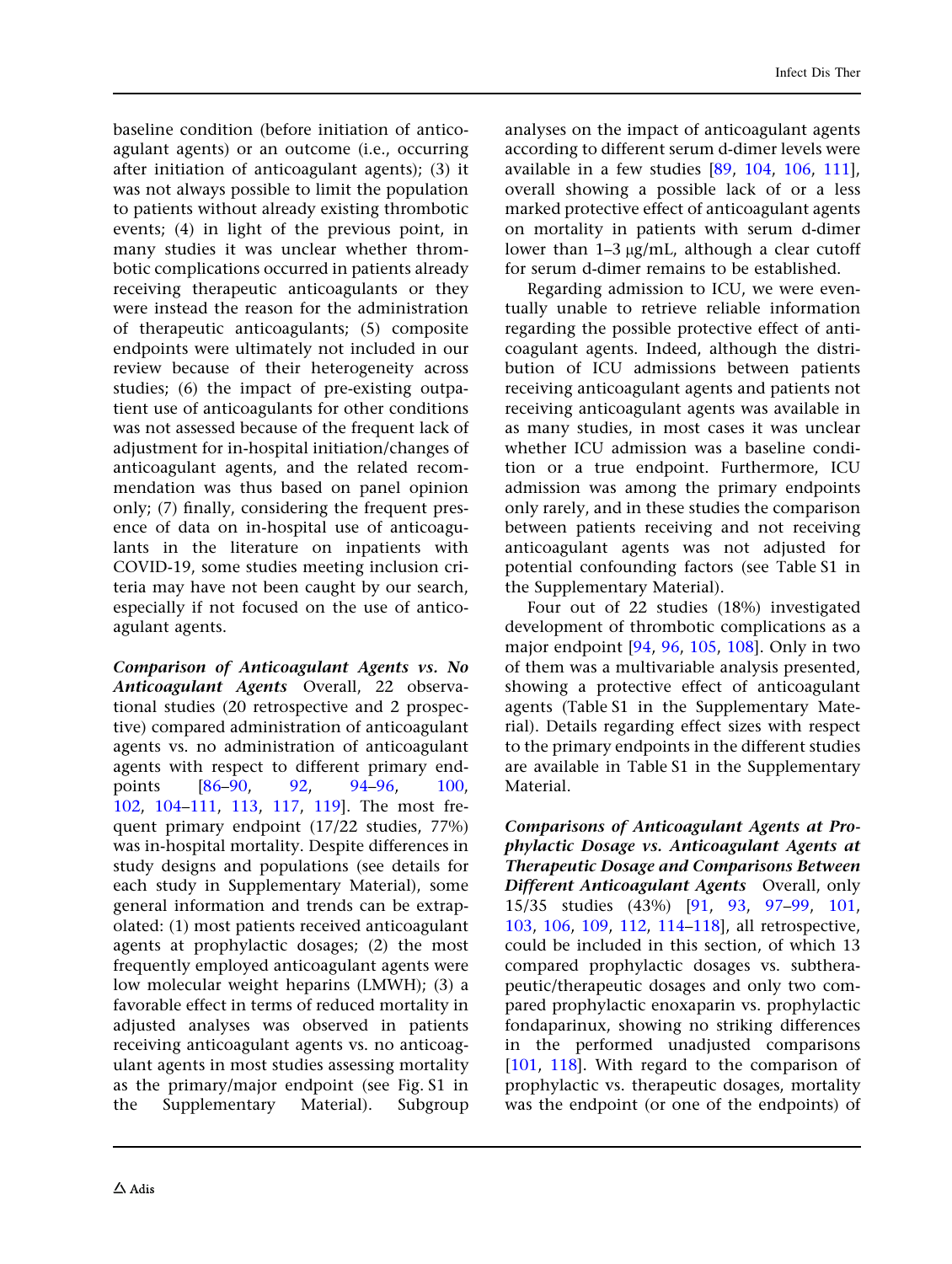major interest in 9/13 studies (69%), in most cases with no relevant differences between prophylactic dosages and therapeutic dosages in adjusted comparisons (when available). In two studies, the primary endpoint was development of hemorrhagic complications, with higher dosages being possibly associated with increased risk of bleeding in comparison with standard prophylactic dosages. Details regarding effect sizes with respect to the primary endpoints reported in the different studies are available in Table S1 in the Supplementary **Material** 

#### Conclusive Remarks

Overall, despite the low certainty of evidence inherent in the observational nature of most retrieved studies, a general trend toward reduced mortality in patients receiving anticoagulant agents (mainly at prophylactic dosages) was appreciable in studies with mortality as a primary endpoint. This finding, in our opinion, may support a strong recommendation towards the administration of prophylactic anticoagulants despite low certainty of evidence. This recommendation is supported by the following consequent considerations: (1) in the large majority of studies the reduction in mortality associated with the use of anticoagulant agents was more marked or present only in multivariable analyses, after adjustment for potential confounding factors; (2) this finding indicates that the use of anticoagulant was more likely in patients at worse prognosis; (3) therefore, it may be speculated that any residual confounding unaccounted for in multivariable analyses would introduce a bias against the efficacy of anticoagulant agents.

Considering the available evidence and the need for evaluating full peer-reviewed data from recently completed RCTs (see above), no recommendations based on GRADE criteria were made in the present version of the guidelines about the possible prophylactic use of higher dosages of anticoagulant agents in patients with COVID-19 without thrombotic complications, either in general or according to d-dimer values (only best practice recommendations are provided, to be reassessed the future). The same

applies to the choice among different anticoagulant agents.

## Recommendations\*

- Unless contraindicated, we recommend prophylactic anticoagulation in hospitalized patients with COVID-19—strong recommendation, low certainty of evidence
- Hospitalized patients with COVID-19 who were already under chronic anticoagulant therapy for well-defined indications, unless contraindicated, should continue anticoagulant treatment—best practice recommendation (based on expert opinion only)
- Therapeutic anticoagulation may be considered in patients possibly at higher risk of thrombotic events (serum d-dimer levels  $> 2.0 \mu g/mL$  or with high suspicion for thrombotic complications—best practice recommendation (based on expert opinion only)

\* These recommendations are intended for inpatients with COVID-19 outside ICU.

## Future Research Directions

- To further assess the differential efficacy and safety of different anticoagulant agents and different dosages of the same anticoagulant agents, preferably in RCTs
- To further evaluate the role of serum d-dimer levels and/or other laboratory markers in guiding decision about both administration and dosage of anticoagulant agents

## Question 4: Should Systemic Steroids be Administered to Inpatients with COVID-19?

## Evidence Summary

The rationale for administering systemic steroids in patients with COVID-19 is their antiinflammatory effect (that on the one hand could be beneficial by counteracting excessive inflammation, but on the other hand could be detrimental by hampering the natural host response to the virus). At the beginning of the COVID-19 pandemic, the use of systemic steroids for the treatment of severe coronavirus disease was a highly controversial topic owing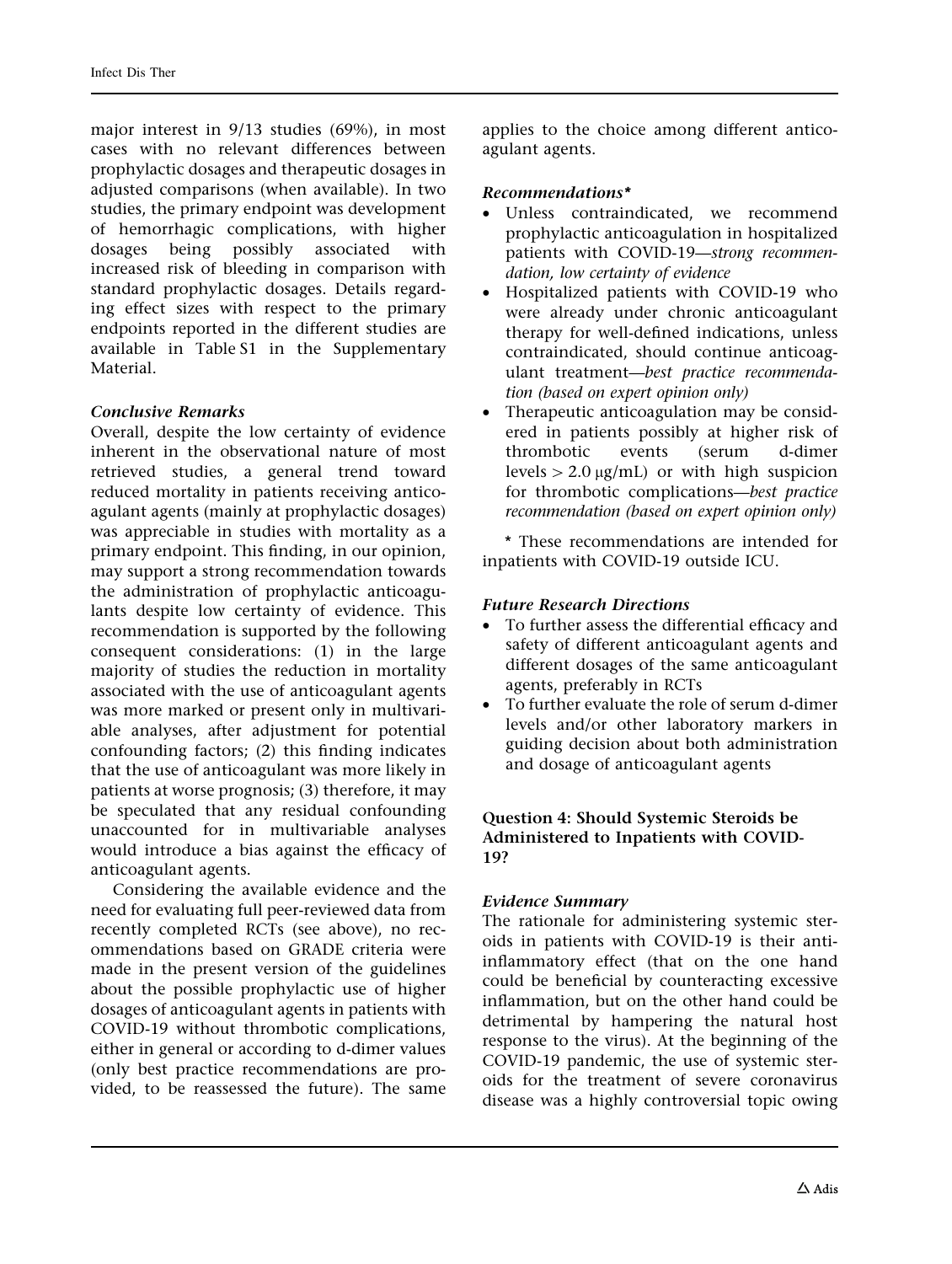to an unclear balance between possible benefits and arms in previous small experiences in patients with severe pulmonary infections due to SARS-CoV-1 or MERS-CoV [\[121](#page-42-0), [122\]](#page-42-0). After some exploratory, observational experiences in patients with COVID-19 (some examples are [\[123–128](#page-42-0)]), the results of the RECOVERY RCT showed a favorable effect of dexamethasone (6 mg daily for 10 days) in terms of survival in two subgroups of hospitalized patients with COVID-19 (i.e., patients requiring invasive mechanical ventilation and those not requiring invasive mechanical ventilation but needing oxygen supplementation, whereas no effect was observed in patients not requiring supplementary oxygen) [[61](#page-39-0)]. Besides the RECOVERY RCT, our literature search initially led to the inclusion of four other RCTs addressing (as primary population or, more often, in subgroup analyses) the efficacy of systemic steroids in inpatients with COVID-19 not subjected to invasive mechanical ventilation. The choice of patients not subjected to invasive mechanical ventilation instead of ICU patients as the population of interest for the present question was based on the frequent stratification in subgroups according to the type of ventilatory support instead of ward of stay. Thus, it was taken into account by the panel that the present review may have in part implied an indirect extrapolation of results in non-invasively ventilated patients with severe COVID-19 in ICU to non-invasively ventilated patients outside ICU. Two RCTs assessed the efficacy of systemic methylprednisolone administration in patients with COVID-19 not undergoing invasive mechanical ventilation, showing conflicting results (one reported a favorable effect on mortality and the other one did not) [[129,](#page-42-0) [130](#page-42-0)]. The reasons for this difference remain partly unclear and include, beside the small sample of at least one of the two studies, differences in study design, such as the different inclusion criteria, the different doses of the drug, and the timing of administration. However, these factors seem unable to completely explain the fact that, in the larger of the two studies, no beneficial effect of methylprednisolone was observed (in post hoc analyses) either among intubated or non-intubated patients. Conversely, in the same trial there was

an apparent age-dependent efficacy, i.e., a favorable effect of methylprednisolone on survival in patients aged 60 years or older. A third, small, open-label RCT including 64 patients was recently published and retrieved during the latest update of our search; that RCT compared methylprednisolone vs. standard of care alone, showing a possible advantage of methylprednisolone with respect to the primary composite endpoint of death, admission to the ICU, or requirement for non-invasive ventilation [\[131](#page-42-0)]. In another small RCT (86 patients), need for ventilation was registered in 18% and 38% of patients in methylprednisolone and dexamethasone arms, respectively [[132\]](#page-42-0). Two other RCTs were conducted in ICU that included also patients not subjected to invasive mechanical ventilation at baseline [\[133,](#page-42-0) [134](#page-42-0)]. Although they were conducted in the ICU and not in the population of interest for the present review, it is of interest that also for these two trials results were somewhat conflicting. Indeed, although both RCTs were interrupted early, enrollment was discontinued for futility in one case and after the release of the positive results of the RECOVERY trial in the other one (in this latter RCT, although a significant effect was not observed in the entire population, a possible favorable effect of a fixed-dose 7-day course of hydrocortisone was detected in pre-planned subgroup analyses in patients not receiving invasive mechanical ventilation at baseline). A more detailed discussion of the results of all RCTs included in the present systematic review is available in the Supplementary Material. Another RCT was excluded as conducted only in mechanically ventilated patients [[135](#page-42-0)].

Despite the limitations reported above (e.g., conflicting results with regard to methylprednisolone and hydrocortisone administration), a key aim of our literature search was that of trying to define a threshold of severity for differentiating non-invasively ventilated patients in which the intervention (steroid administration) was associated with better clinically relevant outcomes from non-invasively ventilated patients in which there was no favorable (and possibly an unfavorable) effect of steroid administration. However, it turned out that such a threshold could not be defined, based on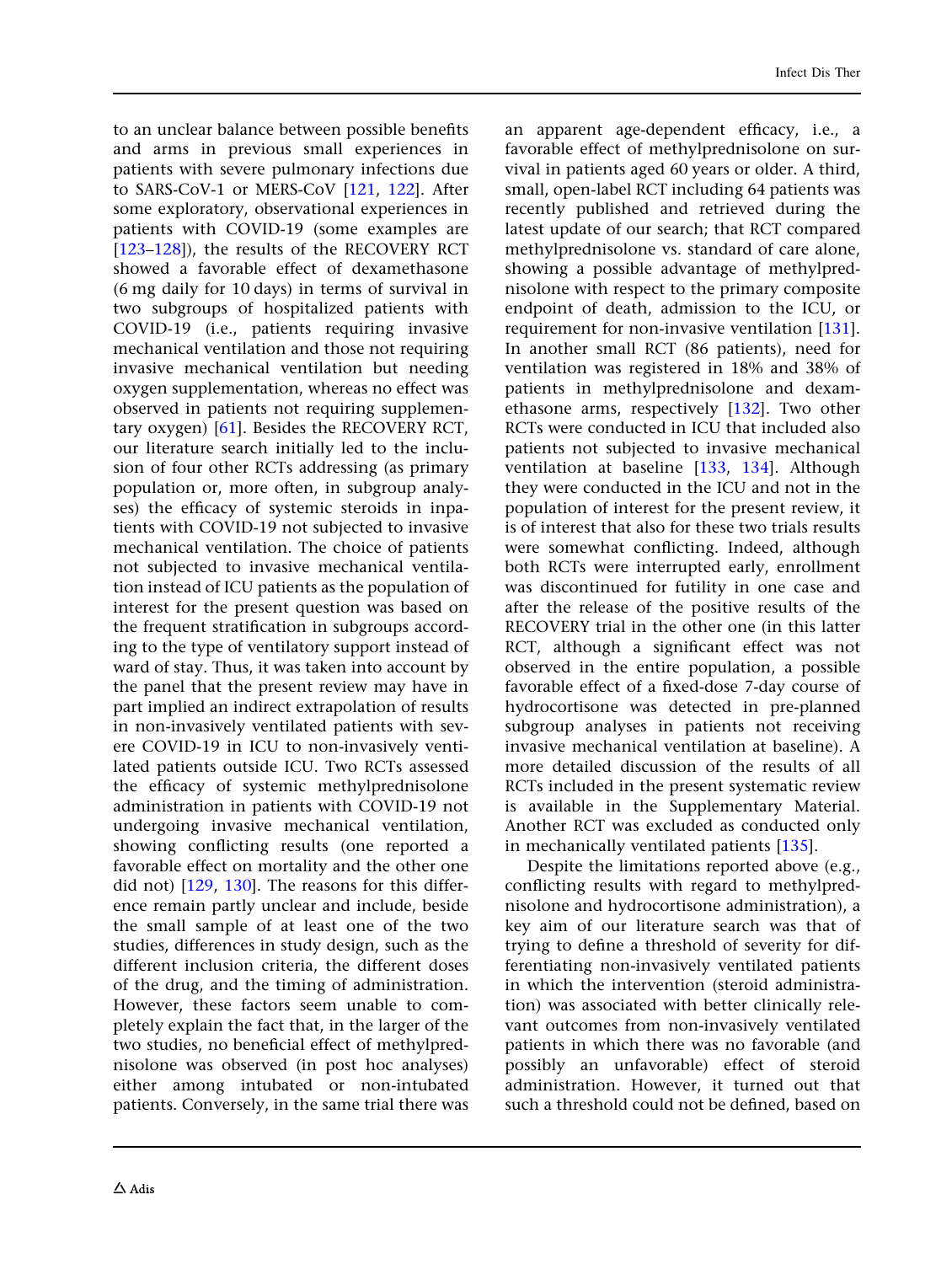currently available evidence from RCTs, for the following major reasons: (1) the lack of details regarding the type of non-invasive respiratory support in the RECOVERY trial; (2) the lack of information about viral clearance, which could have allowed an additional stratification for assessing efficacy in subgroups independent (or in combination) with the level of respiratory support; (3) the above reported conflicting results of the RCTs addressing the efficacy of steroids other than dexamethasone, which still deserve further investigation.

With the same aim (defining a threshold of disease severity to guide a targeted steroid administration in non-invasively ventilated patients) we also reviewed the observational literature on this subject, with a focus on the following relevant clinical outcomes: (1) survival; (2) need for invasive mechanical ventilation; (3) progression to severe disease. However, it rapidly became clear that no clear conclusion could be drawn. The major factors hampering a clear definition of a threshold of severity from observational studies were (1) the various definitions of severe COVID-19 pneumonia or disease used in the different studies (i.e., subgroups hardly comparable between studies); (2) the different steroid drugs and dosages used in the different studies; (3) the non-homogeneous definitions of primary outcome measures.

### Conclusive Remarks

In available RCTs, a general trend towards improved survival was consistently observed with dexamethasone administration in critically ill patients undergoing invasive mechanical ventilation, whereas for inpatients with COVID-19 not undergoing invasive mechanical ventilation the evidence is less straightforward. Certainly, the positive effect of dexamethasone in inpatients with COVID-19 requiring supplemental oxygen (and of methylprednisolone in those aged 60 years or older), cannot be ignored. The evidence in support of these effects is less solid, based on post hoc subgroup analyses, but, in the opinion of the panel, sufficient to justify the use of these drugs in these populations. However, it must be underlined that these recommendations will likely need to be refined in the future according to a more precise

stratification based on the type of non-invasive respiratory support (e.g., nasal cannula, Venturi mask, continuous positive airway pressure [CPAP], non-invasive ventilation [NIV]), and on other patients' characteristics (e.g., viral load) that may be considered in the risk/benefit balance of steroid administration. Finally, as the related evidence stemmed from RCTs conducted in ICUs, albeit also in non-invasively ventilated patients, the panel decided not to provide recommendations about the possible use of hydrocortisone at the present time, pending further evidence that could be extrapolated to inpatients with COVID-19 outside ICU.

#### Recommendations\*

- Unless contraindicated, we recommend the use of dexamethasone at the dosage of 6 mg/day for 10 days in inpatients with COVID-19 requiring oxygen supplementation\*\*—weak recommendation, low certainty of evidence
- Methylprednisolone at the dosage of 0.5 mg/ kg twice daily for at least 5 days could be considered in inpatients with COVID-19 requiring oxygen supplementation and aged 60 years or older—weak recommendation, very low certainty of evidence

\*These recommendations are intended for inpatients with COVID-19 outside ICU.

\*\*Equivalent dosages of other steroids may be considered if dexamethasone is not available (although this should be considered as best practice recommendation, taking also into account the indirectness of evidence for steroids other than dexamethasone).

#### Future Research Directions

- To assess whether a threshold of severity guided by well-defined types of oxygen supplementation and other clinical/laboratory parameters may differentiate with better accuracy non-invasively ventilated inpatients with COVID-19 who benefit from steroid administration from those who do not
- To compare in randomized studies the efficacy in terms of relevant clinical outcomes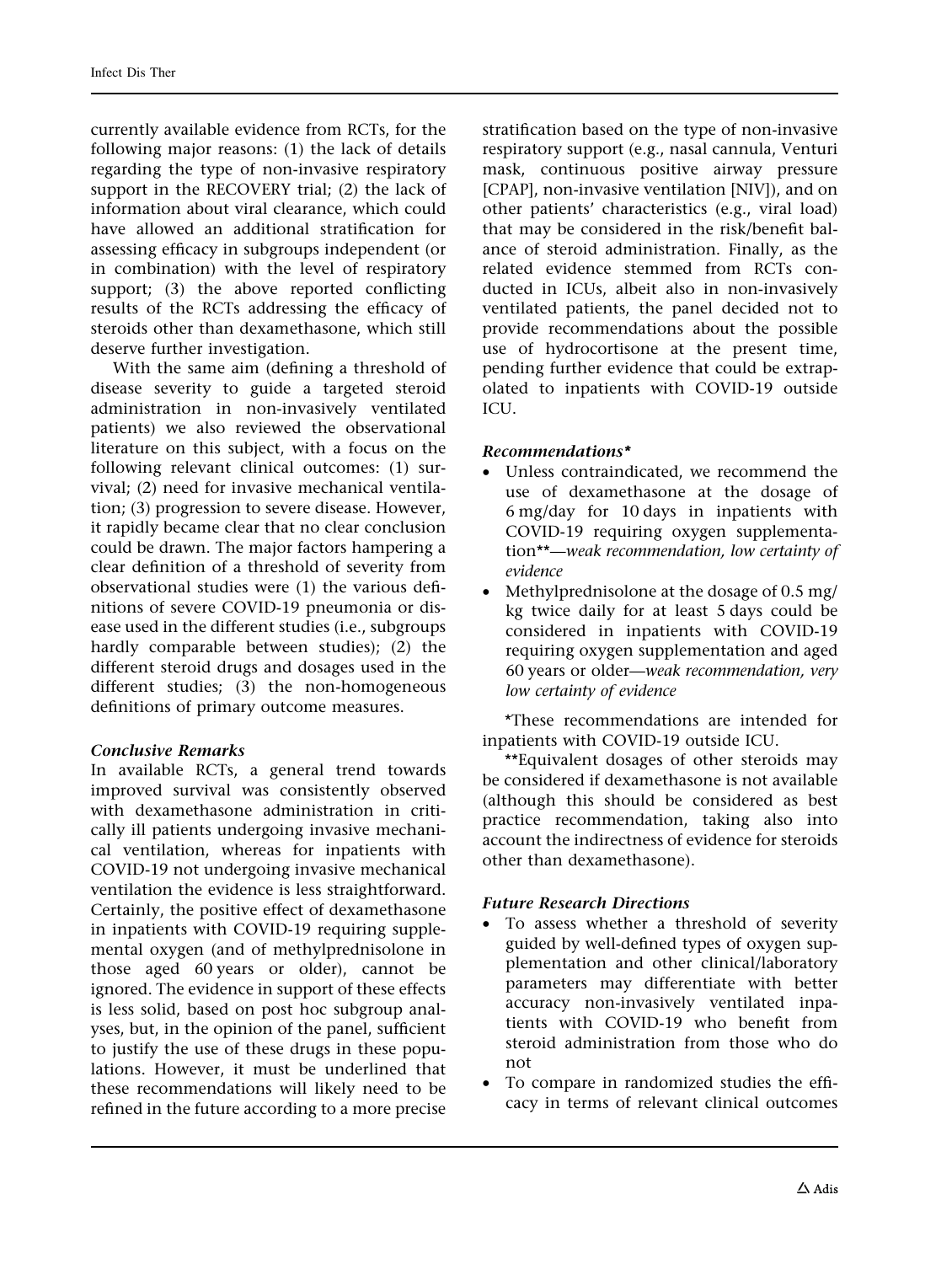of different steroids and of different steroid dosages

• To assess in follow-up studies, preferably randomized, whether steroids administration (and their different formulations/dosages) may help to prevent or reduce the possible development of nonreversible pulmonary fibrosis in hospitalized patients with moderate/severe COVID-19 pneumonia

#### Question 5: Should Antiviral Agents be Administered to Inpatients with COVID-19?

### Evidence Summary

The possibility of exerting direct antiviral activity against the virus has prompted several studies to be conducted, including a non-negligible number of RCTs assessing the efficacy and safety of either already existing or novel drugs with direct antiviral activity for the treatment of patients with COVID-19. For the purpose of guidelines development, we focused the discussion of the available evidence on the results of RCTs assessing the efficacy of antiviral drugs compared to standard care alone (with/or without placebo) in hospitalized patients with COVID-19 not subjected to invasive mechanical ventilation (as the population assessed by the present question, for the same reasons detailed in question 4), with respect to the following clinically relevant endpoints: (1) mortality; (2) need for invasive mechanical ventilation; (3) clinical improvement or recovery. In the following paragraphs we summarize the major indications stemming from RCTs for guiding panel recommendations on the possible use of antivirals in the target population. A more detailed report of the results of RCTs included in the present review is available in the Supplementary Material.

Lopinavir/Ritonavir Lopinavir/ritonavir (LPV/ r) is a combination of drugs to treat human immunodeficiency virus (HIV) infection. LPV is a protease inhibitor, whereas ritonavir is a booster increasing the plasma half-life of the former. In in vitro studies, LPV was shown to

inhibit a protease crucial for coronavirus replication and conserved in SARS-CoV-2 [\[136,](#page-42-0) [137](#page-42-0)]. Based on these premises and on some encouraging results from animal models of SARS-CoV-2 infection  $[138]$  $[138]$ , in the first phase of the pandemic LPV/r was administered to several patients with COVID-19, either within an RCT or as an off-label treatment [\[4\]](#page-36-0). Subsequently, after some observational experiences had provided conflicting preliminary results about any possible favorable effect of LPV/r in patients with COVID-19 [\[139](#page-42-0), [140](#page-42-0)], results from RCTs started to become available. In an open-label RCT conducted in China in hospitalized patients with COVID-19, treatment with LPV/r was compared with standard care alone [\[141](#page-42-0)] and was not found to be associated with a shorter time to clinical improvement (primary study endpoint), or with reduced mortality (secondary endpoint). This lack of effect was confirmed in two subsequent, open-label RCTs (the RECOVERY RCT and the WHO-sponsored SOLIDARITY RCT) [[142,](#page-42-0) [143](#page-42-0)]. In both studies, most patients were not under mechanical ventilation at baseline, and mortality was the primary endpoint. Based on the results of these three RCTs, and despite some limitations (e.g., all the three RCTs were open-label and a higher baseline throat viral loads was registered in the  $LPV/r$  arm in one of the studies  $[141]$  $[141]$ , the panel believes that the consistent lack of effect registered for LPV/r in randomized studies does not support its use in hospitalized patients with COVID-19.

Remdesivir Remdesivir is a nucleotide analogue with broad antiviral activity that was developed against Ebola virus. Remdesivir showed in vitro activity against coronaviruses [\[144\]](#page-43-0), including SARS-CoV-2 [\[145](#page-43-0)], and possible favorable effects were also supported by animal studies [\[146](#page-43-0)]. Before emergency/conditional approval by US and European regulatory entities, during the first months of the pandemic remdesivir was administered to hospitalized patients with COVID-19 within compassionate use programs. The aforementioned approvals were then granted on the basis of the first concluded RCTs evaluating the efficacy of remdesivir in hospitalized patients with COVID-19. In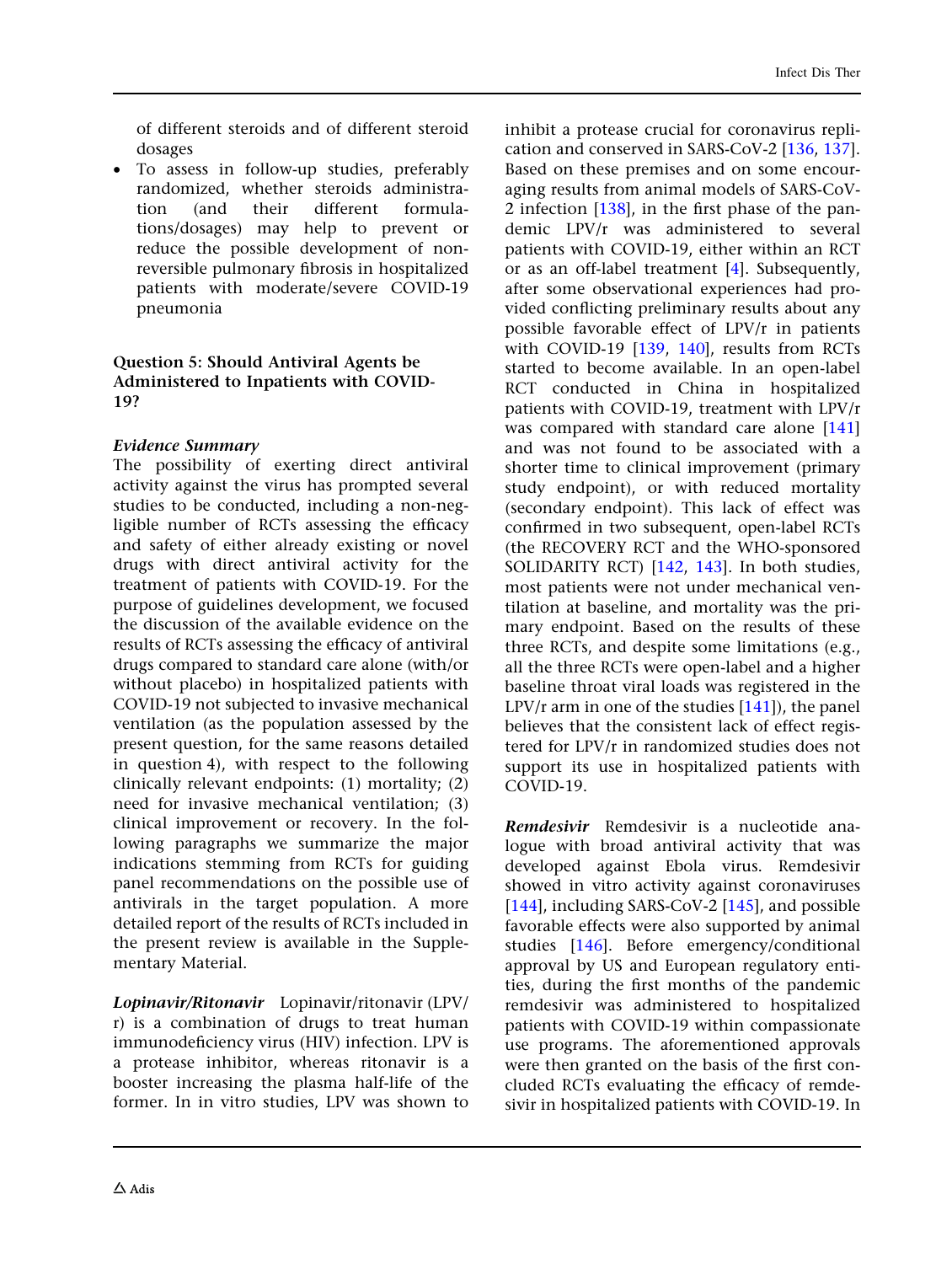the Adaptive Covid-19 Treatment Trial (ACTT-1), a double-blind RCT assessing the efficacy of remdesivir (10-day course) in hospitalized patients with COVID-19 and evidence of lower pulmonary tract infection [\[147](#page-43-0)], the primary endpoint was time to recovery, which was ultimately shorter in the remdesivir than in the placebo arm (in a population in which more than 70% of patients were not under mechanical ventilation at baseline). There was no evidence that the positive effect of remdesivir was less marked/absent in patients who were not under mechanical ventilation at baseline (the target population of the present recommendation), in whom, on the contrary, this effect was apparently more marked, especially in those receiving low-flow oxygen supplementation.

With regard to possible different dosages of remdesivir, in an open-label RCT involving 397 hospitalized patients with COVID-19 not requiring invasive mechanical ventilation at enrollment, a 5-day course and a 10-day course of remdesivir (both with a dose of 200 mg the first day and then 100 mg/day) showed comparable clinical improvement at day 14 as the primary efficacy endpoint [\[148\]](#page-43-0). In another open-label RCT conducted in hospitalized patients with moderate COVID-19 pneumonia [\[149](#page-43-0)], clinical improvement at day 11 was observed in 70% (134/191), 65% (126/193), and 61% (121/200) of patients in the 5-day remdesivir, 10-day remdesivir, and standard care arms, respectively. The results of another doubleblind RCT investigating the use of 10-day remdesivir in hospitalized patients with COVID-19 pneumonia were less favorable than those of the ACTT-1 study, with remdesivir being not associated with reduced time to clinical improvement, and with similar 28-day mortality being observed in remdesivir and placebo arms [[150](#page-43-0)]. In addition, the results of an interim analysis of the WHO-sponsored SOLI-DARITY RCT (in which less than 10% of patients were under mechanical ventilation at baseline and the primary endpoint was in-hospital mortality) also showed similar mortality in remdesivir-treated and placebo-treated patients (13% in both arms) [[143\]](#page-42-0). Notably, the SOLI-DARITY trial also included a meta-analysis of all the RCTs including remdesivir reported above

(with the exception of the one comparing two different dosages, without standard care arm), with respect to the mortality endpoint, showing a summary rate ratio (RR) of 0.91 (95% CI 0.79–1.05) vs. standard care as reference. Although with the inherent limitations of subgroup analyses, in this meta-analysis a trend towards reduced mortality in remdesivir arms was observed across RCTs in the subgroups of patients not receiving mechanical ventilation, while an opposite trend towards increased mortality was observed in the subgroups of patients receiving mechanical ventilation (in the SOLIDARITY RCT) and invasive mechanical ventilation (in the ACTT-1 RCT). Complete results of the SOLIDARITY trial will help to further (and possibly ultimately) clarify this point. Indeed, while any possible positive effect of remdesivir in invasively ventilated patients is very unlikely according to the available data from the RCTs, in non-invasively ventilated patients a possible favorable effect in terms of reduced mortality cannot be ruled out at the present time. For this reason, the panel currently supports the use of remdesivir in noninvasively ventilated patients with COVID-19 requiring oxygen supplementation, recognizing that this recommendation is not based on high certainty of evidence.

### Hydroxychloroquine Hydroxychloroquine

(HCQ) and chloroquine are aminoquinolines drugs well established as treatment for rheumatic diseases and malaria. The proposed use of these drugs for the treatment of patients with COVID-19 was based both on their possible immunomodulatory effects and on their possible antiviral activity  $[3]$ , with the latter also explaining its presence in this section of evidence synthesis. At the beginning of the COVID-19 pandemic, many hopes were put on HCQ (which has a more favorable toxic profile than chloroquine), as a consequence of its in vitro activity against SARS-CoV-2 [\[145](#page-43-0)] and the hypothesis-generating results of a small observational, retrospective study showing a possible favorable effect of HCQ in terms of reduced SARS-CoV-2 viral load in respiratory specimens [[151](#page-43-0)]. Conflicting observational results showing a possible lack of favorable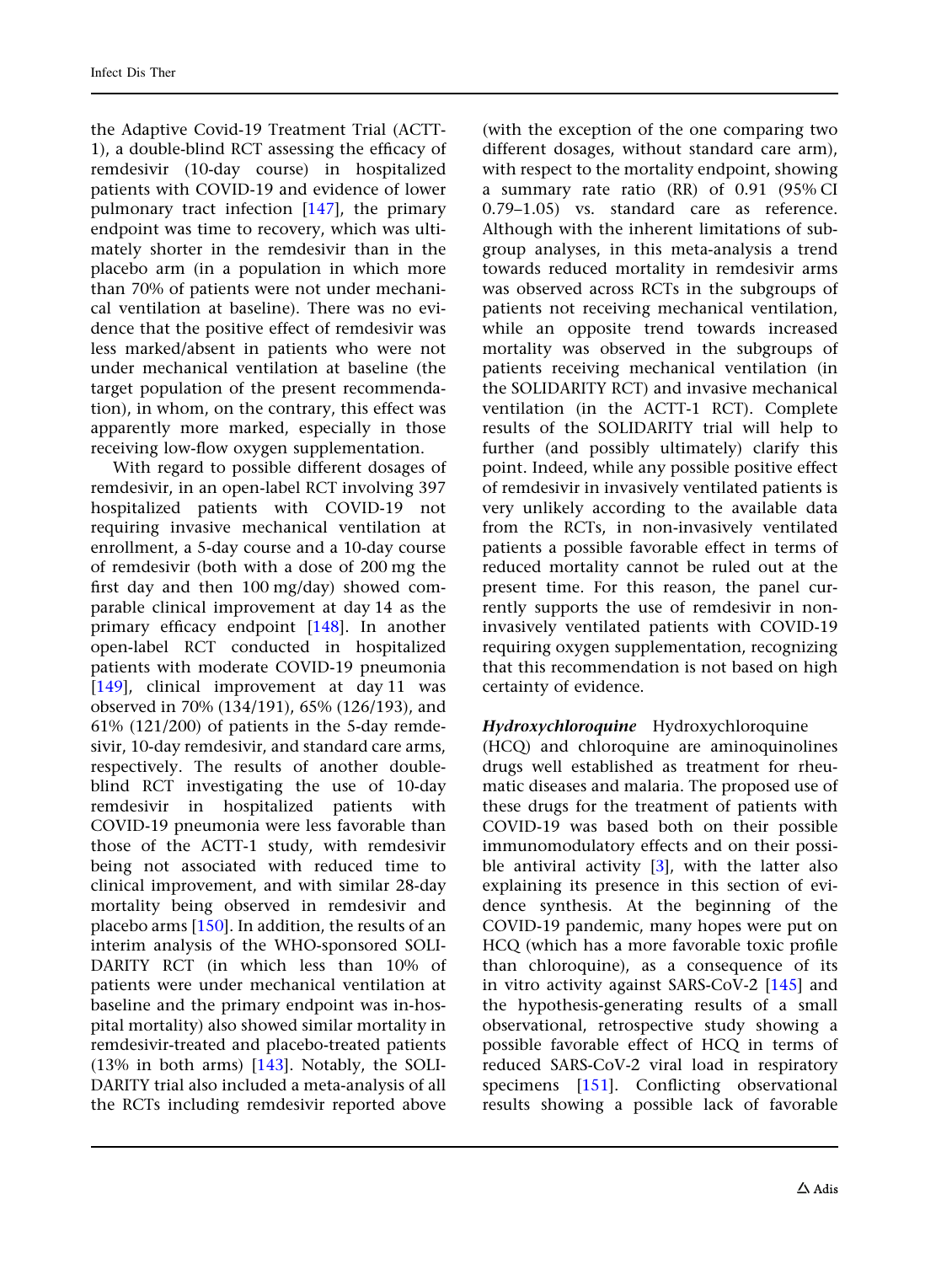effect of HCQ on different endpoints were subsequently provided by other exploratory observational studies [\[140,](#page-42-0) [152–154](#page-43-0)]. For all these reasons, results of RCTs were largely awaited to ultimately either support or discourage the use of HCQ in patients with COVID-19. Available evidence from RCTs about the use of HCQ in outpatients has been already discussed (see question 2). Here we focus on its use in inpatients. With the exception of a small open-label RCT conducted in Egypt among 194 hospitalized patients with COVID-19 not undergoing invasive mechanical ventilation at enrollment [\[155](#page-43-0)], in which recovery within 28 days was achieved in 53.6% (52/97) and 34.0% (33/97) of patients in HCQ and standard care arms, respectively, results from larger RCT suggested against substantial efficacy of HCQ in hospitalized patients with COVID-19. In an open-label RCT conducted in hospitalized patients with mild to moderate COVID-19 [[64](#page-39-0)], no beneficial effect in terms of proportional odds of having a higher clinical score at day 15 (primary endpoint) was found for HCQ compared to standard care (OR 1.21, 95% CI 0.69–2.11) and for azithromycin plus HCQ compared to standard care (OR 0.99, 95% CI 0.57–1.73). In the RECOVERY RCT [\[156\]](#page-43-0), the primary endpoint of 28-day mortality was registered in 27% (421/ 1561) and 25% (790/3155) of patients randomized to HCQ and standard care arms, respectively (RR 1.09, 95% CI 0.97–1.23). In an interim analysis of the open-label SOLIDARITY RCT [\[143\]](#page-42-0), in-hospital death (primary endpoint) occurred in 11.0% (104/947) and 9.3% (84/906) of patients in the HCQ and standard care arms, respectively (RR 1.19, 95% CI 0.89–1.59). Of note, in all these RCTs the proportion of patients receiving invasive mechanical ventilation at baseline was limited, and the observed efficacy results were consistent in the larger subgroups of patients not ventilated at baseline. The RCTs discussed above also did not show a favorable effect of HCQ in terms of secondary endpoints of major clinical interest such as mortality or progression to mechanical ventilation (see Supplementary Material for more details). Almost all subsequent RCTs (and all the large ones) were in line with these findings, suggesting no substantial effect of HCQ administration in hospitalized patients with COVID-19 [[157–163](#page-43-0)]. Of note, the results of at least two meta-analyses supported the lack of effect of HCQ in reducing short-term mortality in patients hospitalized with COVID-19, although mostly based on observational studies [\[164,](#page-43-0) [165\]](#page-43-0). Finally, three RCTs did not investigate clinical outcomes (mortality, need for mechanical ventilation, disease progression/ improvement), but qualitative or quantitative changes in viral load (negative conversion of SARS-CoV-2 molecular tests on respiratory specimen by day 28, reduction of viral load in nasopharyngeal swabs by day 7, or decline in viral load by day 4) as the primary endpoints [\[57,](#page-39-0) [166,](#page-43-0) [167\]](#page-44-0). No substantial effects of HCQ administration vs. standard care alone with respect to these virological primary endpoints were found in these trials [[57](#page-39-0), [166,](#page-43-0) [167\]](#page-44-0).

Despite some limitations that should be recognized (such as the different dosages and duration of HCQ employed in the various RCTs [\[168\]](#page-44-0)), in the opinion of the panel the consistent lack of effect registered in the large RCTs included in the present review do not support the use HCQ in the target population according to current evidence.

Other Antiviral Agents Although other antiviral agents such as umifenovir, favipiravir, interferons, leflunomide, sofosbuvir, and daclatasvir have been proposed for the treatment of inpatients with COVID-19, there is currently no solid supporting evidence from large RCTs. For this reason, the panel currently do not recommend their use for treating patients with COVID-19 outside RCTs. More details regarding in vitro evidence and results of exploratory observational studies and preliminary RCTs are available in the Supplementary Material.

## Conclusive Remarks

At the beginning of the COVID-19 pandemic, there was great expectation that antiviral agents, based on promising results of in vitro and exploratory observational studies, could significantly improve the outcome of patients with COVID-19. However, evidence provided by RCTs has mainly indicated a lack of effect,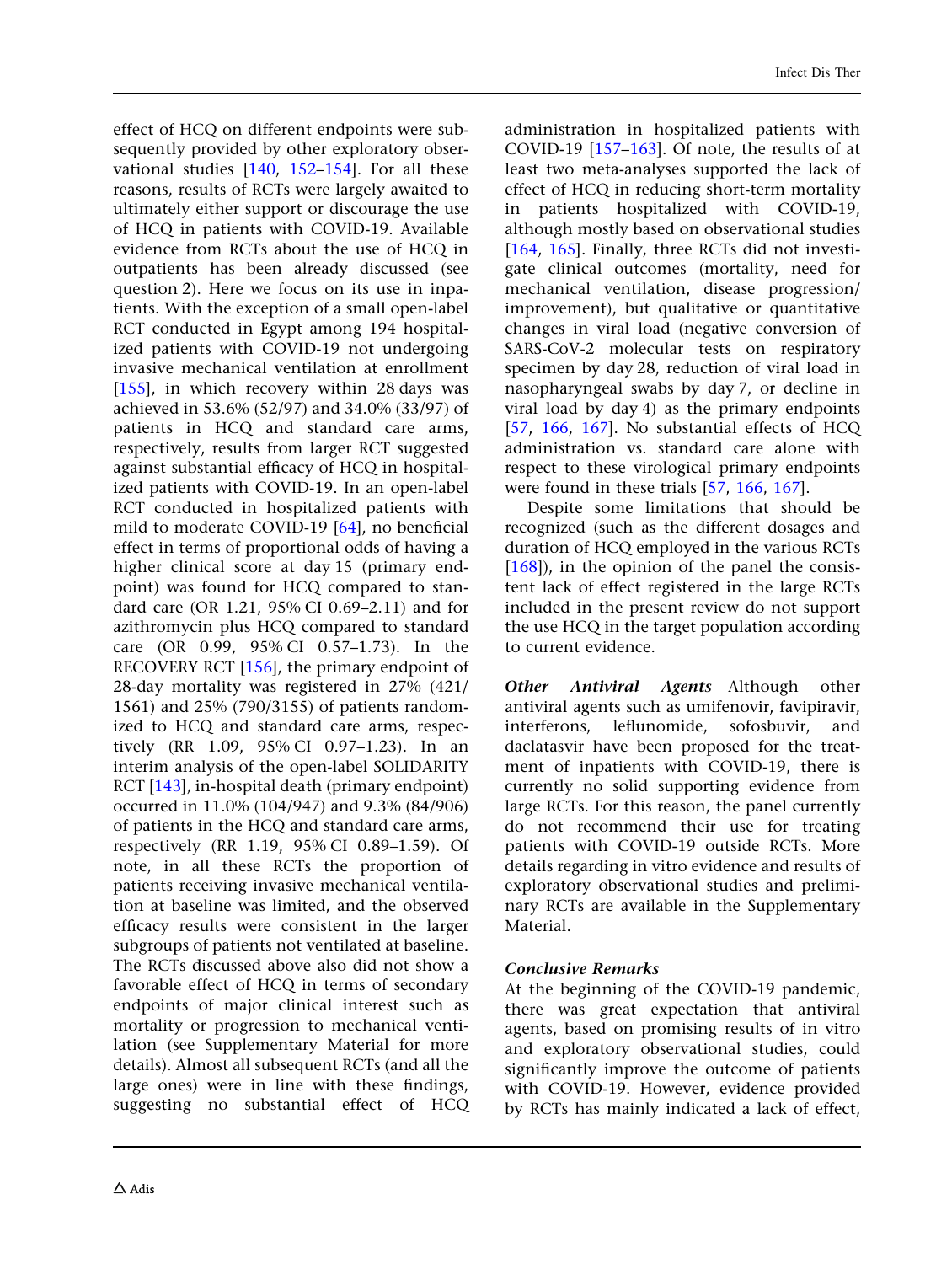ultimately leading the panel to discourage the use of LPV/r and HCQ, while retaining a recommendation for the use remdesivir, in which a limited (but possible) favorable effect on survival in the target population cannot be currently excluded. Nonetheless, although the initial expectations were not fully met, this certainly does not mean that efforts to find other, efficacious antiviral treatments should be discontinued, especially considering the need to enrich our knowledge about any possible, optimized combined use of antiviral plus antiinflammatory and/or immunomodulatory agents.

### Recommendations\*

- LPV/r should not be administered to hospitalized patients with COVID-19—strong recommendation, moderate certainty of evidence
- Pending further results from large RCTs, administration of a 5-day course of remdesivir should be considered in hospitalized patients with COVID-19 pneumonia requiring oxygen supplementation—weak recommendation, very low certainty of evidence
- HCQ should not be administered to hospitalized patients with COVID-19—strong recommendation, moderate certainty of evidence
- Other antiviral agents should not be administered for treating COVID-19 in hospitalized patients, unless they are administered within RCTs—best practice recommendation (based on expert opinion only)

\*These recommendations are intended for inpatients with COVID-19 outside ICU.

### Future Research Directions

- To provide further and definitive results regarding the efficacy of remdesivir in hospitalized patients with COVID-19 not requiring invasive mechanical ventilation
- To provide results from large RCTs regarding the efficacy of antiviral agents other than LPV/r, remdesivir, and HCQ with respect to clinically relevant endpoints in hospitalized patients with COVID-19 not requiring invasive mechanical ventilation
- To provide results from large RCTs regarding the efficacy of combination of antiviral

agents or between antiviral and immunomodulatory agents with respect to clinically relevant endpoints in hospitalized patients with COVID-19 not requiring invasive mechanical ventilation

#### Question 6: Should Antibiotics be Administered to Inpatients with COVID-19?

### Evidence Summary

Besides their mandatory use in proven bacterial infections, antibiotics are mostly administered to hospitalized patients with COVID-19 not requiring invasive mechanical ventilation in the following two situations: (1) at hospital admission, in patients with suspected pulmonary bacterial co-infection or superinfection; (2) for the empirical treatment, pending microbiological results, of severe hospital-acquired bacterial superinfections occurring later during hospital stay. At least in general, the administration of antibiotics in this latter situation may follow the common rules and clinical reasoning for the empirical treatment of hospital-acquired infections. Therefore, the main question of the present section refers mostly to the former situation (i.e., suspicion of mixed viral/bacterial pneumonia at hospital admission): in fact, it remains unclear whether or not to administer antibiotics to patients with COVID-19 presenting with consolidative infiltrates at chest X-ray/computerized tomography and with increased laboratory inflammatory markers (e.g., white blood cell count, C-reactive protein) that may resemble bacterial disease. Overall, this may lead to an indiscriminate and perilous use of antibiotics in many patients with COVID-19 without bacterial infections, likely increasing the selective pressure for antimicrobial resistance both in patients and in the environment. For this reason, we focused the first part of our evidence evaluation on the prevalence of bacterial pneumonia in hospitalized patients with COVID-19, preferably at hospital admission, and reviewed systematic reviews and meta-analyses of observational studies. In a systematic review of 30 observational studies for a total of 3834 hospitalized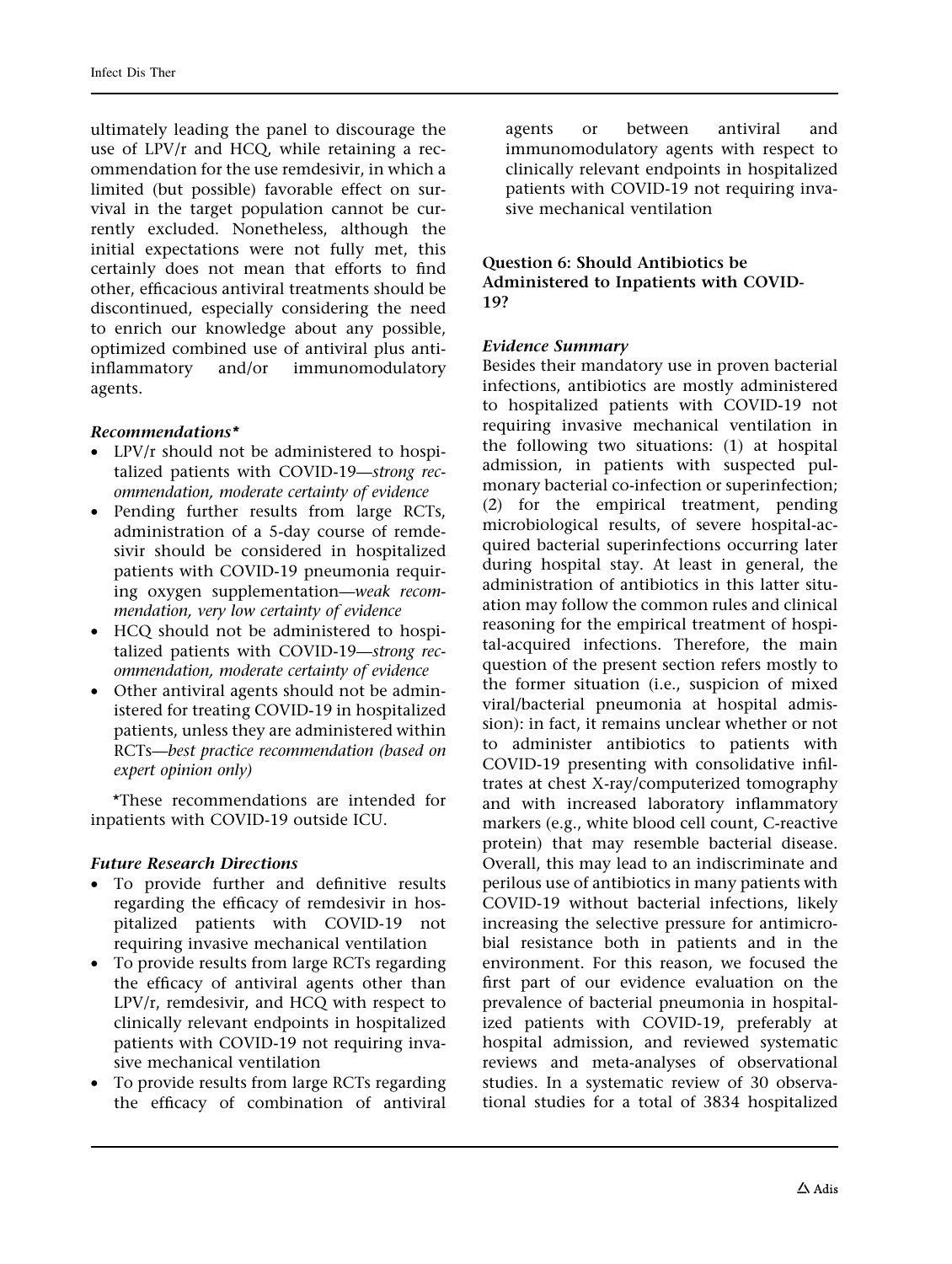patients with COVID-19, the pooled prevalence of laboratory-confirmed bacterial pulmonary co-infection was 7% (95% CI 3–12, with high heterogeneity,  $I^2 = 92.2\%)$  [[169\]](#page-44-0). When excluding studies conducted exclusively in ICU, the pooled prevalence of bacterial co-infection was lower (4%, with 95% CI 1–9%, still with high heterogeneity,  $I^2 = 91.7\%$ ). Of note, the term co-infection in this systematic review apparently included both co-infection and superinfections, and both community-acquired and hospital-acquired infections. The most commonly detected organism was Mycoplasma pneumoniae, followed by Pseudomonas aeruginosa. In another systematic review, including nine observational studies for a total of 806 hospitalized patients with COVID-19 (including both ICU and non-ICU patients with no clear distinction), 64 developed a bacterial or fungal infection (no differentiation between fungal and bacterial infections was presented nor was a pooled estimate of the prevalence provided) [\[170](#page-44-0)].

Despite such a low prevalence of bacterial infections, the same meta-analyses registered a high frequency of antibiotics administration to hospitalized patients with COVID-19 (more than 70%), which seems not to be justified [\[169](#page-44-0), [170\]](#page-44-0). Yet, the presence of a beneficial effect would theoretically support widespread antibiotic administration even in the presence of a low prevalence of bacterial diseases. Therefore, as the second part of our evidence evaluation, we searched the literature with the aim of assessing the effect of antibiotic administration (as the intervention) in terms of relevant clinical outcomes (mortality, need for invasive mechanical ventilation) in hospitalized patients with COVID-19 not requiring invasive mechanical ventilation (main population). In addition, we aimed to identify subgroups in which the intervention (antibiotic administration) was most effective. However, identification of such subgroups was ultimately not possible (see ''Effect of Antibiotics Administration''). Of note, in our assessment we were able to focus only on patient-level effects of antibiotic administration. Indeed, an important limitation was (and still is) that any possible longterm consequence at population-level of widespread antibiotic therapy cannot be evaluated at the present time, owing to the only recent spread of SARS-CoV-2.

Effect of Antibiotics Administration The most studied antibiotic for the treatment of patients with COVID-19 is azithromycin, but not for its antibacterial activity, rather for its possible antiviral/anti-inflammatory activity. Its use in outpatients with COVID-19 has been discussed in a previous section. In two RCTs conducted in hospitalized patients, the addition of azithromycin or azithromycin plus hydroxychloroquine to standard care was not associated with improved survival in hospitalized patients with COVID-19 [[64](#page-39-0), [171\]](#page-44-0). A large multicenter observational retrospective study provided similar results [\[153](#page-43-0)]. A lack of effect of azithromycin vs. placebo was also observed in the RECOVERY RCT, in which 2582 patients were randomized to receive azithromycin and 5181 patients to receive standard care alone, and the primary endpoint of 28-day mortality was registered in 22% of patients in both arms [[172\]](#page-44-0).

With regard to administration of antibiotics in general, 13 observational, retrospective studies were identified that explored the effect of antibiotics on relevant clinical outcomes (mortality in 12 studies and a composite of death, ICU admission, and need for mechanical ventilation in 1 study) in hospitalized patients with COVID-19 [\[173–185\]](#page-44-0). It is worth noting that it was not possible to separate the results observed in ICU and non-ICU patients, and in patients receiving invasive mechanical ventilation or not requiring it. The proportion of invasively ventilated patients ranged from 6.2% to 33.0% in the different studies. In none of the studies was antibiotic administration associated with an increased survival, although the following points should be highlighted: (1) all were univariable or descriptive comparisons, with no multivariable models including other potentially prognostic covariates, beside antibiotic administration; (2) the proportion of patients receiving antibiotics was consistently greater than 80% in all studies and thus the number of patients not receiving antibiotics was small; (3) negative confounding may be expected because of an increased use of antibiotics in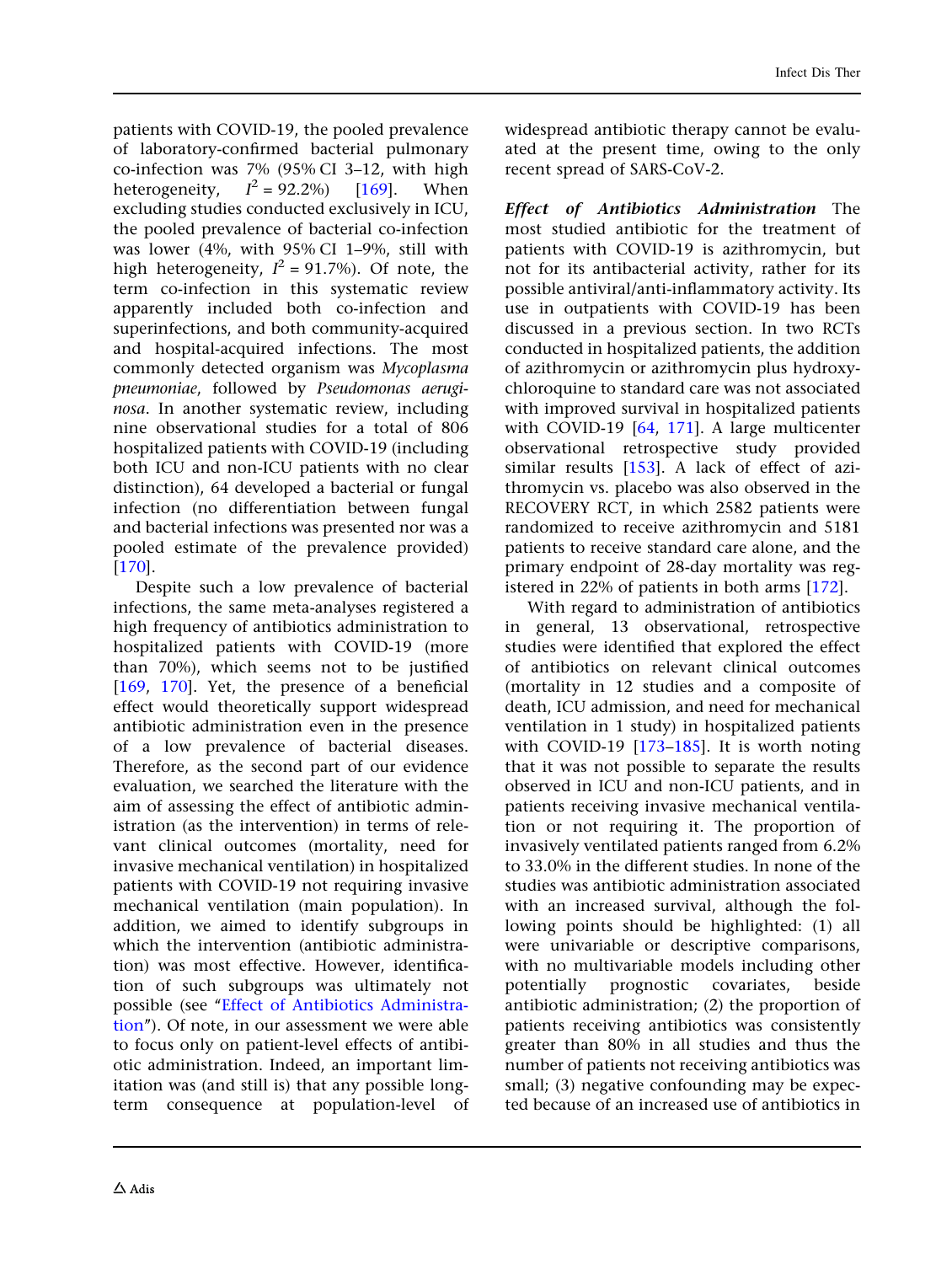worsening patients not responding to supportive care for COVID-19. No extrapolation of results for any subgroup was possible in the included studies. Finally, it should be noted that, despite the wide literature search, some papers addressing the impact of antibiotics on relevant clinical outcomes may have been missed (as antibiotics were usually not the main focus of many studies in which they were only one among several factors tested for association with clinical outcomes).

For a more detailed description of the pertinent results of the studies included in this section (i.e., those evaluating the effect of azithromycin or antibiotics in general on relevant clinical outcomes) see the Supplementary Material.

#### Conclusive Remarks

With the exception of azithromycin, there is currently no high-level evidence either against or in favor of a widespread administration of antibiotics to all hospitalized patients with COVID-19. However, the low prevalence of bacterial co-infections registered in systematic reviews of observational studies could be more in line with a parsimonious use of antibiotics, thereby discouraging their routine use in the target population. Notably, no information is currently available about the possible effect of antibiotics in subgroups stratified according to specific clinical or laboratory variables; thus further research is needed to develop dedicated prediction models of bacterial infection in hospitalized patients with COVID-19 not requiring invasive mechanical ventilation; such models could help in identifying subgroups of patients in whom to administer empirical antibiotics for suspected bacterial pneumonia.

### Recommendations\*

• We recommend against the routine use of antibiotics in hospitalized patients with COVID-19 without proven bacterial infection—strong recommendation, moderate certainty of evidence (for azithromycin); weak recommendation, very low certainty of evidence (for antibiotics in general)

- We recommend collection of respiratory specimens for culture or molecular detection of respiratory pathogens, blood cultures, and urinary antigens for Streptococcus pneumoniae and Legionella spp. in hospitalized patients with COVID-19 and suspected bacterial pneumonia—best practice recommendation (based on expert opinion only)
- Empirical antibiotic treatment of suspected bacterial pneumonia alongside proper diagnostic procedures should be considered in patients with COVID-19 with evidence of consolidative radiological lesions—best practice recommendation (based on expert opinion only)
- In the case of empirical antibiotic treatment, selection of agents to be administered should follow standard practice for the treatment of bacterial pneumonia—best practice recommendation (based on expert opinion only)

\*These recommendations are intended for inpatients with COVID-19 outside ICU.

#### Future Research Directions

- To develop dedicated prediction models of bacterial infection in hospitalized patients with COVID-19 that could help in shaping preferential subgroups of patients in whom to administer empirical antibiotics
- To identify the optimal diagnostic approach (including also the role of laboratory markers of infection/inflammation and rapid microbiological tests) to bacterial infections in hospitalized patients with COVID-19

#### Question 7: Should Neutralizing Monoclonal Antibodies and Non-Steroid Immunomodulators be Administered to Inpatients with COVID-19?

#### Evidence Summary

Since the first published reports of clinical manifestations and laboratory findings in hospitalized patients with COVID-19, it was postulated that two different components contributed to the organ damage: (1) the virus; (2) a dysregulated inflammatory host response to the virus [[186–188](#page-44-0)].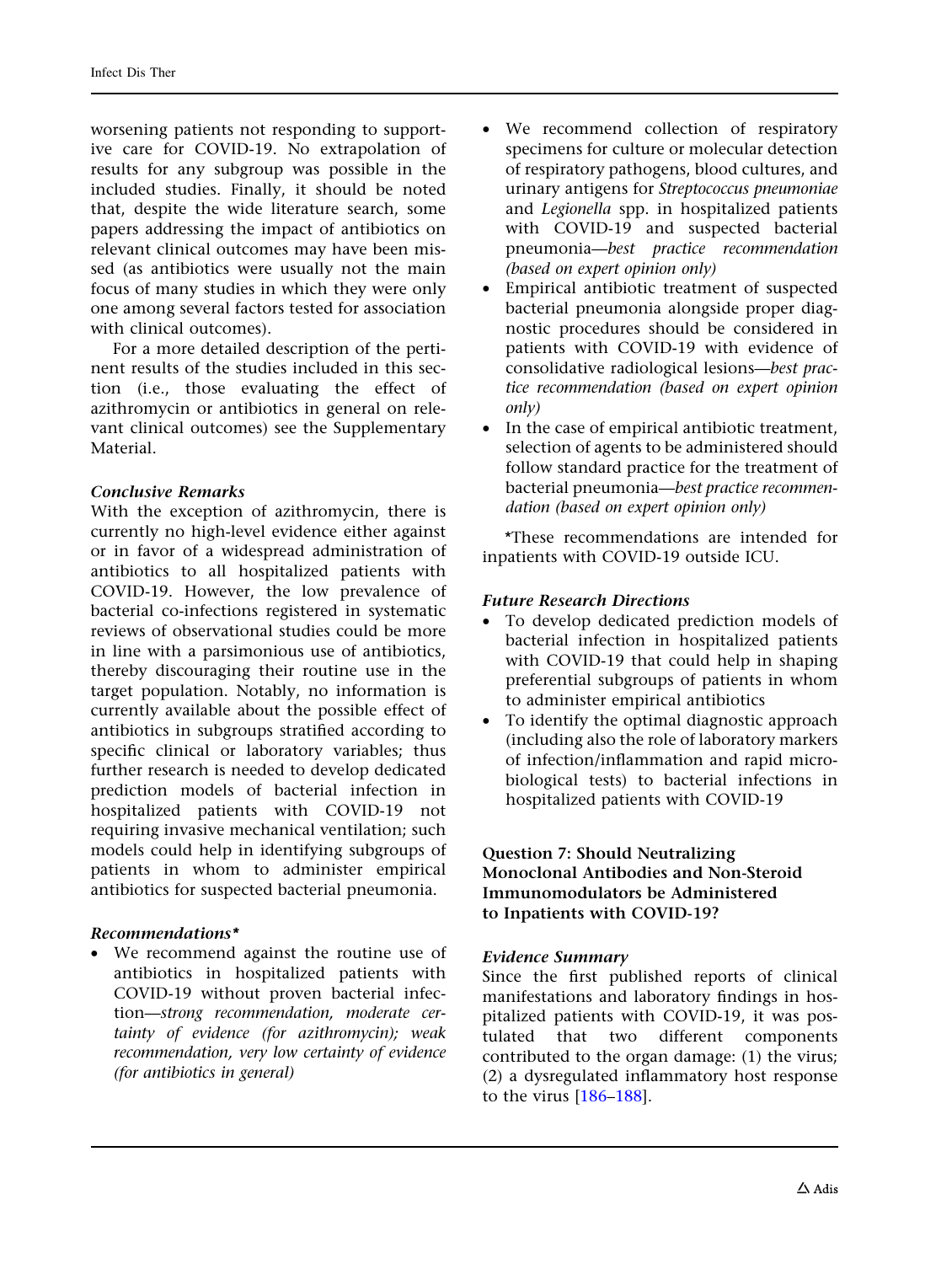From an immunological perspective, different agents may act on these two components: (1) by neutralizing key viral antigens; (2) by reducing an excessive inflammatory host response. Regarding point (2), several anti-inflammatory or immunomodulatory agents, besides steroids, were administered as off-label treatments in many hospitalized patients with COVID-19 during the first months of the pandemic, supported by observational studies of various sizes and quality, indicating a possible favorable effect [\[189](#page-44-0)[–192](#page-45-0)]. Subsequently, the results of RCTs assessing the effect of some nonsteroid anti-inflammatory and/or immunomodulatory agents on relevant clinical outcomes (mortality, need for invasive mechanical ventilation/ICU admission, clinical improvement) in hospitalized patients with COVID-19 became available. These RCTs, together with those on neutralizing monoclonal antibodies (whereas convalescent plasma is specifically addressed in question 8), were the focus of the literature search for the present question and are discussed in the following paragraphs. As for other questions, the population addressed in the present question was inpatients not requiring invasive mechanical ventilation, owing to the stratification according to the type of ventilatory support adopted by many RCTs.

Neutralizing Monoclonal Antibodies The main target of SARS-CoV-2 neutralizing monoclonal antibodies is the surface spike glycoprotein that mediates viral entry into host cells, and positive results from RCTs are available for the treatment of outpatients with COVID-19 (see question 2). Bamlanivimab and the combination of casirivimab and imdevimab have been also evaluated for the treatment of hospitalized patients with COVID-19. Results from RCTs in hospitalized patients currently seem less favorable than in outpatients, although some analyses are still ongoing.

In a preplanned interim analysis of the TICO platform RCT (which is contemporaneously evaluating different treatments for COVID-19), the comparison between LY-CoV555 plus remdesivir and with placebo plus remdesivir met the prespecified criteria for futility in hospitalized patients with COVID-19 (no patient was under invasive mechanical ventilation at enrollment) [\[193](#page-45-0)]. For this reason, randomization to LY-CoV555 was halted at the end of October 2020. More details are reported in the Supplementary Material.

In an RCT assessing efficacy of REGN-COV2 in hospitalized patients, inpatients with COVID-19 were randomized to REGN-COV2 or placebo in four different, independent strata: (1) patients not requiring oxygen; (2) patients on low-flow oxygen; (3) patients on high-flow oxygen; (4) patients on mechanical ventilation [\[194\]](#page-45-0). In October 2020, an independent data and safety monitoring board (DSMB) recommended halting continuation of the study in patients requiring high-flow oxygen or mechanical ventilation because of a potential safety signal and an unfavorable risk/benefit profile. The study is ongoing in the remaining groups (patients not requiring oxygen and patients on low-flow oxygen) and full results are still to be released.

Interleukin-6 Inhibitors Tocilizumab is a monoclonal antibody that blocks interleukin-6 (IL-6), a proinflammatory cytokine that has been hypothesized to contribute to the dysregulated response to the virus leading to lung and other organ damage. Since the beginning of the pandemic, several exploratory, observational, comparative studies suggested a possible benefit of tocilizumab administration over standard care alone in patients with COVID-19, including also the population of interest for the present question (hospitalized patients with COVID-19 not requiring invasive mechanical ventilation) [[195–201](#page-45-0)]. While some of these observational studies were well-designed, large multicenter efforts with careful adjustment for potential confounding factors, they can provide only preliminary evidence, still burdened by residual and unobserved confounding. Although the presence of favorable results in observational studies was taken somewhat into consideration, we mostly focused our literature search and provided the pertinent recommendations on the basis of the results of currently available randomized studies.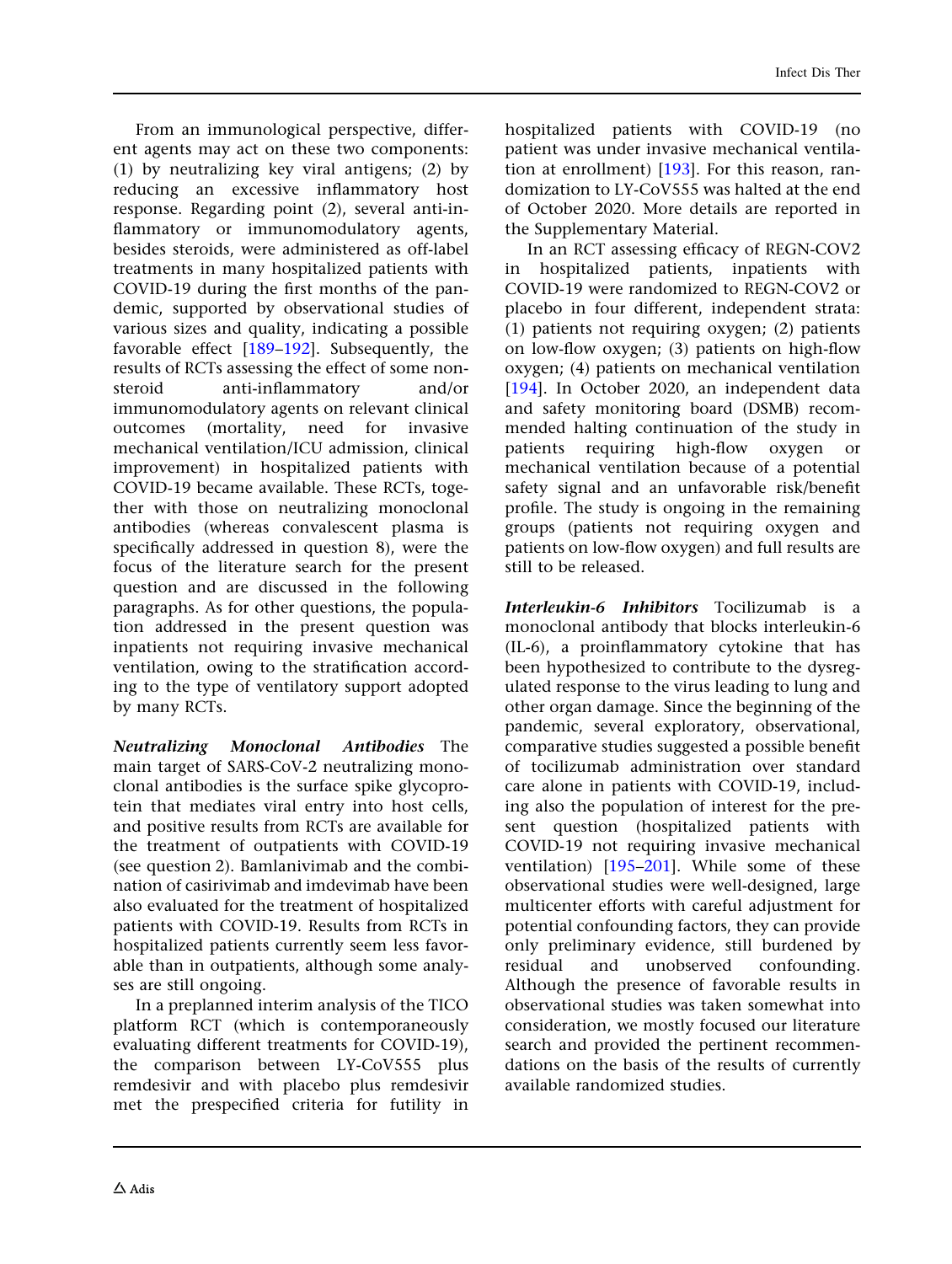Overall, seven RCTs (three double-blind and four open-label) were initially retrieved by our search that assessed the efficacy of tocilizumab in hospitalized patients with COVID-19 not requiring invasive mechanical ventilation at baseline and included completely or in part non-ICU patients [\[202–208](#page-45-0)]. Their results with regard to the respective primary endpoints (which varied across studies, ranging from clinical improvement on an ordinal scale to a composite of death, mechanical ventilation, and clinical worsening) were somewhat conflicting. In the RCT by Salvarani and colleagues, who enrolled hospitalized patients receiving oxygen through high-flow nasal cannula or Venturi mask, a lack of effect with respect to the primary composite endpoint of ICU admission, death, or clinical worsening led to enrollment discontinuation for futility, whereas in the study by Hermine and colleagues (enrolling hospitalized patients requiring low-flow oxygen supplementation) a favorable effect on one of the primary efficacy endpoints (survival without need for non-invasive/invasive mechanical ventilation by day 14) was achieved [\[202](#page-45-0), [204\]](#page-45-0). The trial by Salama and colleagues, conducted in hospitalized patients with COVID-19 not requiring invasive mechanical ventilation, showed an advantage of tocilizumab in terms of the primary composite endpoint of mechanical ventilation or death by day 28, whereas the one by Stone and colleagues, conducted in hospitalized patients with moderate COVID-19, did not show advantages of tocilizumab with respect to the primary efficacy endpoint (composite of intubation or death) [[203](#page-45-0), [205](#page-45-0)]. A composite of intubation or death was also assessed in the open-label RCT by Veiga and colleagues, in which hospitalized patient with severe of critical COVID-19 (16% were under mechanical ventilation at baseline) were randomized to receive tocilizumab or standard of care alone, showing no benefit of tocilizumab administration [\[208\]](#page-45-0). The RCT was halted prematurely because of an increased number of deaths in the tocilizumab arm at day 15 (17% vs. 3%). The COVACTA RCT by Rosas and colleagues, conducted in hospitalized patients with severe COVID-19 pneumonia (of whom 38% were in ICU at enrollment), showed no

advantages vs. placebo in terms of the primary endpoint of improved clinical status at day 28 [\[206](#page-45-0)]. In the open-label RCT by Soin and colleagues, conducted in hospitalized patients with moderate to severe COVID-19 (of whom 5% were under mechanical ventilation), no substantial difference was observed with respect to the primary endpoint of disease progression between patients receiving tocilizumab or standard care alone [\[207](#page-45-0)].

A detailed description of the methods and relevant results of each of these trials is available in the Supplementary Material. The inconsistency in the results of these RCTs is not easily explained (although differences in the characteristics of baseline population and presence/ absence of ceiling respiratory treatments may play a role [\[209\]](#page-45-0)) and precludes any solid conclusion on the efficacy of tocilizumab in patients with COVID-19 at the present time. It is also worth noting that none of the seven RCTs initially retrieved by our search reported an advantage of tocilizumab in terms of mortality either as a primary or a secondary endpoint, and that the pooled results do not suggest the presence of any worthwhile mortality advantage (see Fig. S2 in the Supplementary Material). All together, these considerations initially led the panel not to recommend the use of tocilizumab outside ongoing RCTs in the target population of these guidelines. However, the following two additional considerations should be made regarding RCTs on tocilizumab: (1) the results of the RECOVERY RCT related to the comparison of tocilizumab vs. standard care alone in 4116 hospitalized patients (of whom 14.1% in ICU) with progression of COVID-19 (defined as oxygen saturation  $\lt$  92% on room air or supplementary oxygen therapy, and serum C-reactive protein  $> 75$  mg/L) have been recently published, showing a favorable effect of tocilizumab vs. standard care alone with respect to the primary endpoint of 28-day mortality, that were consistent in pre-planned subgroup analyses, in particular with a major effect being detected in patients already receiving steroids [\[210](#page-45-0)]; further details are available in the Supplementary Material and Fig. S2; (2) the very recent favorable efficacy results regarding tocilizumab or sarilumab (another IL-6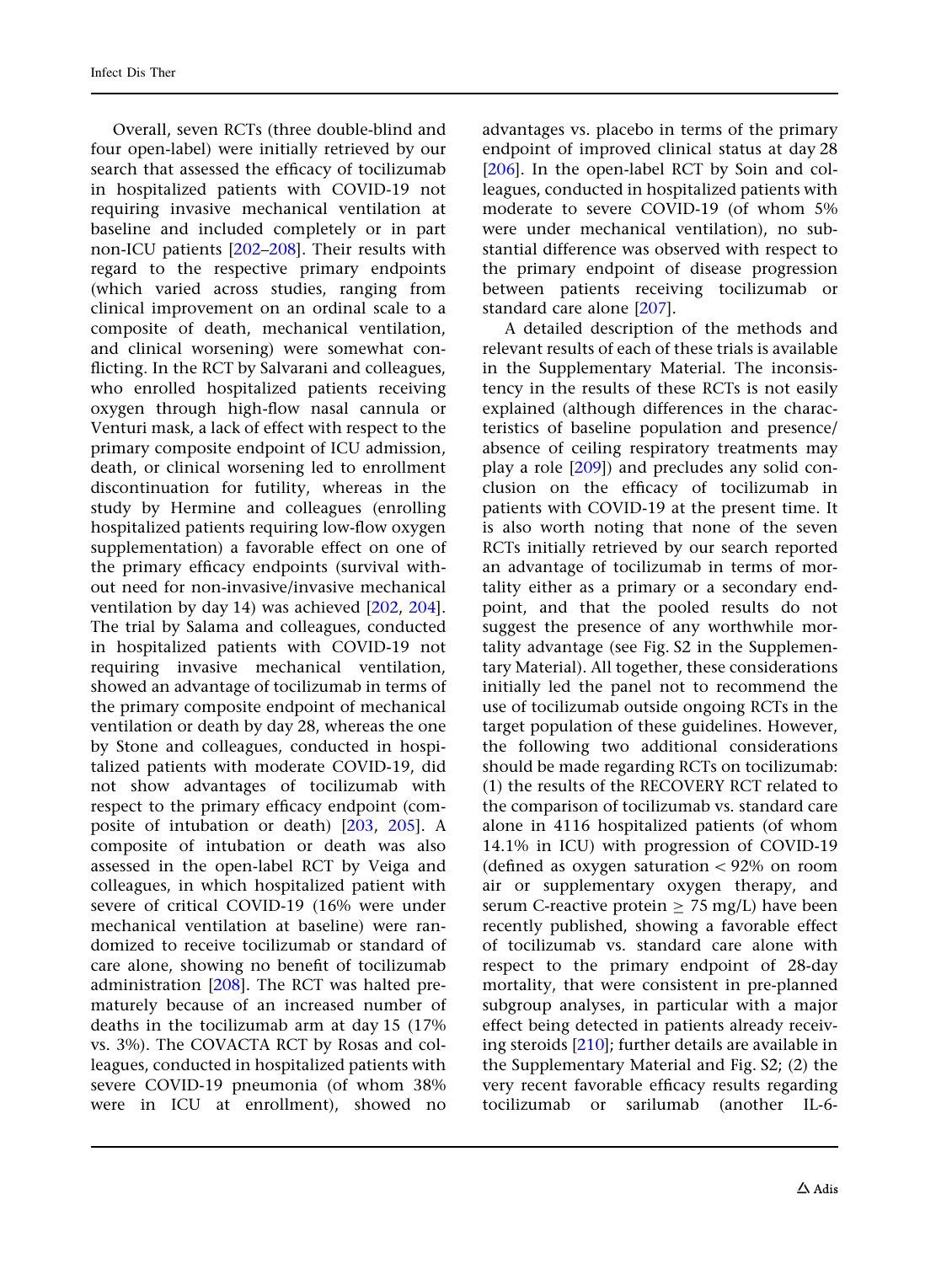mitigating agent) administration of the REMAP-CAP trial were also partly considered by the panel for the present recommendations, although they refer to ICU patients and not to the target population of the present guidelines [\[211](#page-45-0)]. Of note, in this RCT a positive effect was retained in post hoc subgroup analyses in patients not receiving invasive mechanical ventilation (i.e., those ICU patients under noninvasive mechanical ventilation or high-flow nasal cannula) either for the primary endpoint of respiratory and cardiovascular organ supportfree days and for hospital survival [[211](#page-45-0)].

Other agents that mitigate the effects of IL-6, including the already discussed sarilumab and siltuximab, are also under evaluation for the treatment of patients with COVID-19. Recently, the results of a phase 3 RCT assessing efficacy of sarilumab in hospitalized patients with COVID-19 requiring oxygen supplementation were published, showing no effect on the primary endpoint of clinical improvement on a 7-point ordinal scale [[212\]](#page-45-0).

Other Non-steroid Immunomodulators Anakinra is a recombinant IL-1 receptor antagonist. In a multicenter, Bayesian, openlabel RCT conducted in hospitalized patients with mild-to-moderate COVID-19 pneumonia, administration of anakinra in addition to standard care did not result in improved critical outcomes in comparison to standard care alone (see the Supplementary Material for more details) [\[213](#page-45-0)].

Baricitinib is a selective inhibitor of Janus kinase (JAK) 1 and 2 that inhibits the intracellular signaling pathway of cytokines known to be elevated in severe COVID-19 (IL-2, IL-6, IL-10, interferon- $\gamma$ , and granulocyte–macrophage colony-stimulating factor). Recently, the results of a double-blind RCT evaluating baricitinib plus remdesivir vs. placebo plus remdesivir in hospitalized adults with COVID-19 were published [\[214,](#page-46-0) [215](#page-46-0)]. Of note, patients receiving steroids for the treatment of COVID-19 were excluded. In this trial, baricitinib plus remdesivir was superior to remdesivir alone in terms of improved median time to recovery, especially in patients receiving high-flow oxygen or noninvasive ventilation in subgroup analyses. Fewer

adverse events were also observed in the baricitinib plus remdesivir arm. A more detailed description of the pertinent results of this RCT is available in the Supplementary Material.

Several other biologic immunomodulators have been used off-label and/or are being investigated in hospitalized patients with COVID-19. There have been a number of small case series or small exploratory RCTs, which are not listed here. No data from large RCTs have been published or made available through press releases at the time of the present literature review, but several RCTs are ongoing. Of note, after some possibly encouraging preliminary results from a small RCT [[216](#page-46-0)], the results of the large RECOVERY RCT investigating the efficacy of colchicine in hospitalized patients with COVID-19 were recently released in a pre-print form, and, if confirmed after peer-review, do not support its use [[217\]](#page-46-0).

### Conclusive Remarks

At the current time, available evidence dictates against recommendation of neutralizing monoclonal antibodies in hospitalized patients with COVID-19, at least pending the results of the REGN-COV-2 RCT in patients not requiring oxygen and patients on low-flow oxygen.

In view of the conflicting results pertaining to primary endpoints and the apparent lack of effect on mortality, the panel initially decided against recommending tocilizumab in the target population. However, based on the favorable results of the RECOVERY RCT results, the panel revised the decision, posing a conditional recommendation to consider the administration of tocilizumab in patients not responding to steroid treatment and with oxygen saturation  $\lt$  92% on room air (including those already on supplementary oxygen) and with increased inflammatory markers in the absence of proven/suspected bacterial or fungal infection. The panel nonetheless recognize that this recommendation is not based on high certainty of evidence, considering the non-univocal results of the various RCTs (see above).

In view of reported favorable effects in an RCT and pending further results from other randomized studies, the panel did not recommend against the use of baricitinib in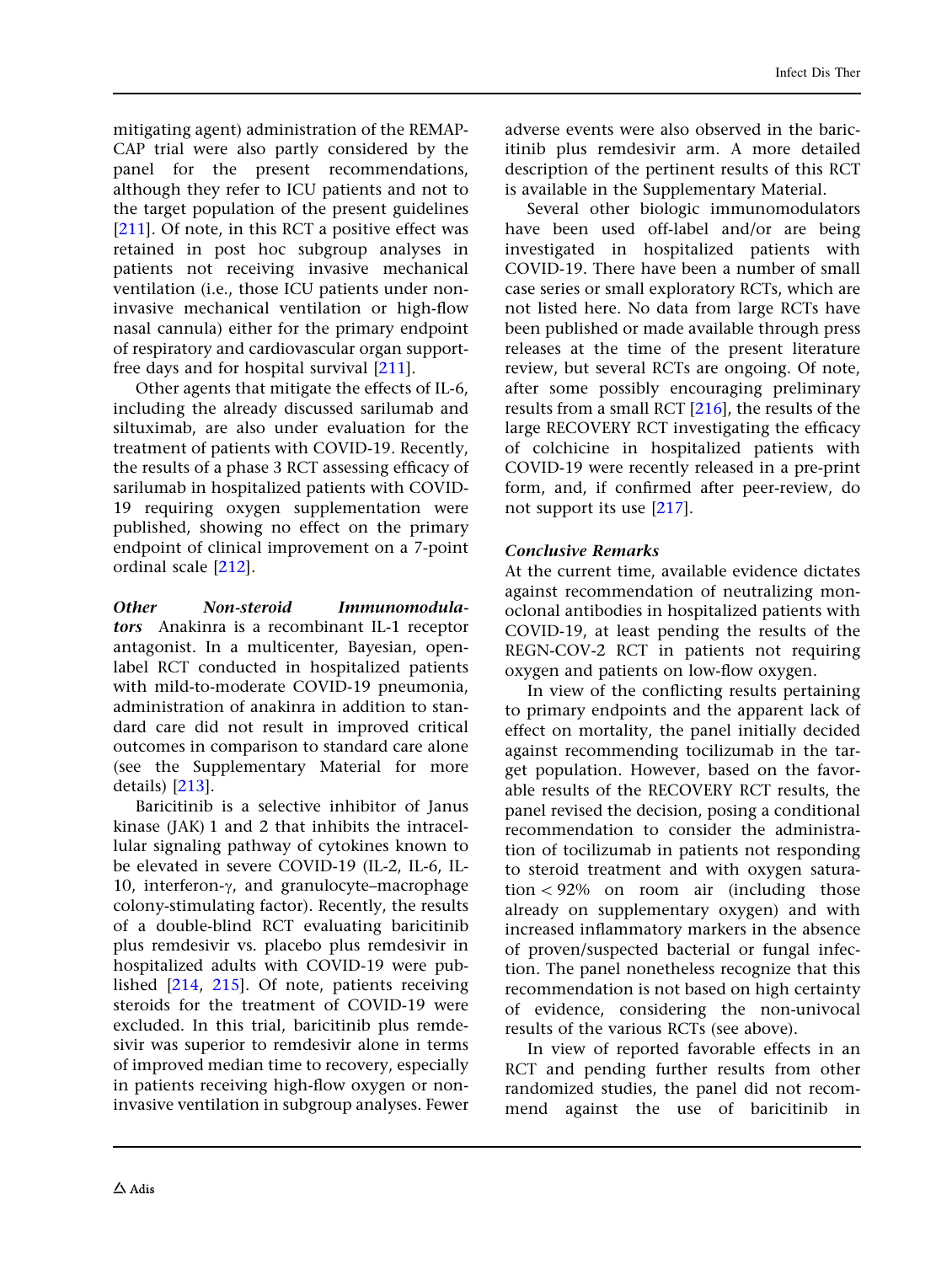hospitalized patients with COVID-19, provided it is authorized for this indication by the pertinent regulatory agencies.

Considering the current lack of data from large RCTs for other immunomodulatory agents, they cannot be currently recommended for the treatment of hospitalized patients with COVID-19. Nonetheless, since several RCTs are ongoing, they may lead to future modifications of the current recommendations should their results be favorable.

#### Recommendations\*

- Pending further results from RCTs, we recommend against the administration of neutralizing monoclonal antibodies in hospitalized patients with COVID-19—strong recommendation, moderate certainty of evidence
- We recommend considering tocilizumab administration in hospitalized patients with COVID-19 not responding to steroid treatment, with oxygen saturation  $\langle 92\% \rangle$  on room air (including those already on supplementary oxygen), and with increased inflammatory markers\*\* in the absence of a proven or suspected bacterial or fungal infection\*\*\*—weak recommendation, very low certainty of evidence
- Pending further results from RCTs, baricitinib may be considered in addition to remdesivir in patients requiring high-flow oxygen or non-invasive mechanical ventilation who are not under steroid treatment (e.g., in the presence of contraindications to steroid use)—weak recommendation, low certainty of evidence
- Pending further results from large RCTs, we recommend against administration of other non-steroid immunomodulatory agents outside RCTs—weak recommendation, very low certainty of evidence (for anakinra); best practice recommendation for other agents (based on expert opinion only)

\*These recommendations are intended for inpatients with COVID-19 outside ICU.

\*\*In the RECOVERY trial, serum C-reactive protein  $> 75$  mg/L.

\*\*\*Clinicians should be aware of the following: (1) the 75 mg/L cutoff is based on results of the RECOVERY RCT; (2) other markers of inflammation may be considered on a case-bycase basis (best practice recommendation); (3) another best practice recommendation is to avoid tocilizumab administration in patients with severe immunosuppression or in those with other contraindications to tocilizumab administration (low platelet count; risk of gastrointestinal perforation; increase of transaminases greater than five times the upper limit of normal).

#### Future Research Directions

- To provide further results from RCTs on the role of non-steroid immunomodulatory agents in hospitalized patients with COVID-19, in order to clarify the current conflicting evidence
- To improve our understanding on the role of inflammatory laboratory markers in defining subgroups/phenotypes that may maximize any possible favorable effect of non-steroid immunomodulatory agents in hospitalized patients with COVID-19

#### Question 8: Should Convalescent Plasma be Administered to Inpatients with COVID-19?

#### Evidence Summary

The plasma of patients recovering from COVID-19 (convalescent plasma) may contain polyclonal antibodies that could neutralize viral antigens and have a beneficial effect if administered to hospitalized patients with COVID-19 [\[218](#page-46-0)]. The term hyperimmune immunoglobulin preparation refers to purified antibodies from convalescent plasma [\[219](#page-46-0)]. Several observational studies or single-arm interventional trials have been published regarding the use of convalescent plasma in patients with COVID-19 during the first months of the pandemic, with some promising results [[220–236](#page-46-0)]. However, results from RCTs are now available, on which we focused our literature search, since they are able to provide higher certainty of evidence compared to observational and single-arm studies. Therefore, in the following paragraph we summarize the results of RCTs assessing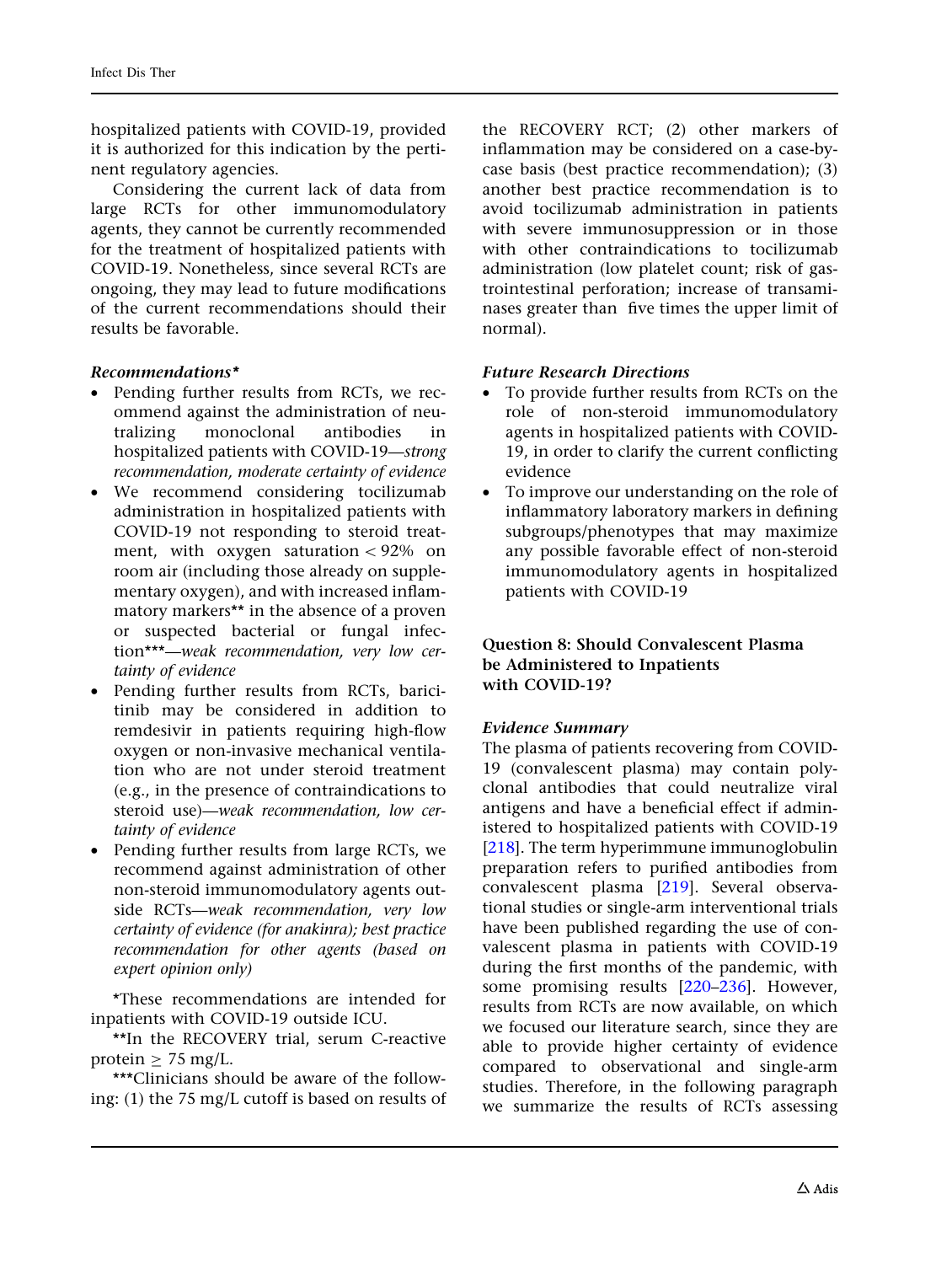efficacy in terms of relevant clinical outcomes (mortality, need for mechanical ventilation, and/or clinical improvement) of convalescent plasma or hyperimmune immunoglobulin for the treatment of hospitalized patients with COVID-19 not requiring invasive mechanical ventilation (population assessed in the present question instead of non-ICU patients according to the stratification according to ventilatory support in major RCT). Of note, results from pre-print (i.e., yet to be peer-reviewed) RCTs are also discussed and were taken into account for drafting recommendations. As for other sections of the guidelines, pre-print results were not considered high-certainty evidence because of the lack of peer-review. Nonetheless, they remain useful for supporting (or casting doubts about) the direction of the effect registered in peer-reviewed studies.

Efficacy Results from RCTs In our search, we identified six published RCTs, of which three were conducted exclusively in the population of non-invasively ventilated patients, one also included patients requiring invasive mechanical ventilation at baseline (although in less than 30% of the entire study population), and one was conducted in geriatric institutions (transformed into low-complexity inpatients units) and in outpatients [\[237](#page-46-0)[–242\]](#page-47-0). Their results with regard to the different primary endpoints (in two cases clinical improvement, in one a composite of disease progression and mortality, in one mortality, in one requirement of ventilation, and in one development of severe respiratory disease) are summarized in Table S2 in the Supplementary Material. A more detailed description of the different studies is also available in the Supplementary Material, which also includes the results of still to be peer-reviewed RCTs published on pre-print servers [\[243–248](#page-47-0)]. Finally, it is of note that in the largest published RCT, the RECOVERY RCT (randomized, controlled, open-label, adaptive platform trial comparing a range of possible treatments in hospitalized patients with COVID-19), there was no benefit of convalescent plasma administration when compared to standard care alone: the analysis was based on 11,558 randomized patients with the primary endpoint of 28-day mortality being 24% both in convalescent plasma and standard care arms, respectively; RR 1.00, 95% CI 0.93–1.07 [\[242](#page-47-0)]. Based on these results, enrollment to convalescent plasma in the RECOVERY trial was halted. As shown in Table S2 in the Supplementary Material, in most of the studies the administration of convalescent plasma did not result in superior outcomes, with the exception of the study by Libster and colleagues [[240\]](#page-47-0), in which the administration of convalescent plasma with high IgG titers in older adult patients within 72 h after the onset of mild COVID-19 symptoms was associated with a reduced risk of developing severe respiratory disease, and possibly of the study by Li and colleagues (potentially underpowered because of early termination) [[238](#page-46-0)]. Overall, in all peer-reviewed RCTs no substantial effects were observed with respect to the secondary endpoint of mortality (Fig. S3 in the Supplementary Material, summarizing the impact of convalescent plasma on mortality in the four published studies and in pre-print manuscripts).

### Conclusive Remarks

Available results from RCTs have failed to show a substantial advantage in terms of efficacy of convalescent plasma administration in the population of interest, although the favorable dose-dependent IgG effect after convalescent plasma infusions in older adults observed by Libster and colleagues delineates a possible place in therapy in specific situations, to be confirmed by further RCTs [[240\]](#page-47-0). In our opinion, the current evidence on the possible efficacy of convalescent plasma remains unconvincing and controversial (as also confirmed by the different position of various organizations and societies regarding its emergency use [[249\]](#page-47-0)), regardless of any favorable safety result (large data from the expanded access program have shown a low incidence of adverse events related to transfusion and no evidence of disease enhancement  $[218, 220, 225]$  $[218, 220, 225]$  $[218, 220, 225]$  $[218, 220, 225]$  $[218, 220, 225]$ . On this basis, the panel would recommend further research on this topic, with the use of convalescent plasma to be currently reserved for patients enrolled in RCTs. In fact, several reasons, including the current lack of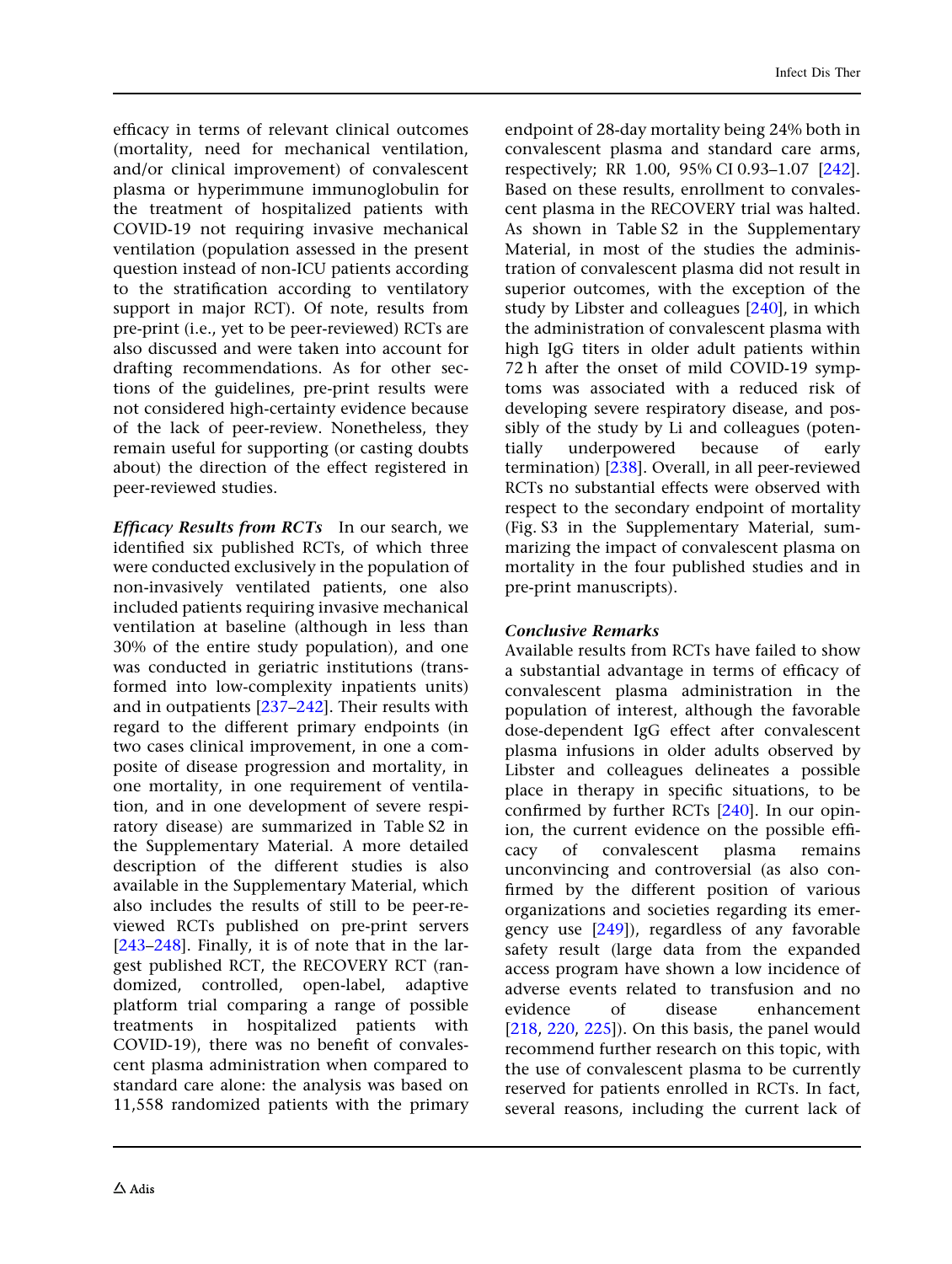standards about the optimal dose (in terms of antibody titers) to be transfused, the aforementioned inconsistent results of clinical trials, and the lack of efficacy information about hyperimmune immunoglobulin preparations (RCTs are ongoing), do not allow one to rule out the possibility of an advantage under specific conditions of use and/or in certain patient subgroups, which still deserves further investigation. Of note, should a favorable effect be demonstrated in ongoing or future RCTs, any possible widespread use of convalescent plasma may be hampered by the difficulties in its collection and preparation, particularly during other possible, future exponential increases in the virus diffusion.

## Recommendations\*

- Pending further results from RCTs, currently we do not support the administration of convalescent plasma in hospitalized patients with COVID-19 outside RCTs—weak recommendation, low certainty of evidence
- Pending further results from RCTs, currently we do not support the administration of anti-COVID-19 hyperimmune immunoglobulin preparations in hospitalized patients with COVID-19 outside RCTs—best practice recommendation (based on expert opinion only)

\* These recommendations are intended for inpatients with COVID-19 outside ICU.

### Future Research Directions

- To provide results from RCTs regarding efficacy of hyperimmune immunoglobulin preparations in hospitalized patients with COVID-19
- To clarify whether specific subgroups of hospitalized patients with COVID-19 may benefit from convalescent plasma administration

Question 9: Should Continuous Positive Airway Pressure (CPAP)/Non-invasive Ventilation (NIV) be Employed for Treating Inpatients with COVID-19 with Acute Hypoxemic Respiratory Failure?

## Evidence Summary

Non-invasive ventilation (NIV, which delivers a differential air pressure during inspiration and expiration) or continuous positive airway pressure (CPAP, which delivers a constant air pressure during inspiration and expiration) are widely used to treat patients with COVID-19 pneumonia with hypoxic respiratory failure and/or respiratory distress that do not respond to standard or high-flow oxygen supplementation, for the following reasons: (1) when intubation is still not indicated (thereby possibly avoiding it in the case of favorable response); (2) in patients with ''do not intubate'' (DNI) orders; (3) in unfortunate situations where the number of patients requiring invasive mechanical ventilation exceeds the availability of devices to provide it.

In all these situations, NIV and CPAP are used with the intention to improve patient outcomes, but no evidence on the efficacy of CPAP/NIV for the treatment of patients with COVID-19 with acute hypoxemic respiratory failure could be extrapolated from the studies retrieved in our literature review because of the lack of RCTs or high-quality comparative observational studies. In studies employing CPAP or NIV, all patients with acute respiratory failure not responding to standard oxygen supplementation generally receive NIV/CPAP, and a controlled study in which a proportion of patients is denied either procedure would be considered ethically unacceptable.

For this reason, we decided to assess the available descriptive evidence in the population of patients receiving NIV/CPAP. More specifically, we retrieved information about the proportions of NIV/CPAP patients who (1) eventually required intubation; (2) died before or after intubation. Certainly, these descriptive, indirect findings are of questionable validity and do not provide evidence in the absence of a control group. However, either as the treatment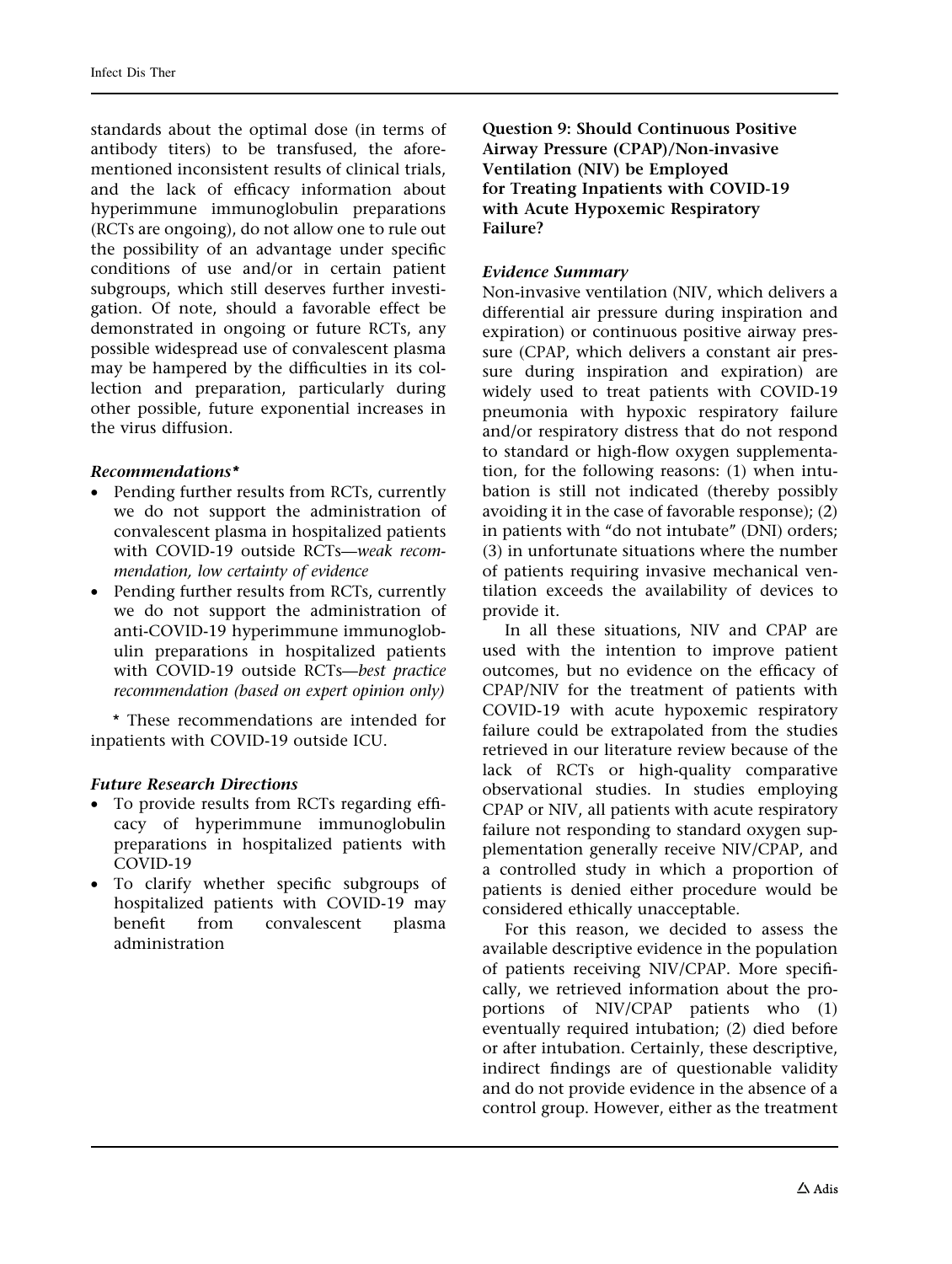of choice or as ceiling treatment, in our opinion, an acceptable frequency of successful administration of CPAP/NIV (survival and cure without intubation) may still provide useful insights on any potential advantage of the use of these techniques.

Finally, owing to the wide heterogeneity in indications/uses and populations of patients with COVID-19 undergoing high-flow nasal oxygen (HNFO) in observational studies, the panel deemed it currently unfeasible to develop guidance for the use of HFNO in inpatients with COVID-19. Thus, this point was not addressed in the present review (but with the commitment to consider it in future guideline updates). Very importantly, any future assessment of the role of HFNO should consider the recently published results of the HENICOV RCT, comparing NIV vs. HFNO with respect to the primary outcome of days free of respiratory support at 28 days. Of note, no difference was observed in days free of respiratory support (20 vs.18 days for NIV and HFNO, respectively), although a lower number of intubation events and a higher number of invasive mechanical ventilation-free days were observed in the NIV arm [[250](#page-47-0), [251](#page-47-0)].

Overall, 25 studies were included, all of them observational (see Table S3 in the Supplementary Material for a schematic summary and the extended evidence summary in the Supplementary Material for further details on included studies) [[252–](#page-47-0)[276](#page-48-0)]. Mortality in patients treated with CPAP ranged from 14–24% [\[252](#page-47-0), [256,](#page-47-0) [264](#page-48-0), [265,](#page-48-0) [268](#page-48-0), [271\]](#page-48-0) to 43–55% [\[254](#page-47-0), [260](#page-47-0)], although possibly reaching 84% when CPAP was the ceiling treatment [[276](#page-48-0)]. Mortality in patients treated with NIV was reported in five studies and ranged from 5% to 52% (but reaching 86% in DNI patients) [\[261](#page-48-0), [263](#page-48-0), [269,](#page-48-0) [272,](#page-48-0) [274\]](#page-48-0). Pooling outcomes for the CPAP and NIV groups, Avdeev and colleagues estimated a mortality of 23% [\[255\]](#page-47-0), and Bellani and colleagues estimated a mortality of 25% [\[270](#page-48-0)], while pooled results from Burns et al. reported a 50% mortality among DNI patients [[257\]](#page-47-0). With regard to intubation (and thus need for invasive mechanical ventilation), it was observed in 41–63% of patients treated with CPAP [[253](#page-47-0), [254,](#page-47-0) [265,](#page-48-0) [273\]](#page-48-0), but in some cases the proportion was as low as 11% [\[256\]](#page-47-0). In the study by Avdeev and colleagues, in which outcomes for patients treated with CPAP and those treated with NIV were pooled, intubation was eventually considered necessary in 28% of patients requiring CPAP/NIV, whereas intubation occurred in 15% of patients requiring CPAP/NIV in the study by Bellani and colleagues [\[255](#page-47-0), [270\]](#page-48-0). This heterogeneity of results can be attributed to different reasons: (1) the small sample size of several studies, which implies large statistical uncertainty in the estimates of mortality/intubation rates; (2) the various criteria for starting CPAP/NIV adopted in the different studies; (3) the possible inclusion of DNI patients in the denominator; (4) difference in the instrumentation used and in pressure settings; (5) the different settings (general wards, high-dependency respiratory unit [HDRU], or ICU) in which the patients received NIV/CPAP. With regard to the last point, it is worth noting that for the present question we did not exclude studies conducted exclusively in ICU, as patients were inherently not receiving invasive mechanical ventilation at baseline (although the questionable generalizability of these results to non-ICU settings was taken into account when developing recommendations). A more detailed description of all the aforementioned sources of heterogeneity in the different studies is provided in the Supplementary Material, which also reports the available, limited results concerning direct comparisons of CPAP vs. NIV, which seem to indicate similar mortality, although the analyses are frequently unadjusted and possibly biased. With regard to safety of CPAP/NIV (which was rarely assessed in included studies), Aliberti and coworkers reported a low prevalence of pneumothorax/pneumomediastinum in patients exposed to CPAP treatment (1.9%) [\[252\]](#page-47-0), while Franco and colleagues reported none [[259\]](#page-47-0). Tolerance to CPAP was generally under-reported, with available data on proportion of CPAP interruption ranging from 0% to 44% [[264,](#page-48-0) [268\]](#page-48-0). No information could be extrapolated from included studies regarding safety of NIV.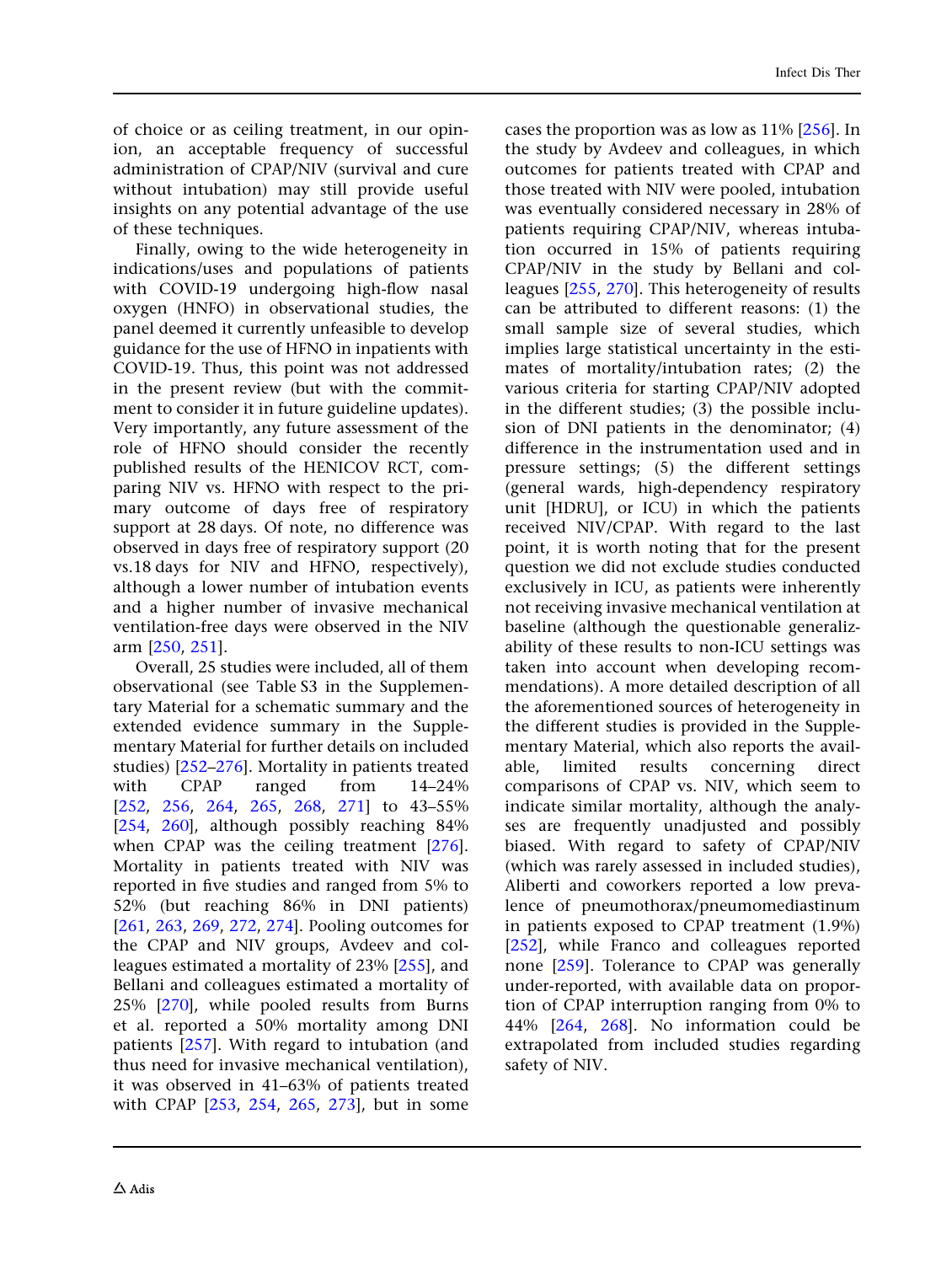### Conclusive Remarks

All the studies that assessed clinical outcomes in hospitalized patients with COVID-19 with acute respiratory failure treated with CPAP and/or NIV have an observational design, and the great majority are based on single-center data. The studies included in the analysis demonstrated a significant heterogeneity in patients' characteristics and clinical presentation, especially with regard to the severity of respiratory failure, DNI reporting, and criteria for CPAP/NIV initiation. Moreover, the instrumentation used and the pressure settings are reported only in a minority of cases. The lack of these data contributes to the difficult interpretation of the results and limits the validity and generalizability of the findings. Finally, characteristics and outcomes of patients exposed to NIV and CPAP are sometimes pooled, implying similarities between these non-invasive approaches. However, CPAP and NIV represent very different ventilatory support modalities, needing different instrumentation and settings. Differences in mortality and intubation rates vary consistently from study to study and can be only partially explained by different respiratory failure severity at baseline or any possible different proportion of elderly or DNI patients in the sample enrolled.

Given these limitations which preclude a recommendation based on GRADE criteria, it is nonetheless the opinion of the panel, based on the proportions of survival in NIV/CPAP patients (also when used as ceiling treatment) reported in the different studies, despite their heterogeneity, that CPAP and NIV are feasible approaches in patients showing respiratory distress, persistent respiratory failure, or inadequate oxygenation despite standard supplementation. Complications, such as pneumothorax and pneumomediastinum, seems to be limited, and in the majority of cases likely caused by excessive positive end-expiratory pressure (PEEP). In the opinion of the panel, it would be reasonable not to exceed a PEEP of 10 cmH<sub>2</sub>O, unless differently indicated by the pulmonary/critical care physician.

Considering the widespread utilization of non-invasive ventilatory approaches in patients with persistent hypoxemia and COVID-19 pneumonia, there is an urgent need for welldesigned RCTs that would guide patients' selection and suggest the best management in clinical practice.

Hopefully, results of several RCTs that are currently enrolling patients or activating participating centers (e.g., NCT04381923, NCT04326075, NCT04390191, NCT04715243) could eventually help to precisely define the place in therapy of CPAP and NIV in standardized therapeutic algorithms for patients with COVID-19.

#### Recommendations\*

- Unless contraindicated, non-invasive ventilatory support by means of NIV or CPAP is feasible and safe in patients with acute respiratory failure secondary to COVID-19, and should be considered for patients in whom standard oxygen supplementation is not or no longer sufficient and who do not require immediate intubation—best practice recommendation (based on expert opinion only)
- CPAP delivery systems allowing for PEEP titration should be preferred, and PEEP should not exceed  $10 \text{ cm}$ H<sub>2</sub>O—best practice recommendation (based on expert opinion only)

\*These recommendations are intended for inpatients with COVID-19 outside ICU.

### Future Research Directions

- To assess efficacy and safety of CPAP/NIV in patients with COVID-19 with acute hypoxemic respiratory failure in RCTs
- To define standardized criteria for initiation/ use of CPAP and NIV in patients with COVID-19, for both clinical and research purposes
- To assess in prospective studies, preferably RCTs, possible differences in terms of clinically relevant outcomes of CPAP vs. NIV when employed in patients with acute respiratory failure secondary to COVID-19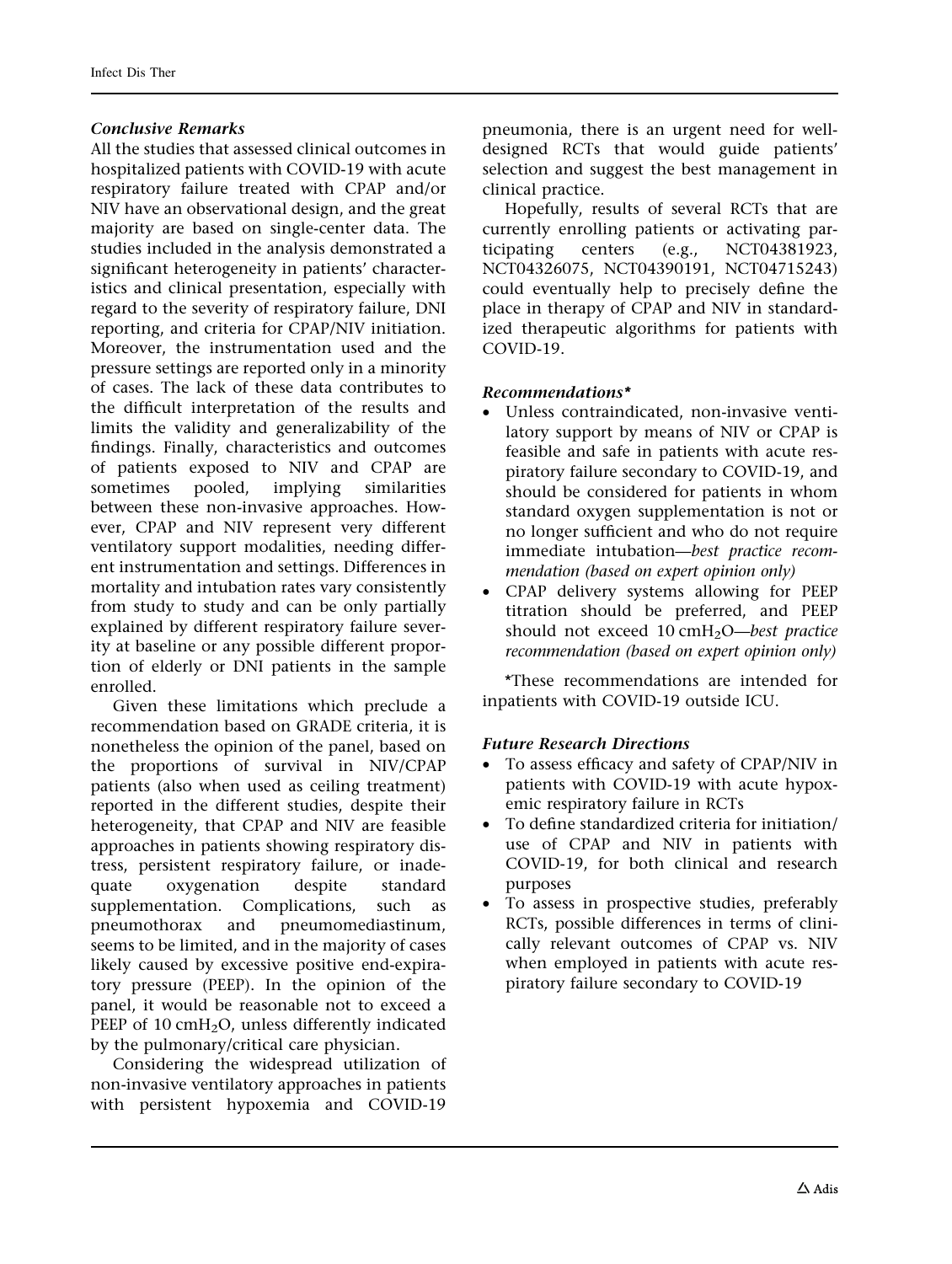Question 10: When Can an Improved Patient with COVID-19 be Discharged from an Acute Care Hospital?

#### Evidence Discussion

Decisions about discharge of a patient with COVID-19 from an acute care hospital, once their condition has improved, imply two different but related considerations: (1) From a clinical standpoint, is the patient sufficiently improved to be discharged? (2) From a public health standpoint is the patient still contagious?

To properly answer these two questions, in the opinion of the panel the following specifications are required: (1) population of interest is represented by hospitalized patients with COVID-19; (2) the intervention under study is discharge from acute care hospitals, and (3) the optimal outcome is a balanced composite of clinically relevant outcomes, quality of life, and healthcare costs (the last point also implies effects of possible transmission of the virus if the patient is still contagious, thereby creating an overlap between the two questions). Through our systematic literature review, we did not find articles assessing the effect of hospital discharge in these terms that would have allowed us to confidently identify specific subgroups or characteristics of patients to optimize the decisions (and the timing) of discharge.

Considering this lack of evidence, which precluded the possibility of defining recommendations through the GRADE system, we ultimately based our recommendations on experts' opinions. In this regard, in the official documents from national and international organizations there is substantial consistency about the opportunity to combine evidence of viral RNA clearance from the upper respiratory tract with the clinical improvement/resolution of symptoms for guiding discharge decisions [\[277–279](#page-48-0)]. However, the panel underlines that this combination must be evaluated on a caseby-case basis, since contagiousness may become irrelevant for discharge decisions if the patient can adopt isolation at home or is discharged to a long-term care facility able to guarantee isolation. In our opinion, this moves the central question from ''When can a patient with COVID-19 be discharged?'' to ''How can we reduce the excess in-hospital stay in patients with COVID-19 who still need to be isolated according to Italian regulations (see Table [2\)](#page-34-0) but who no longer need hospitalization because of improved clinical conditions?'' In our opinion, a proactive, organized collaboration between hospitals, long-term care facilities, and dedicated community facilities (for those isolated patients that could be discharged home but cannot adopt isolation) remains crucial for guaranteeing an adequate turnover in overcrowded hospitals and reducing any possible delay in the care of other patients with COVID-19 needing hospitalization.

### Conclusive Remarks

The literature search for this question did not provide any evidence satisfying the agreed rigorous selection criteria (and thus providing evidence of sufficient quality to guide definition of recommendations based on GRADE criteria). In the opinion of the panel, from a clinical standpoint, a patient with COVID-19 may be discharged from acute care hospitals when oxygen supplementation is no longer required or with a maximum requirement of low-flow oxygen at 2 L/min through nasal cannula (with the exception of patients already under oxygen supplementation at home at baseline or patients requiring initiation of long-term oxygen therapy after discharge), in line with common practice with other types of noncontagious lower respiratory tract infections, and provided there are no complications or other medical reasons that require continuation of hospitalization. For patients with COVID-19 still requiring isolation but who could be discharged from a clinical standpoint, isolation outside the hospital (at home, in community facilities, or in long-term facilities, according to the specific need for non-acute care of any given patient) should be supported and made feasible for as many patients as possible, especially in the case of overcrowded hospitals.

### Recommendations

• Clinically stable patients with COVID-19 who no longer require isolation (or who can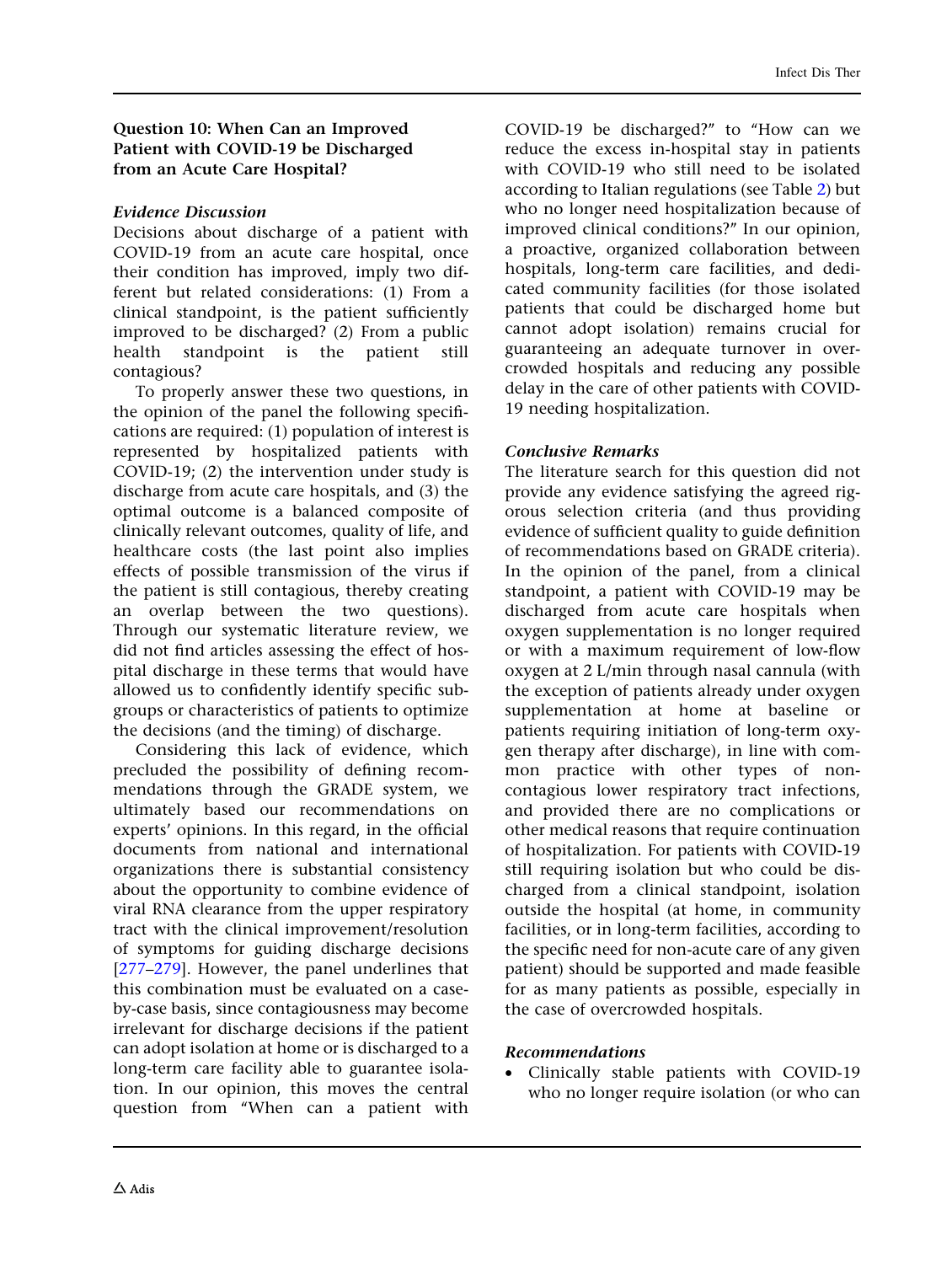| Type of hospitalized patient with COVID- Indication for discontinuing isolation<br>19 |                                                                                                                                                                                                                                                                                                                                                                                                                                                                                                                                            |  |
|---------------------------------------------------------------------------------------|--------------------------------------------------------------------------------------------------------------------------------------------------------------------------------------------------------------------------------------------------------------------------------------------------------------------------------------------------------------------------------------------------------------------------------------------------------------------------------------------------------------------------------------------|--|
| Previously symptomatic patient                                                        | The patient can be de-isolated after at least 10 days from the onset of<br>symptoms, provided the patient had a negative molecular test for SARS-<br>CoV-2 performed after at least 10 days from the onset of symptoms and<br>after at least 3 days from disappearance of symptoms (with the exception<br>of anosmia and ageusia/dysgeusia that may last longer)                                                                                                                                                                           |  |
| Previously symptomatic patient with<br>persistent positivity of molecular tests       | The patient can be de-isolated after at least 21 days from the onset of<br>symptoms even in the presence of persistent positivity of molecular tests,<br>after at least 7 days from disappearance of symptoms (with the exception<br>of anosmia and ageusia/dysgeusia that may last longer). This criterion<br>may be modulated by health authorities in accordance with experts, with<br>special attention to the immune status of patients (in<br>immunocompromised patients the shedding of viable viral particles may<br>be prolonged) |  |

<span id="page-34-0"></span>Table 2 Discontinuation of isolation in patients with COVID-19 according to the Italian Ministry of Health

Adapted from [[279\]](#page-48-0)

be isolated outside the hospital) should be discharged from acute care hospitals when oxygen supplementation is no longer required or with a maximum requirement of low-flow oxygen at 2 L/min through nasal cannula (with the exception of patients already under oxygen supplementation at home at baseline or patients requiring initiation of long-term oxygen therapy after discharge), in line with common practice with other types of non-contagious lower respiratory tract infections, and provided there are no complications or other reasons that require continuation of hospitalization—best practice recommendation (based on expert opinion only)

• For patients with COVID-19 still requiring isolation but who could be discharged from a clinical standpoint, isolation outside the hospital (at home, in community facilities, or in long-term facilities, according to the specific need for non-acute care of any given patient) should be supported and made feasible for as many patients as possible best practice recommendation (based on expert opinion only)

#### Future Research Directions

• To assess the cost-effectiveness of discharge decisions in patients with COVID-19 (and in subgroups according to different baseline characteristics and disease courses) by balancing clinically relevant outcomes (both short-term and long-term), quality of life, and healthcare costs

# **CONCLUSIONS**

The present first version of the SITA and SIP guidelines on the clinical management of adult patients with COVID-19 outside ICUs systematically addressed ten different relevant questions, aiming to improve dissemination of a detailed, structured summary of the current evidence. As detailed in the various sections, future versions of this guidance document should refine or modify current recommendations on the basis on novel, high-quality evidence, as well as address other crucial aspects of the clinical approach to patients with COVID-19 outside ICUs, including the appropriate prevention and management of the long-term effects of the disease.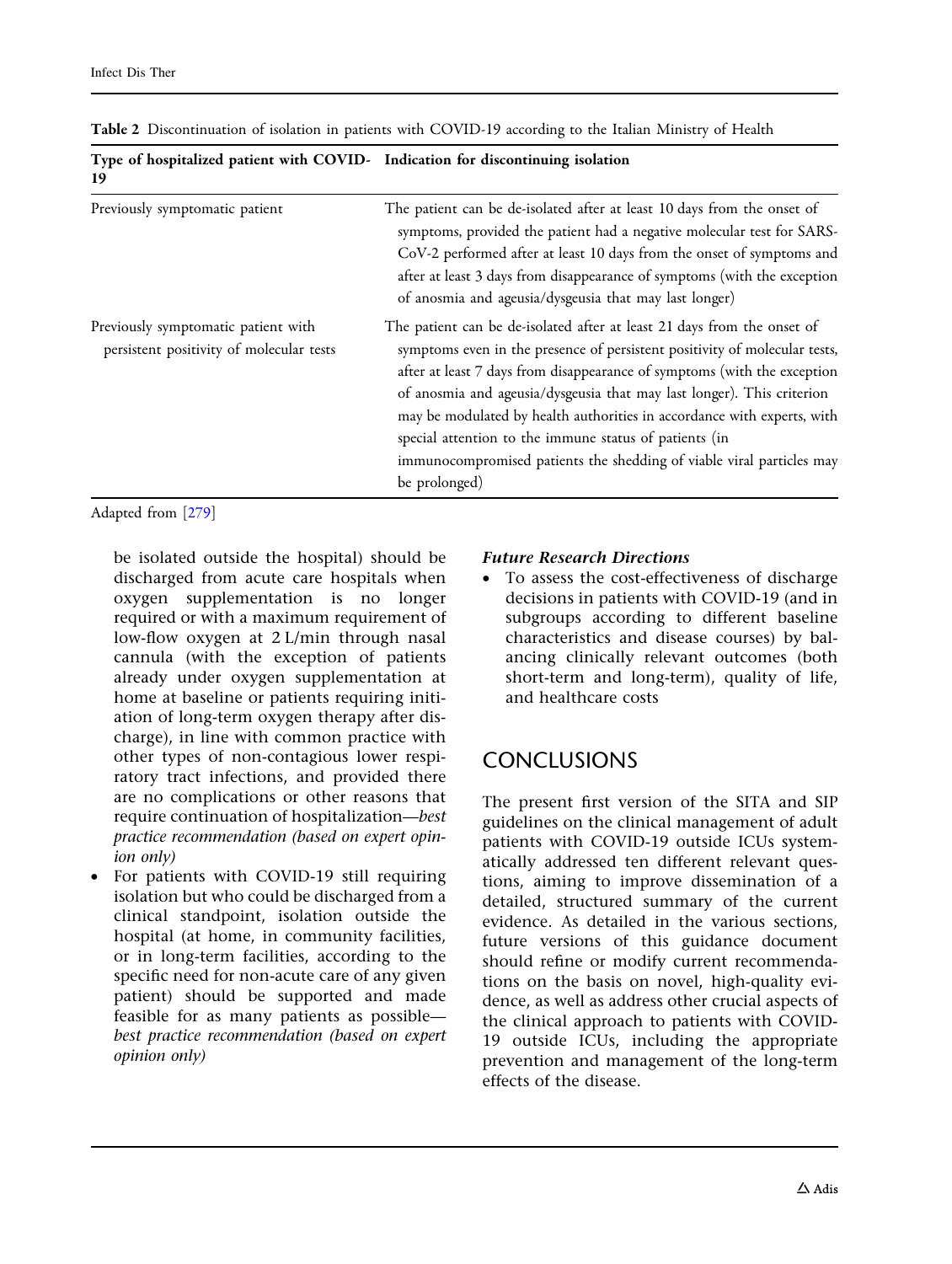# ACKNOWLEDGEMENTS

Funding. No funding or sponsorship was received for this study or publication of this article.

Authorship. All named authors meet the International Committee of Medical Journal Editors (ICMJE) criteria for authorship for this article, take responsibility for the integrity of the work as a whole, and have given their approval for this version to be published.

Author Contributions. Matteo Bassetti: project chair for SITA, project concept, voting panel member, revision of final manuscript and supplementary material. Francesco Blasi: project chair for SIP, project concept, voting panel member, revision of final manuscript and supplementary material. Daniele Roberto Giacobbe: project coordinator, methodology and systematic reviews, assessment of evidence with the GRADE system, drafting of recommendations, drafting of final manuscript and supplementary material, supervision of voting process. Pierluigi Viale, Malgorzata Mikulska, Nicola Petrosillo, Andrea Gori, Carlo Tascini, Francesco Giuseppe De Rosa, Pierachille Santus, Fabiano Di Marco, Stefano Centanni, Carlo Vancheri, Angelo Gratarola, Federico Pea: voting panel members, revision of final manuscript and supplementary material. Antonio Vena, Guido Granata, Silvia Corcione, Emanuela Sozio, Nadia Castaldo, Andrea Lombardi, Andrea Gramegna, Dejan Radovanovic, Elena Tagliabue: search strings development, conduction of systematic reviews, drafting of recommendations, revision of final manuscript and supplementary material. Alessio Signori: development and supervision of methodology together with the project coordinator, revision of final manuscript and supplementary material. Alberto Enrico Maraolo: development and supervision of methodology together with the project coordinator, assessment of evidence with the GRADE system, search strings development, revision of final manuscript and supplementary material. Paolo Bruzzi: development and supervision of methodology together with the project

coordinator, assessment of evidence with the GRADE system, revision of final manuscript and supplementary material.

List of Investigators. Matteo Bassetti. Daniele Roberto Giacobbe, Paolo Bruzzi, Emanuela Barisione, Stefano Centanni, Nadia Castaldo, Silvia Corcione, Francesco Giuseppe De Rosa, Fabiano Di Marco, Andrea Gori, Andrea Gramegna, Guido Granata, Angelo Gratarola, Alberto Enrico Maraolo, Malgorzata Mikulska, Andrea Lombardi, Federico Pea, Nicola Petrosillo, Dejan Radovanovic, Pierachille Santus, Alessio Signori, Emanuela Sozio, Elena Tagliabue, Carlo Tascini, Carlo Vancheri, Antonio Vena, Pierluigi Viale, Francesco Blasi.

Disclosure. Outside the submitted work, Daniele Roberto Giacobbe reports unconditional grants from MSD Italia, Correvio Italia, and Pfizer Inc. Outside the submitted work, Matteo Bassetti has received funding for scientific advisory boards, travel and speaker honoraria from Angelini, Astellas, Bayer, BioMérieux, Cidara, Cipla, Gilead, Menarini, MSD, Pfizer, Shionogi, Tetraphase, Nabriva. Outside the submitted work, Francesco Blasi reports grants and personal fees from AstraZeneca, grants from Bayer, grants and personal fees from Chiesi, grants and personal fees from GlaxoSmithKline, personal fees from Grifols, personal fees from Guidotti, personal fees from Insmed, grants and personal fees from Menarini, personal fees from Novartis, grants and personal fees from Pfizer, personal fees from Zambon, and personal fees from Vertex. Outside the submitted work, Emanuela Barisione reports personal fees from Boehringer Ingelheim, personal fees from Chiesi, and personal fees from GlaxoSmithKline. Outside the submitted work, Federico Pea participated in speaker bureau for Angelini, Basilea Pharmaceutica, Gilead, Hikma, Merck Sharp & Dohme, Nordic Pharma, Pfzer and Sanofi Aventis, and in advisory board for Angelini, Basilea Pharmaceutica, Correvio, Gilead, Hikma, Merck Sharp & Dohme, Nordic Pharma, Novartis, Pfizer, Shionogi and Thermo-Fisher. Outside the submitted work, Nicola Petrosillo reports personal fees from MSD, personal fees from Pfizer, personal fees from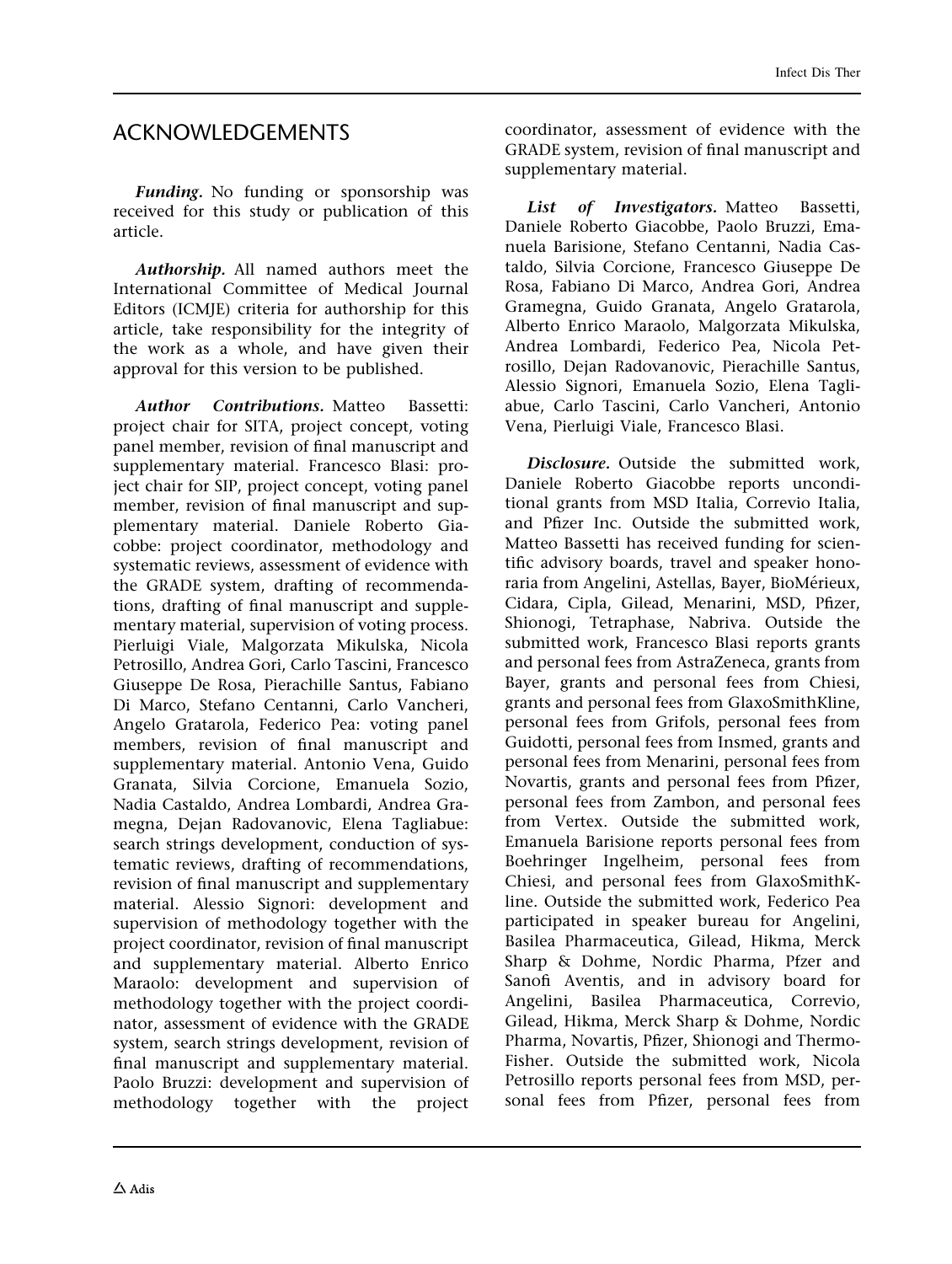<span id="page-36-0"></span>Johnson & Johnson, personal fees from Shionogi, personal fees from Takeda, and personal fees from Becton & Dickinson. Outside the submitted work, Pierachille Santus reports personal fees from Gilead. Paolo Bruzzi, Stefano Centanni, Nadia Castaldo, Silvia Corcione, Francesco Giuseppe De Rosa, Fabiano Di Marco, Andrea Gori, Andrea Gramegna, Guido Granata, Angelo Gratarola, Alberto Enrico Maraolo, Malgorzata Mikulska, Andrea Lombardi, Dejan Radovanovic, Alessio Signori, Emanuela Sozio, Elena Tagliabue, Carlo Tascini, Carlo Vancheri, Antonio Vena, and Pierluigi Viale have nothing to disclose.

Compliance with Ethics Guidelines. This article is based on previously conducted studies and does not contain any new studies with human participants or animals performed by any of the authors.

Guidelines. Springer Healthcare is not responsible for the validity of guidelines it publishes.

Open Access. This article is licensed under a Creative Commons Attribution-Non-Commercial 4.0 International License, which permits any non-commercial use, sharing, adaptation, distribution and reproduction in any medium or format, as long as you give appropriate credit to the original author(s) and the source, provide a link to the Creative Commons licence, and indicate if changes were made. The images or other third party material in this article are included in the article's Creative Commons licence, unless indicated otherwise in a credit line to the material. If material is not included in the article's Creative Commons licence and your intended use is not permitted by statutory regulation or exceeds the permitted use, you will need to obtain permission directly from the copyright holder. To view a copy of this licence, visit [http://](http://creativecommons.org/licenses/by-nc/4.0/) [creativecommons.org/licenses/by-nc/4.0/.](http://creativecommons.org/licenses/by-nc/4.0/)

# **REFERENCES**

- 1. Ioannidis JPA. Global perspective of COVID-19 epidemiology for a full-cycle pandemic. Eur J Clin Invest. 2020;2020:e13423.
- 2. European Center for Disease Control and Prevention (ECDC). COVID-19 situation update worldwide, as of week 7, updated 25 February 2021. [https://www.ecdc.europa.eu/en/geographical](https://www.ecdc.europa.eu/en/geographical-distribution-2019-ncov-cases)[distribution-2019-ncov-cases](https://www.ecdc.europa.eu/en/geographical-distribution-2019-ncov-cases). Accessed 27 February 2021.
- 3. Bassetti M, Giacobbe DR, Aliberti S, et al. Balancing evidence and frontline experience in the early phases of the COVID-19 pandemic: current position of the Italian Society of Anti-infective Therapy (SITA) and the Italian Society of Pulmonology (SIP). Clin Microbiol Infect. 2020;26:880–94.
- 4. Bassetti M, Pelosi P, Robba C, et al. A brief note on randomized controlled trials and compassionate/ off-label use of drugs in the early phases of the COVID-19 pandemic. Drugs Context. 2020;2020:9.
- 5. Zagury-Orly I, Schwartzstein RM. Covid-19—a reminder to reason. N Engl J Med. 2020;383:e12.
- 6. ESMO/European Sarcoma Network Working Group. Gastrointestinal stromal tumours: ESMO Clinical Practice Guidelines for diagnosis, treatment and follow-up. Ann Oncol. 2014; 25(Suppl3):iii21–26.
- 7. Tsuji BT, Pogue JM, Zavascki AP, et al. International consensus guidelines for the optimal use of the polymyxins: endorsed by the American College of Clinical Pharmacy (ACCP), European Society of Clinical Microbiology and Infectious Diseases (ESCMID), Infectious Diseases Society of America (IDSA), International Society for Anti-infective Pharmacology (ISAP), Society of Critical Care Medicine (SCCM), and Society of Infectious Diseases Pharmacists (SIDP). Pharmacotherapy. 2019;39: 10–39.
- 8. Guyatt GH, Oxman AD, Vist GE, et al. GRADE: an emerging consensus on rating quality of evidence and strength of recommendations. BMJ. 2008;336: 924–6.
- 9. Moher D, Liberati A, Tetzlaff J, et al. Preferred reporting items for systematic reviews and metaanalyses: the PRISMA statement. BMJ. 2009;339: b2535.
- 10. The Ottawa Hospital Research Institute. The Newcastle-Ottawa Scale (NOS) for assessing the quality of nonrandomised studies in meta-analyses. 2021. [http://ohri.ca/programs/clinical\\_epidemiology/](http://ohri.ca/programs/clinical_epidemiology/oxford.asp) [oxford.asp.](http://ohri.ca/programs/clinical_epidemiology/oxford.asp) Accessed 28 Feb 2021.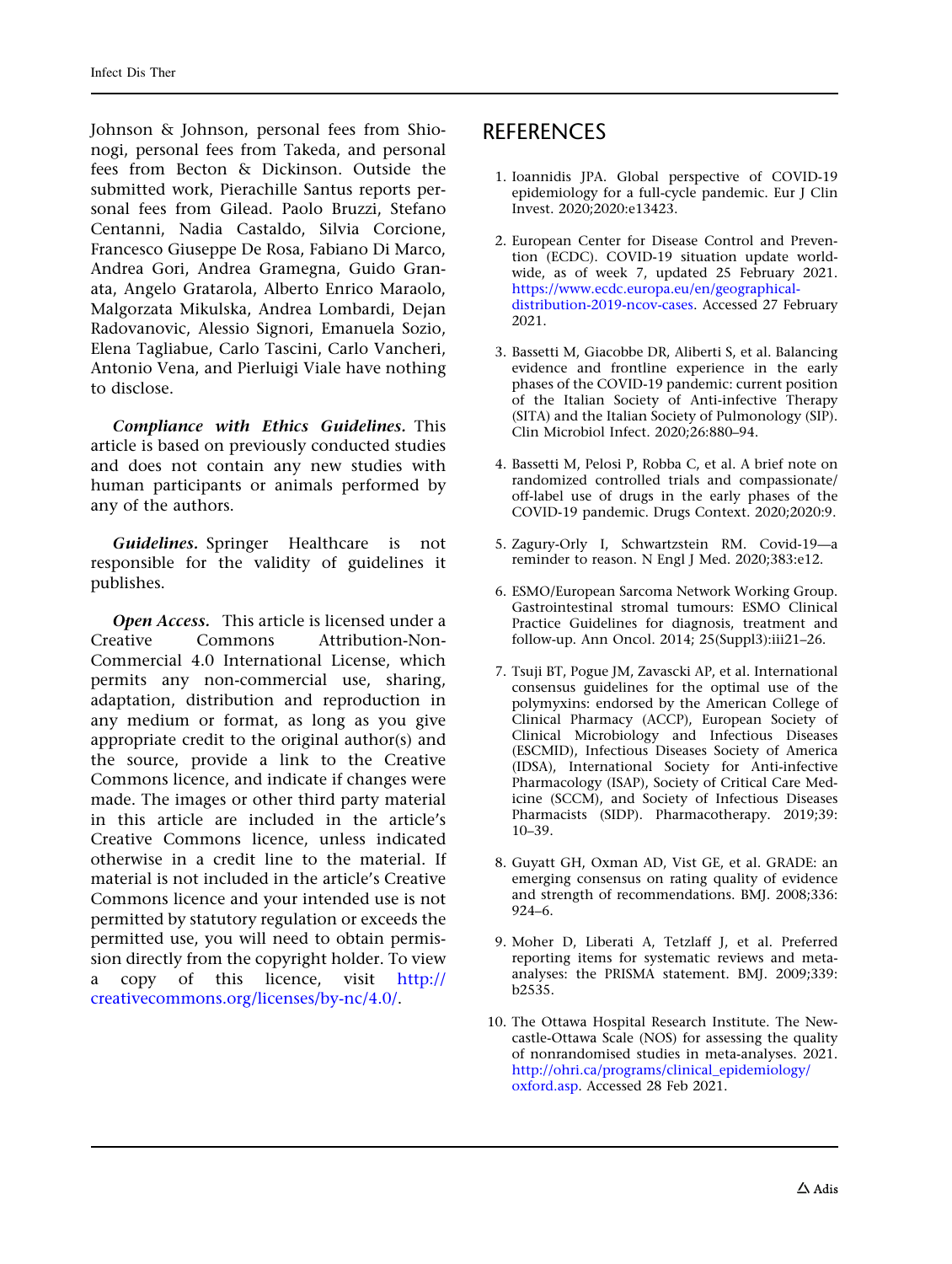- <span id="page-37-0"></span>11. Cochrane Effective Practice and Organization of Care. Suggested risk of bias criteria for EPOC reviews. EPOC resources for review authors. Suggested risk of bias criteria for EPOC reviews. 2021. [https://epoc.cochrane.org/sites/epoc.cochrane.org/](https://epoc.cochrane.org/sites/epoc.cochrane.org/files/public/uploads/Resources-for-authors2017/suggested_risk_of_bias_criteria_for_epoc_reviews.pdf) [files/public/uploads/Resources-for-authors2017/](https://epoc.cochrane.org/sites/epoc.cochrane.org/files/public/uploads/Resources-for-authors2017/suggested_risk_of_bias_criteria_for_epoc_reviews.pdf) [suggested\\_risk\\_of\\_bias\\_criteria\\_for\\_epoc\\_reviews.](https://epoc.cochrane.org/sites/epoc.cochrane.org/files/public/uploads/Resources-for-authors2017/suggested_risk_of_bias_criteria_for_epoc_reviews.pdf) [pdf](https://epoc.cochrane.org/sites/epoc.cochrane.org/files/public/uploads/Resources-for-authors2017/suggested_risk_of_bias_criteria_for_epoc_reviews.pdf). Accessed 28 Feb 2021.
- 12. Gottlieb M, Sansom S, Frankenberger C, et al. Clinical course and factors associated with hospitalization and critical illness among COVID-19 patients in Chicago. Illinois Acad Emerg Med. 2020;27:963–73.
- 13. Lighter J, Phillips M, Hochman S, et al. Obesity in patients younger than 60 years is a risk factor for COVID-19 hospital admission. Clin Infect Dis. 2020;71:896–7.
- 14. Petrilli CM, Jones SA, Yang J, et al. Factors associated with hospital admission and critical illness among 5279 people with coronavirus disease 2019 in New York City: prospective cohort study. BMJ. 2020;369:m1966.
- 15. Prieto-Alhambra D, Ballo E, Coma E, et al. Filling the gaps in the characterization of the clinical management of COVID-19: 30-day hospital admission and fatality rates in a cohort of 118 150 cases diagnosed in outpatient settings in Spain. Int J Epidemiol. 2020;2020:5.
- 16. Soares RCM, Mattos LR, Raposo LM. Risk factors for hospitalization and mortality due to COVID-19 in Espirito Santo State. Brazil Am J Trop Med Hyg. 2020;103:1184–90.
- 17. Imam Z, Odish F, Armstrong J, et al. Independent correlates of hospitalization in 2040 patients with COVID-19 at a large hospital system in Michigan, Unites States. J Gen Intern Med. 2020;35:2516–7.
- 18. Jehi L, Ji X, Milinovich A, et al. Development and validation of a model for individualized prediction of hospitalization risk in 4,536 patients with COVID-19. PLoS ONE. 2020;15:e0237419.
- 19. Ko JY, Danielson ML, Town M, et al. Risk factors for COVID-19-associated hospitalization: COVID-19 associated hospitalization surveillance network and behavioral risk factor surveillance system. Clin Infect Dis. 2020;2020:5.
- 20. Carrillo-Vega MF, Salinas-Escudero G, Garcia-Pena C, et al. Early estimation of the risk factors for hospitalization and mortality by COVID-19 in Mexico. PLoS ONE. 2020;15:e0238905.
- 21. Fresan U, Guevara M, Elia, F et al. Independent role of severe obesity as a risk factor for COVID-19

hospitalization: a Spanish population-based cohort study. Obesity (Silver Spring). 2021;29(1):29–37.

- 22. Halalau A, Imam Z, Karabon P, et al. External validation of a clinical risk score to predict hospital admission and in-hospital mortality in COVID-19 patients. Ann Med. 2021;53:78–86.
- 23. Clift AK, Coupland CAC, Keogh RH, et al. Living risk prediction algorithm (QCOVID) for risk of hospital admission and mortality from coronavirus 19 in adults: national derivation and validation cohort study. BMJ. 2020;371:m3731.
- 24. Hao B, Sotudian S, Wang T, et al. Early prediction of level-of-care requirements in patients with COVID-19. Elife. 2020;2020:9.
- 25. Izurieta HS, Graham DJ, Jiao Y, et al. Natural history of COVID-19: risk factors for hospitalizations and deaths among  $>26$  million U.S. Medicare beneficiaries. J Infect Dis. 2021;29;223(6):945–56.
- 26. Prieto-Alhambra D, Ballo E, Coma E, et al. Filling the gaps in the characterization of the clinical management of COVID-19: 30-day hospital admission and fatality rates in a cohort of 118 150 cases diagnosed in outpatient settings in Spain. Int J Epidemiol. 2021;49:1930–9.
- 27. Reilev M, Kristensen KB, Pottegard A, et al. Characteristics and predictors of hospitalization and death in the first 11 122 cases with a positive RT-PCR test for SARS-CoV-2 in Denmark: a nationwide cohort. Int J Epidemiol. 2020;49:1468–81.
- 28. Szente-Fonseca SN, de Queiroz-Sousa A, Wolkoff AG, et al. Risk of hospitalization for Covid-19 outpatients treated with various drug regimens in Brazil: comparative analysis. Travel Med Infect Dis. 2020;38:101906.
- 29. Shah BA, Ahmed W, Dhobi GN, et al. Validity of pneumonia severity index and CURB-65 severity scoring systems in community acquired pneumonia in an Indian setting. Indian J Chest Dis Allied Sci. 2010;52:9–17.
- 30. Satici C, Demirkol MA, Sargin Altunok E, et al. Performance of pneumonia severity index and CURB-65 in predicting 30-day mortality in patients with COVID-19. Int J Infect Dis. 2020;98:84–9.
- 31. Ji D, Zhang D, Xu J, et al. Prediction for progression risk in patients with COVID-19 pneumonia: the CALL score. Clin Infect Dis. 2020;71:1393-9.
- 32. Garcia-Clemente MM, Herrero-Huertas J, Fernandez-Fernandez A, et al. Assessment of risk scores in Covid-19. Int J Clin Pract. 2020;2020:e13705.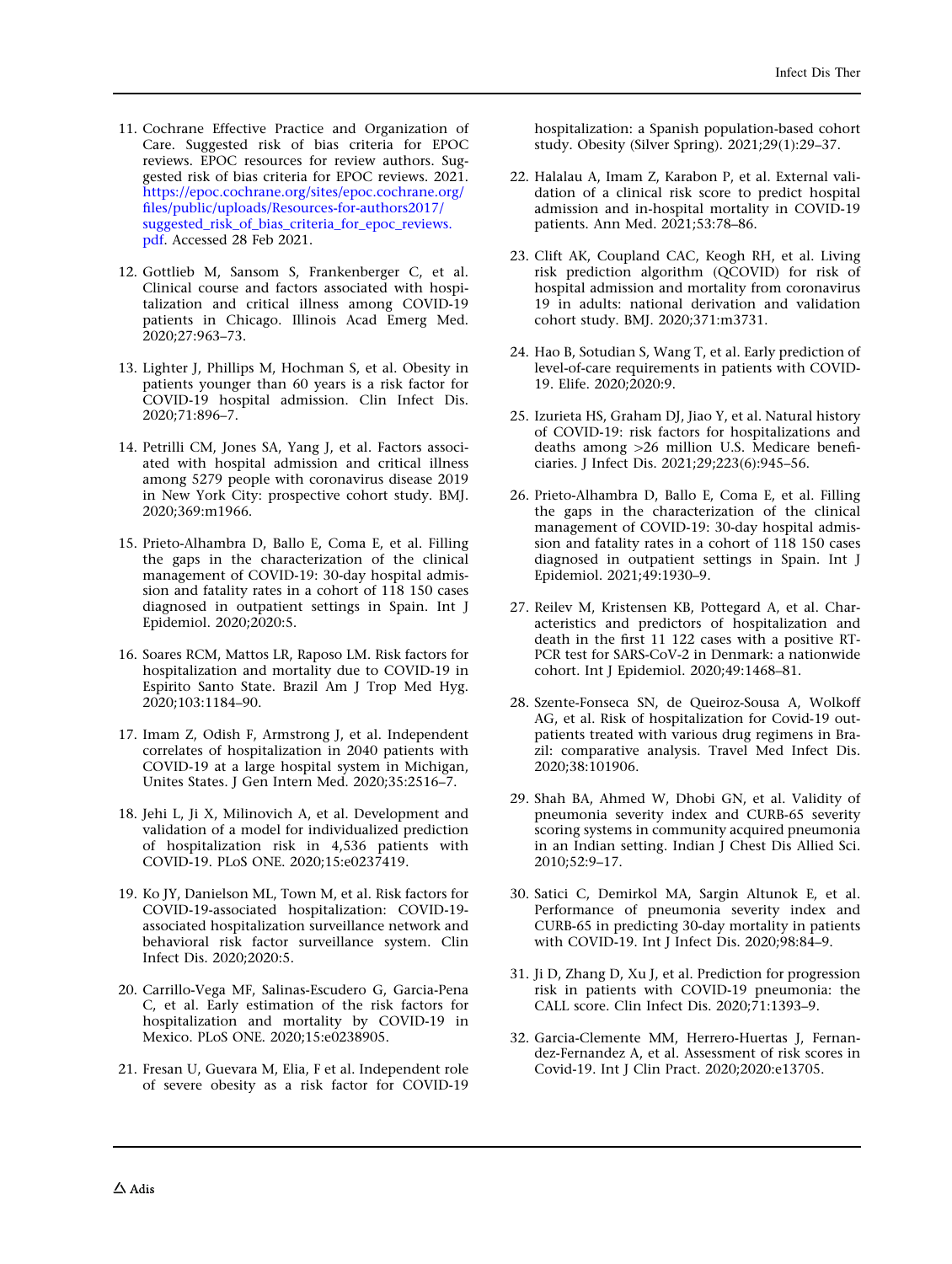- <span id="page-38-0"></span>33. Myrstad M, Ihle-Hansen H, Tveita AA, et al. National Early Warning Score 2 (NEWS2) on admission predicts severe disease and in-hospital mortality from Covid-19—a prospective cohort study. Scand J Trauma Resusc Emerg Med. 2020;28: 66.
- 34. Iijima Y, Okamoto T, Shirai T, et al. MuLBSTA score is a useful tool for predicting COVID-19 disease behavior. J Infect Chemother. 2020;2020:5.
- 35. Guo L, Wei D, Zhang X, et al. Clinical features predicting mortality risk in patients with viral pneumonia: the MuLBSTA score. Front Microbiol. 2019;10:2752.
- 36. Grifoni E, Valoriani A, Cei F, et al. The CALL score for predicting outcomes in patients with COVID-19. Clin Infect Dis. 2021;72:182–3.
- 37. Kostakis I, Smith GB, Prytherch D, et al. The performance of the National Early Warning Score and National Early Warning Score 2 in hospitalised patients infected by the severe acute respiratory syndrome coronavirus 2 (SARS-CoV-2). Resuscitation. 2021;159:150–7.
- 38. Sze S, Pan D, Williams CML, et al. Letter to the editor: variability but not admission or trends in NEWS2 score predicts clinical outcome in elderly hospitalised patients with COVID-19. J Infect. 2021;82:159–98.
- 39. Bello-Chavolla OY, Antonio-Villa NE, Ortiz-Brizuela E, et al. Validation and repurposing of the MSL-COVID-19 score for prediction of severe COVID-19 using simple clinical predictors in a triage setting: The Nutri-CoV score. PLoS ONE. 2020;15:e0244051.
- 40. Bradley P, Frost F, Tharmaratnam K, et al. Utility of established prognostic scores in COVID-19 hospital admissions: multicentre prospective evaluation of CURB-65, NEWS2 and qSOFA. BMJ Open Respir Res. 2020;2020:7.
- 41. Cetinkal G, Kocas BB, Ser OS, et al. Assessment of the modified CHA2DS2VASc risk score in predicting mortality in patients hospitalized with COVID-19. Am J Cardiol. 2020;135:143–9.
- 42. Dorjee K, Kim H, Bonomo E, Dolma R. Prevalence and predictors of death and severe disease in patients hospitalized due to COVID-19: a comprehensive systematic review and meta-analysis of 77 studies and 38,000 patients. PLoS ONE. 2020;15: e0243191.
- 43. Foieni F, Sala G, Mognarelli JG, et al. Derivation and validation of the clinical prediction model for COVID-19. Intern Emerg Med. 2020;15:1409–14.
- 44. Guo L, Xiong W, Liu D, et al. The mNCP-SPI score predicting risk of severe COVID-19 among mildpneumonia patients on admission. Infect Drug Resist. 2020;13:3593–600.
- 45. Gupta RK, Marks M, Samuels THA, et al. Systematic evaluation and external validation of 22 prognostic models among hospitalised adults with COVID-19: an observational cohort study. Eur Respir J. 2020;2020:56.
- 46. Haimovich AD, Ravindra NG, Stoytchev S, et al. Development and validation of the quick COVID-19 severity index: a prognostic tool for early clinical decompensation. Ann Emerg Med. 2020;76:442–53.
- 47. Hajifathalian K, Sharaiha RZ, Kumar S, et al. Development and external validation of a prediction risk model for short-term mortality among hospitalized US COVID-19 patients: a proposal for the COVID-AID risk tool. PLoS ONE. 2020;15: e0239536.
- 48. Lopez-Pais J, Otero DL, Ferreiro TG, et al. Fast track triage for COVID-19 based on a population study: the soda score. Prev Med Rep. 2021;21:101298.
- 49. Rodriguez-Nava G, Yanez-Bello MA, Trelles-Garcia DP, et al. Performance of the quick COVID-19 severity index and the Brescia-COVID respiratory severity scale in hospitalized patients with COVID-19 in a community hospital setting. Int J Infect Dis. 2021;102:571–6.
- 50. Ruocco G, McCullough PA, Tecson KM, et al. Mortality risk assessment using CHA(2)DS(2)-VASc scores in patients hospitalized with coronavirus disease 2019 infection. Am J Cardiol. 2020;137: 111–7.
- 51. Shi Y, Pandita A, Hardesty A, et al. Validation of pneumonia prognostic scores in a statewide cohort of hospitalised patients with COVID-19. Int J Clin Pract. 2020;2020:e13926.
- 52. Torres-Macho J, Ryan P, Valencia J, et al. The PAN-DEMYC Score. An easily applicable and interpretable model for predicting mortality associated with COVID-19. J Clin Med. 2020;2020:9.
- 53. Vaughan L, Veruttipong D, Shaw JG, et al. Relationship of socio-demographics, comorbidities, symptoms and healthcare access with early COVID-19 presentation and disease severity. BMC Infect Dis. 2021;21:40.
- 54. Italian Minister of Health. Agenzia Nazionale per i Servizi Sanitari Regionali (AGENAS). Criteri di appropriatezza per i setting assistenziali di gestione dei pazienti affetti da COVID-19. 2021. [https://](https://www.agenas.gov.it/comunicazione/primo-piano/1837-criteri-di-appropriatezza-per-i-setting-assistenziali-di-gestione-dei-pazienti-affetti-da-covid-19) [www.agenas.gov.it/comunicazione/primo-piano/](https://www.agenas.gov.it/comunicazione/primo-piano/1837-criteri-di-appropriatezza-per-i-setting-assistenziali-di-gestione-dei-pazienti-affetti-da-covid-19) [1837-criteri-di-appropriatezza-per-i-setting-](https://www.agenas.gov.it/comunicazione/primo-piano/1837-criteri-di-appropriatezza-per-i-setting-assistenziali-di-gestione-dei-pazienti-affetti-da-covid-19)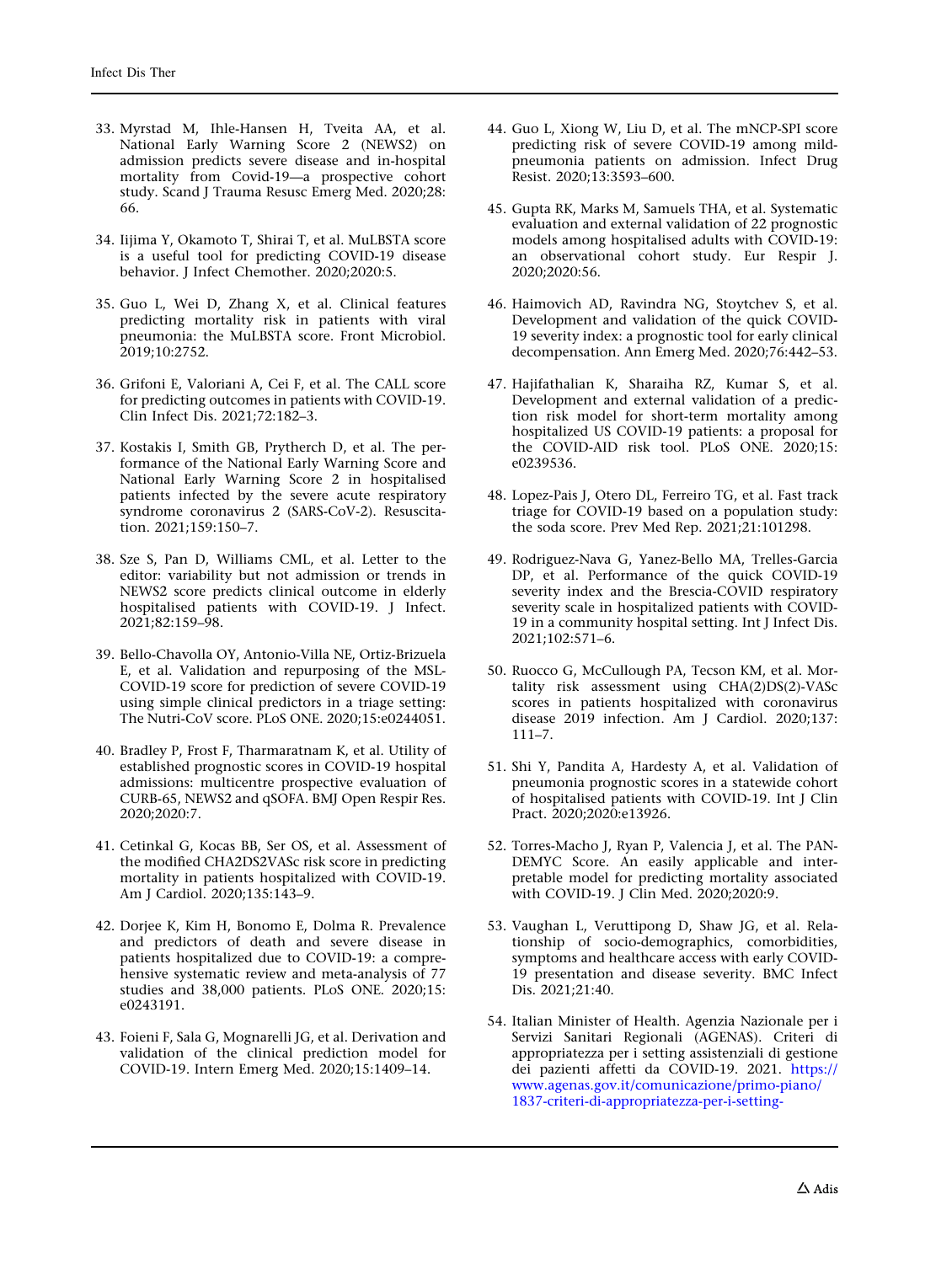<span id="page-39-0"></span>[assistenziali-di-gestione-dei-pazienti-affetti-da](https://www.agenas.gov.it/comunicazione/primo-piano/1837-criteri-di-appropriatezza-per-i-setting-assistenziali-di-gestione-dei-pazienti-affetti-da-covid-19)[covid-19](https://www.agenas.gov.it/comunicazione/primo-piano/1837-criteri-di-appropriatezza-per-i-setting-assistenziali-di-gestione-dei-pazienti-affetti-da-covid-19). Accessed 27 May 2021.

- 55. Derwand R, Scholz M, Zelenko V. COVID-19 outpatients: early risk-stratified treatment with zinc plus low-dose hydroxychloroquine and azithromycin: a retrospective case series study. Int J Antimicrob Agents. 2020;56:106214.
- 56. Mikami T, Miyashita H, Yamada T, et al. Risk factors for mortality in patients with COVID-19 in New York City. J Gen Intern Med. 2021;36(1):17–26.
- 57. Mitja O, Corbacho-Monne M, Ubals M, et al. Hydroxychloroquine for early treatment of adults with mild Covid-19: a randomized-controlled trial. Clin Infect Dis. 2020;ciaa1009. [https://doi.org/10.](https://doi.org/10.1093/cid/ciaa1009) [1093/cid/ciaa1009.](https://doi.org/10.1093/cid/ciaa1009)
- 58. Skipper CP, Pastick KA, Engen NW, et al. Hydroxychloroquine in nonhospitalized adults with early COVID-19: a randomized trial. Ann Intern Med. 2020;173:623–31.
- 59. Johnston C, Brown ER, Stewart J, et al. Hydroxychloroquine with or without azithromycin for treatment of early SARS-CoV-2 infection among high-risk outpatient adults: a randomized clinical trial. EClinicalMedicine. 2021;33:100773.
- 60. Reis G, Moreira Silva EADS, Medeiros Silva DC, et al. Effect of early treatment with hydroxychloroquine or lopinavir and ritonavir on risk of hospitalization among patients with COVID-19: the TOGETHER randomized clinical trial. JAMA Netw Open. 2021;4: e216468.
- 61. The RECOVERY Collaborative Group, Horby P, Lim WS, et al. Dexamethasone in hospitalized patients with Covid-19. N Engl J Med. 2021;384(8):693–704.
- 62. Ramakrishnan S, Nicolau DV Jr, Langford B, et al. Inhaled budesonide in the treatment of early COVID-19 (STOIC): a phase 2, open-label, randomised controlled trial. Lancet Respir Med. 2021;S2213–2600(21):00160.
- 63. Agusti A, Torres F, Faner R. Early treatment with inhaled budesonide to prevent clinical deterioration in patients with COVID-19. Lancet Respir Med. 2021;S2213–2600(21):00171–5.
- 64. Cavalcanti AB, Zampieri FG, Rosa RG, et al. Hydroxychloroquine with or without azithromycin in mild-to-moderate Covid-19. N Engl J Med. 2020;383:2041–52.
- 65. Butler CC, Dorward J, Yu L-M, et al. Azithromycin for community treatment of suspected COVID-19 in people at increased risk of an adverse clinical course in the UK (PRINCIPLE): a randomised,

controlled, open-label, adaptive platform trial. Lancet. 2021;397(10279):1063–74.

- 66. Tardif J-C, Bouabdallaoui N, L'Allier PL, et al. Colchicine for community-treated patients with COVID-19 (COLCORONA): a phase 3, randomised, double-blinded, adaptive, placebo-controlled, multicentre trial. Lancet Respir Med. 2021. [https://doi.](https://doi.org/10.1016/S2213-2600(21)00222-8) [org/10.1016/S2213-2600\(21\)00222-8.](https://doi.org/10.1016/S2213-2600(21)00222-8)
- 67. Deftereos SG, Giannopoulos G, Vrachatis DA, et al. Effect of colchicine vs standard care on cardiac and inflammatory biomarkers and clinical outcomes in patients hospitalized with coronavirus disease 2019: the GRECCO-19 randomized clinical trial. JAMA Netw Open. 2020;3:e2013136.
- 68. Chen P, Nirula A, Heller B, et al. SARS-CoV-2 neutralizing antibody LY-CoV555 in outpatients with Covid-19. N Engl J Med. 2021;384(3):229–37.
- 69. Gottlieb RL, Nirula A, Chen P, et al. Effect of bamlanivimab as monotherapy or in combination with etesevimab on viral load in patients with mild to moderate COVID-19: a randomized clinical trial. JAMA. 2021;325:632–44.
- 70. Weinreich DM, Sivapalasingam S, Norton T, et al. REGN-COV2, a neutralizing antibody cocktail, in outpatients with Covid-19. N Engl J Med. 2021;384(3):238–51.
- 71. Agenzia Italiana del Farmaco (AIFA). Parere CTS AIFA su anticorpi monoclonali. Released on 4 Feb 2021. 2021. [https://www.aifa.gov.it/documents/](https://www.aifa.gov.it/documents/20142/1289678/parere_cts_monoclonali_04.02.2021.pdf/68737075-6f07-2a43-7f94-0bc55f2e38f1) [20142/1289678/parere\\_cts\\_monoclonali\\_04.02.](https://www.aifa.gov.it/documents/20142/1289678/parere_cts_monoclonali_04.02.2021.pdf/68737075-6f07-2a43-7f94-0bc55f2e38f1) [2021.pdf/68737075-6f07-2a43-7f94-0bc55f2e38f1.](https://www.aifa.gov.it/documents/20142/1289678/parere_cts_monoclonali_04.02.2021.pdf/68737075-6f07-2a43-7f94-0bc55f2e38f1) Accessed 27 May 2021.
- 72. Gonzalez-Ochoa AJ, Raffetto JD, Hernández AG, et al. Sulodexide in the treatment of patients with early stages of COVID-19: a randomized controlled trial. Thromb Haemost. 2021;121:944–54.
- 73. Caly L, Druce JD, Catton MG, et al. The FDA-approved drug ivermectin inhibits the replication of SARS-CoV-2 in vitro. Antiviral Res. 2020;178: 104787.
- 74. Chaccour C, Casellas A, Blanco-Di Matteo A, et al. The effect of early treatment with ivermectin on viral load, symptoms and humoral response in patients with non-severe COVID-19: a pilot, doubleblind, placebo-controlled, randomized clinical trial. EClinicalMedicine. 2021;32:100720.
- 75. López-Medina E, López P, Hurtado IC, et al. Effect of ivermectin on time to resolution of symptoms among adults with mild COVID-19: a randomized clinical trial. JAMA. 2021;325:1426–35.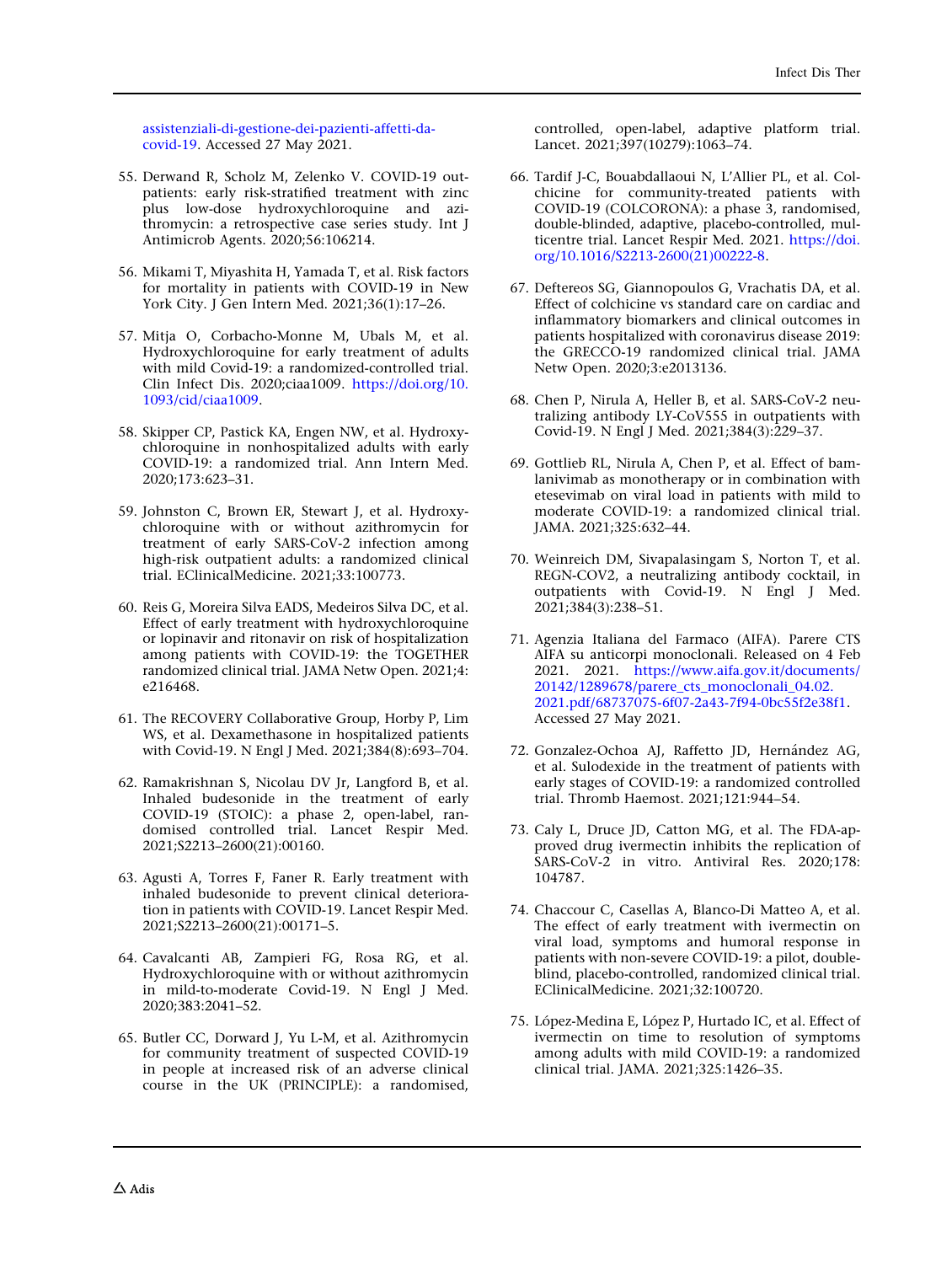- <span id="page-40-0"></span>76. Mahmud R, Rahman MM, Alam I, et al. Ivermectin in combination with doxycycline for treating COVID-19 symptoms: a randomized trial. J Int Med Res. 2021;49:3000605211013550.
- 77. Chachar AZK, Khan KA, Asif M, et al. Effectiveness of ivermectin in SARS-CoV-2/COVID-19 patients. Int J Sci. 2021. <https://doi.org/10.18483/ijSci.2378>.
- 78. Podder CS, Chowdhury N, Sina MI, et al. Outcome of ivermectin treated mild to moderate COVID-19 cases: a single-centre, open-label, randomised controlled study. IMC J Med Sci. 2020;14:002.
- 79. Gu SX, Tyagi T, Jain K, et al. Thrombocytopathy and endotheliopathy: crucial contributors to COVID-19 thromboinflammation. Nat Rev Cardiol. 2021;18(3):194–209.
- 80. Della Bona R, Valbusa A, Malfa G, et al. Systemic fibrinolysis for acute pulmonary embolism complicating acute respiratory distress syndrome in severe COVID-19: a case series. Eur Heart J Cardiovasc Pharmacother. 2021;7(1):78–80.
- 81. Hunt BJ, De Paula EV, McLintock C, Dumantepe M. Prophylactic anticoagulation for patients in hospital with covid-19. BMJ. 2021;372:n487.
- 82. The ATTACC, ACTIV-4a, and REMAP-CAP Investigators, Lawler PR, Goligher EC, et al. Therapeutic anticoagulation in non-critically ill patients with Covid-19. medrxiv. 2021;2021.05.13.21256846. [https://doi.org/10.1101/2021.05.13.21256846.](https://doi.org/10.1101/2021.05.13.21256846)
- 83. The REMAP-CAP, ACTIV-4a, ATTACC Investigators, Goligher EC, Bradbury CA, et al. Therapeutic anticoagulation in critically ill patients with Covid-19 preliminary report. medRxiv. 2021; 2021.03.10.<br>21252749. https://doi.org/10.1101/2021.03.10. 21252749. [https://doi.org/10.1101/2021.03.10.](https://doi.org/10.1101/2021.03.10.21252749) [21252749.](https://doi.org/10.1101/2021.03.10.21252749)
- 84. INSPIRATION Investigators, Sadeghipour P, Talasaz AH, et al. Effect of intermediate-dose vs standarddose prophylactic anticoagulation on thrombotic events, extracorporeal membrane oxygenation treatment, or mortality among patients with COVID-19 admitted to the intensive care unit: the INSPIRATION randomized clinical trial. JAMA. 2021;325:1620–1630.
- 85. Lopes RD, de Barros E Silva PGM, Furtado RHM, et al. Therapeutic versus prophylactic anticoagulation for patients admitted to hospital with COVID-19 and elevated D-dimer concentration (ACTION): an open-label, multicentre, randomised, controlled trial. Lancet. 2021;397(10291):2253–2263
- 86. Albani F, Sepe L, Fusina F, et al. Thromboprophylaxis with enoxaparin is associated with a lower death rate in patients hospitalized with SARS-CoV-2

infection. A cohort study. EClinicalMedicine. 2020;27:100562.

- 87. Arslan Y, Yilmaz G, Dogan D, et al. The effectiveness of early anticoagulant treatment in Covid-19 patients. Phlebology. 2021;36(5):384–91.
- 88. Ayerbe L, Risco C, Ayis S. The association between treatment with heparin and survival in patients with Covid-19. J Thromb Thrombolysis. 2020;50: 298–301.
- 89. Billett HH, Reyes-Gil M, Szymanski J, et al. Anticoagulation in COVID-19: effect of enoxaparin, heparin, and apixaban on mortality. Thromb Haemost. 2020;120(12):1691–9.
- 90. Boari GEM, Chiarini G, Bonetti S, et al. Prognostic factors and predictors of outcome in patients with COVID-19 and related pneumonia: a retrospective cohort study. Biosci Rep. 2020;2020:40.
- 91. Bolzetta F, Maselli M, Formilan M, et al. Prophylactic or therapeutic doses of heparins for COVID-19 infection? A retrospective study. Aging Clin Exp Res. 2021;33(1):213–17.
- 92. Desai A, Voza G, Paiardi S, et al. The role of antihypertensive treatment, comorbidities and early introduction of LMWH in the setting of COVID-19: a retrospective, observational study in Northern Italy. Int J Cardiol. 2021;324:249–54.
- 93. Elmelhat A, Elbourai E, Dewedar H, et al. Comparison between prophylactic versus therapeutic doses of low-molecular-weight heparin in severely ill coronavirus disease 2019 patients in relation to disease progression and outcome. Dubai Med J. 2020;2020:1–8.
- 94. Fauvel C, Weizman O, Trimaille A, et al. Pulmonary embolism in COVID-19 patients: a French multicentre cohort study. Eur Heart J. 2020;41:3058–68.
- 95. Ionescu F, Grasso-Knight G, Castillo E, et al. Therapeutic anticoagulation delays death in COVID-19 patients: cross-sectional analysis of a prospective cohort. TH Open. 2020;4:e263–70.
- 96. Lodigiani C, Iapichino G, Carenzo L, et al. Venous and arterial thromboembolic complications in COVID-19 patients admitted to an academic hospital in Milan. Italy Thromb Res. 2020;191:9–14.
- 97. Lynn L, Reyes JA, Hawkins K, et al. The effect of anticoagulation on clinical outcomes in novel Coronavirus (COVID-19) pneumonia in a US cohort. Thromb Res. 2021;197:65–68.
- 98. Paranjpe I, Fuster V, Lala A, et al. Association of treatment dose anticoagulation with in-hospital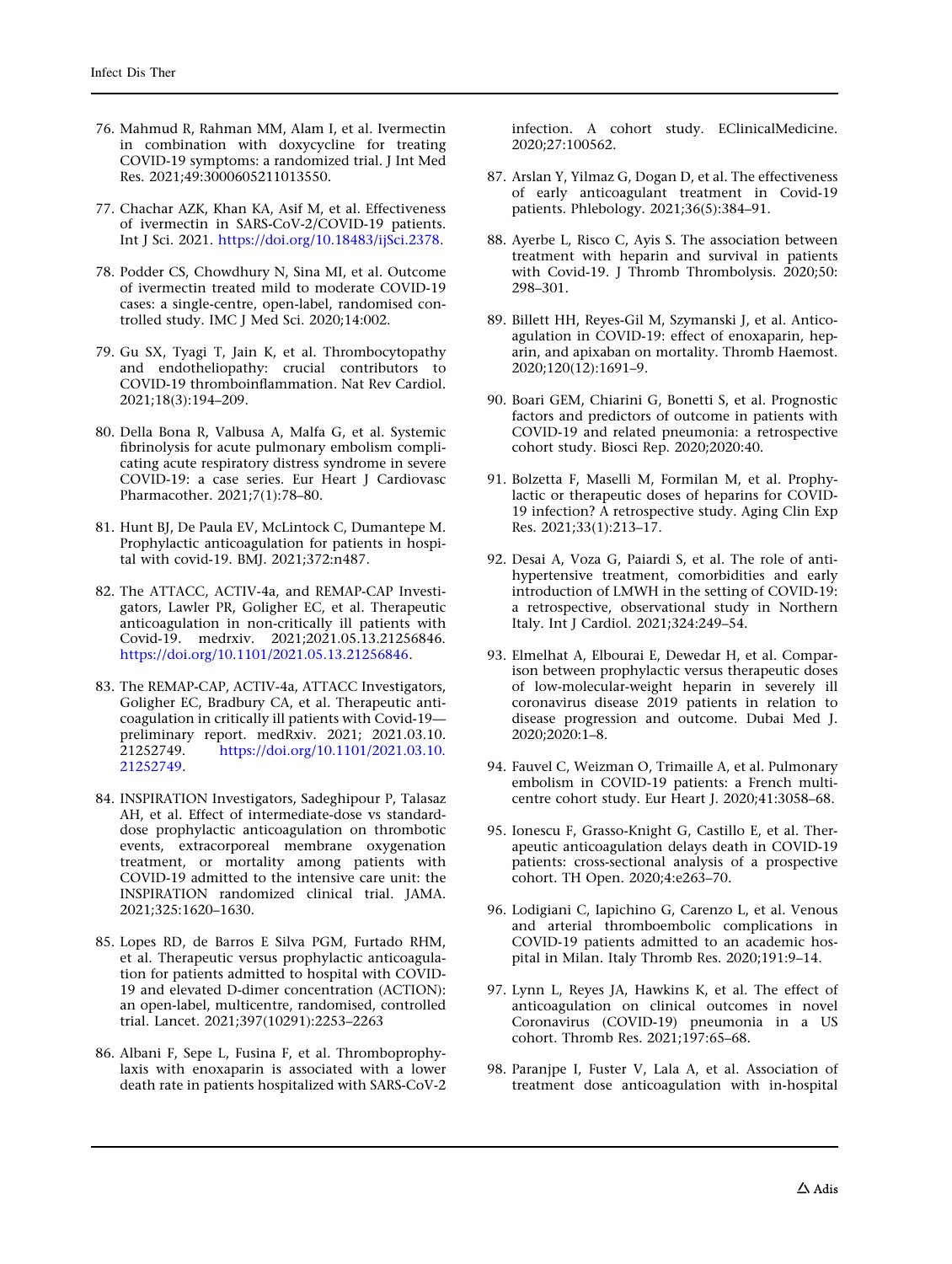<span id="page-41-0"></span>survival among hospitalized patients with COVID-19. J Am Coll Cardiol. 2020;76:122–4.

- 99. Pesavento R, Ceccato D, Pasquetto G, et al. The hazard of (sub)therapeutic doses of anticoagulants in non-critically ill patients with Covid-19: the Padua province experience. J Thromb Haemost. 2020;18:2629–35.
- 100. Qin W, Dong F, Zhang Z, et al. Low molecular weight heparin and 28-day mortality among patients with coronavirus disease 2019: a cohort study in the early epidemic era. Thromb Res. 2020;198:19–22.
- 101. Russo V, Cardillo G, Viggiano GV, et al. Thromboprofilaxys with fondaparinux vs. enoxaparin in hospitalized COVID-19 patients: a multicenter Italian observational study. Front Med (Lausanne). 2020;7:569567.
- 102. Schiavone M, Gasperetti A, Mancone M, et al. Oral anticoagulation and clinical outcomes in COVID-19: an Italian multicenter experience. Int J Cardiol. 2021;323:276–80.
- 103. Secco E, Pasqualetto MC, Bombardini T, et al. A possible benefit from therapeutic anticoagulation in patients with coronavirus disease 2019: the Dolo hospital experience in Veneto. Italy Kardiol Pol. 2020;78:919–21.
- 104. Tang N, Bai H, Chen X, et al. Anticoagulant treatment is associated with decreased mortality in severe coronavirus disease 2019 patients with coagulopathy. J Thromb Haemost. 2020;18:1094–9.
- 105. Dalager-Pedersen M, Lund LC, Mariager T, et al. Venous thromboembolism and major bleeding in patients with COVID-19: a nationwide populationbased cohort study. Clin Infect Dis. 2021;ciab003. [https://doi.org/10.1093/cid/ciab003.](https://doi.org/10.1093/cid/ciab003)
- 106. Di Castelnuovo AF, Costanzo S, Iacoviello L. Heparin in COVID-19 patients is associated with reduced in-hospital mortality: the multicentre Italian CORIST Study. Thromb Haemost. 2021. [https://](https://doi.org/10.1055/a-1347-6070) [doi.org/10.1055/a-1347-6070](https://doi.org/10.1055/a-1347-6070).
- 107. Ionescu F, Jaiyesimi I, Petrescu I, et al. Association of anticoagulation dose and survival in hospitalized COVID-19 patients: a retrospective propensity score-weighted analysis. Eur J Haematol. 2021;106: 165–74.
- 108. Mouhat B, Besutti M, Bouiller K, et al. Elevated D-dimers and lack of anticoagulation predict PE in severe COVID-19 patients. Eur Respir J. 2020;2020: 56.
- 109. Musoke N, Lo KB, Albano J, et al. Anticoagulation and bleeding risk in patients with COVID-19. Thromb Res. 2020;196:227–30.
- 110. Saifi ES, Giorgi-Pierfranceschi M, Salvetti M, et al. Factors associated with survival in older patients affected by COVID-19: a retrospective cohort study. Arch Gerontol Geriatr. 2021;94:104349.
- 111. Shen L, Qiu L, Liu D, et al. The association of low molecular weight heparin use and in-hospital mortality among patients hospitalized with COVID-19. Cardiovasc Drugs Ther. 2021. [https://doi.org/10.](https://doi.org/10.1007/s10557-020-07133-3) [1007/s10557-020-07133-3.](https://doi.org/10.1007/s10557-020-07133-3)
- 112. Arachchillage DRJ, Shi C, Saliu D, et al. Efficacy safety and of D-dimer, weight, and renal functionadjusted thromboprophylaxis in patients with coronavirus disease 2019 (COVID-19). Semin Thromb Hemost. 2021;47(4):436–41.
- 113. Tomasoni D, Inciardi RM, Lombardi CM, et al. Impact of heart failure on the clinical course and outcomes of patients hospitalized for COVID-19. Results of the Cardio-COVID-Italy multicentre study. Eur J Heart Fail. 2020;22:2238–47.
- 114. Canoglu K, Saylan B. Therapeutic dosing of lowmolecular-weight heparin may decrease mortality in patients with severe COVID-19 infection. Ann Saudi Med. 2020;40:462–8.
- 115. Hsu A, Liu Y, Zayac AS, et al. Intensity of anticoagulation and survival in patients hospitalized with COVID-19 pneumonia. Thromb Res. 2020;196: 375–8.
- 116. Motta JK, Ogunnaike RO, Shah R, et al. Clinical outcomes with the use of prophylactic versus therapeutic anticoagulation in coronavirus disease 2019. Crit Care Explor. 2020;2:e0309.
- 117. Trimaille A, Curtiaud A, Marchandot B, et al. Venous thromboembolism in non-critically ill patients with COVID-19 infection. Thromb Res. 2020;193:166–9.
- 118. Prandoni P, Cattelan AM, Carrozzi L, et al. The hazard of fondaparinux in non-critically ill patients with COVID-19: retrospective controlled study versus enoxaparin. Thromb Res. 2020;196:395–7.
- 119. Bousquet G, Falgarone G, Deutsch D, et al. ADLdependency, D-Dimers, LDH and absence of anticoagulation are independently associated with onemonth mortality in older inpatients with Covid-19. Aging (Albany NY). 2020;12:11306–13.
- 120. Falcone M, Tiseo G, Barbieri G, et al. Role of lowmolecular-weight heparin in hospitalized patients with severe acute respiratory syndrome coronavirus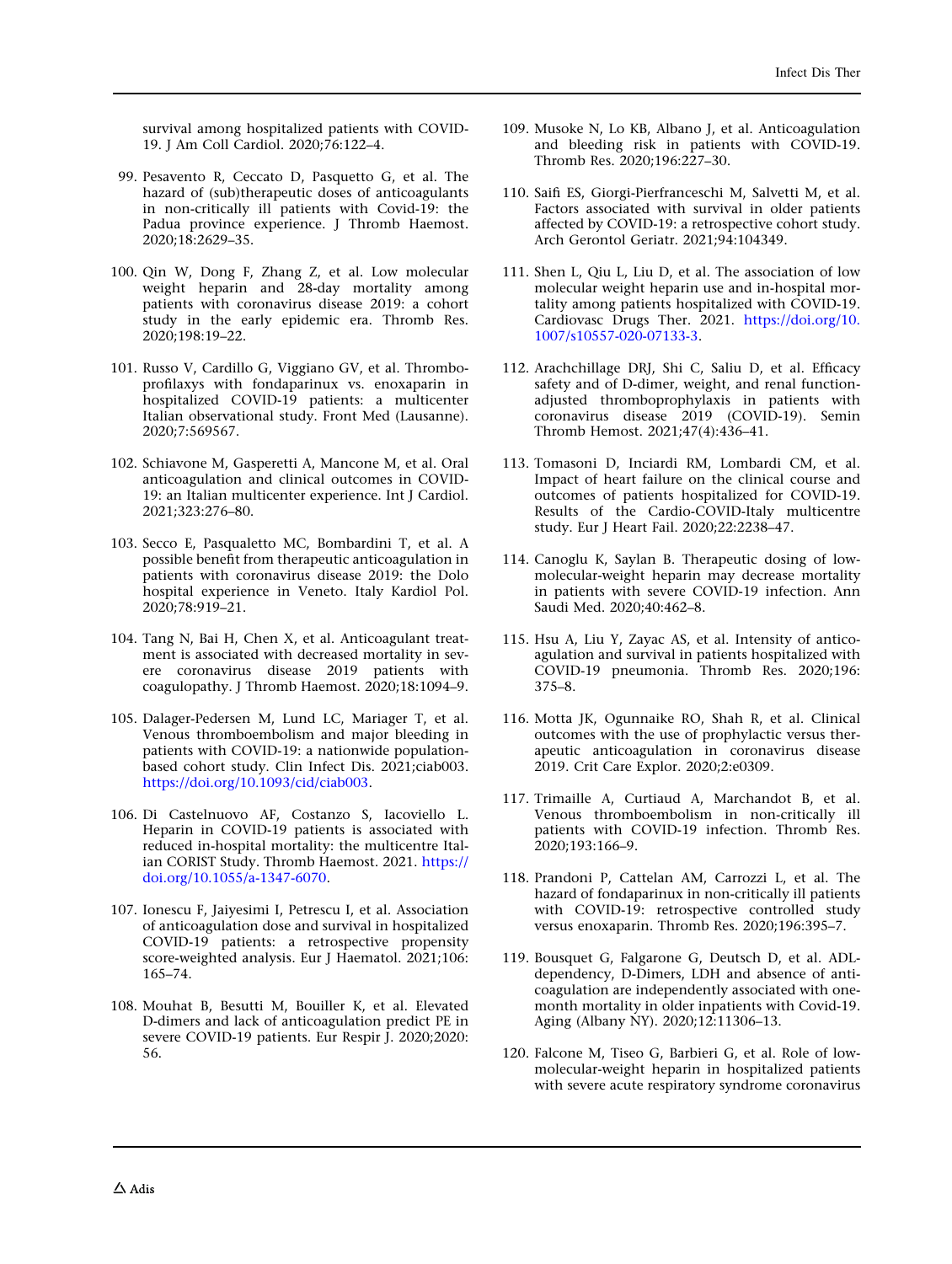<span id="page-42-0"></span>2 pneumonia: a prospective observational study. Open Forum Infect Dis. 2020;7:ofaa563.

- 121. Russell CD, Millar JE, Baillie JK. Clinical evidence does not support corticosteroid treatment for 2019-nCoV lung injury. Lancet. 2020;395:473–5.
- 122. Shang L, Zhao J, Hu Y, et al. On the use of corticosteroids for 2019-nCoV pneumonia. Lancet. 2020;395:683–4.
- 123. Bartoletti M, Marconi L, Scudeller L, et al. Efficacy of corticosteroid treatment for hospitalized patients with severe COVID-19: a multicentre study. Clin Microbiol Infect. 2021;27(1):105–11.
- 124. Papamanoli A, Yoo J, Grewal P, et al. High-dose methylprednisolone in nonintubated patients with severe COVID-19 pneumonia. Eur J Clin Invest. 2020;2020:e13458.
- 125. Fatima SA, Asif M, Khan KA, et al. Comparison of efficacy of dexamethasone and methylprednisolone in moderate to severe covid 19 disease. Ann Med Surg (Lond). 2020;60:413–6.
- 126. Fernandez-Cruz A, Ruiz-Antoran B, Munoz-Gomez A, et al. A retrospective controlled cohort study of the impact of glucocorticoid treatment in SARS-CoV-2 infection mortality. Antimicrob Agents Chemother. 2020;2020:64.
- 127. Monreal E, Sainz de la Maza S, Natera-Villalba E, et al. High versus standard doses of corticosteroids in severe COVID-19: a retrospective cohort study. Eur J Clin Microbiol Infect Dis. 2021;40(4):761–9.
- 128. Yuan M, Xu X, Xia D, et al. Effects of corticosteroid treatment for non-severe COVID-19 pneumonia: a propensity score-based analysis. Shock. 2020;54: 638–43.
- 129. Edalatifard M, Akhtari M, Salehi M, et al. Intravenous methylprednisolone pulse as a treatment for hospitalised severe COVID-19 patients: results from a randomised controlled clinical trial. Eur Respir J. 2020;56(6):2002808.
- 130. Jeronimo CMP, Farias MEL, Val FFA, et al. Methylprednisolone as adjunctive therapy for patients hospitalized with COVID-19 (Metcovid): a randomised, double-blind, phase IIb, placebo-controlled trial. Clin Infect Dis. 2021;72(9):e373–e381.
- 131. Corral-Gudino L, Bahamonde A, Arnaiz-Revillas F, et al. Methylprednisolone in adults hospitalized with COVID-19 pneumonia: an open-label randomized trial (GLUCOCOVID). Wien Klin Wochenschr. 2021;133:303–11.
- 132. Ranjbar K, Moghadami M, Mirahmadizadeh A, et al. Methylprednisolone or dexamethasone, which one

is superior corticosteroid in the treatment of hospitalized COVID-19 patients: a triple-blinded randomized controlled trial. BMC Infect Dis. 2021;21: 337.

- 133. Angus DC, Derde L, Al-Beidh F, et al. Effect of hydrocortisone on mortality and organ support in patients with severe COVID-19: the REMAP-CAP COVID-19 corticosteroid domain randomized clinical trial. JAMA. 2020;324:1317–29.
- 134. Dequin PF, Heming N, Meziani F, et al. Effect of hydrocortisone on 21-day mortality or respiratory support among critically ill patients with COVID-19: a randomized clinical trial. JAMA. 2020;324: 1298–306.
- 135. Tomazini BM, Maia IS, Cavalcanti AB, et al. Effect of dexamethasone on days alive and ventilator-free in patients with moderate or severe acute respiratory distress syndrome and COVID-19: the CoDEX randomized clinical trial. JAMA. 2020;324:1307–16.
- 136. Liu X, Wang XJ. Potential inhibitors against 2019-nCoV coronavirus M protease from clinically approved medicines. J Genet Genomics. 2020;47: 119–21.
- 137. Nukoolkarn V, Lee VS, Malaisree M, et al. Molecular dynamic simulations analysis of ritonavir and lopinavir as SARS-CoV 3CL(pro) inhibitors. J Theor Biol. 2008;254:861–7.
- 138. Park SJ, Yu KM, Kim YI, et al. Antiviral efficacies of FDA-approved drugs against SARS-CoV-2 infection in ferrets. MBio. 2020;2020:11.
- 139. Zuo Y, Liu Y, Zhong Q, et al. Lopinavir/ritonavir and interferon combination therapy may help shorten the duration of viral shedding in patients with COVID-19: a retrospective study in two designated hospitals in Anhui, China. J Med Virol. 2020;92:2666–74.
- 140. Choi MJ, Kang M, Shin SY, et al. Comparison of antiviral effect for mild-to-moderate COVID-19 cases between lopinavir/ritonavir versus hydroxychloroquine: a nationwide propensity score-matched cohort study. Int J Infect Dis. 2020;102: 275–81.
- 141. Cao B, Wang Y, Wen D, et al. A trial of lopinavirritonavir in adults hospitalized with severe Covid-19. N Engl J Med. 2020;382:1787–99.
- 142. RECOVERY Collaborative Group. Lopinavir-ritonavir in patients admitted to hospital with COVID-19 (RECOVERY): a randomised, controlled, open-label, platform trial. Lancet. 2020;396(10259):1345–52.
- 143. WHO Solidarity Trial Consortium. Repurposed antiviral drugs for Covid-19—interim WHO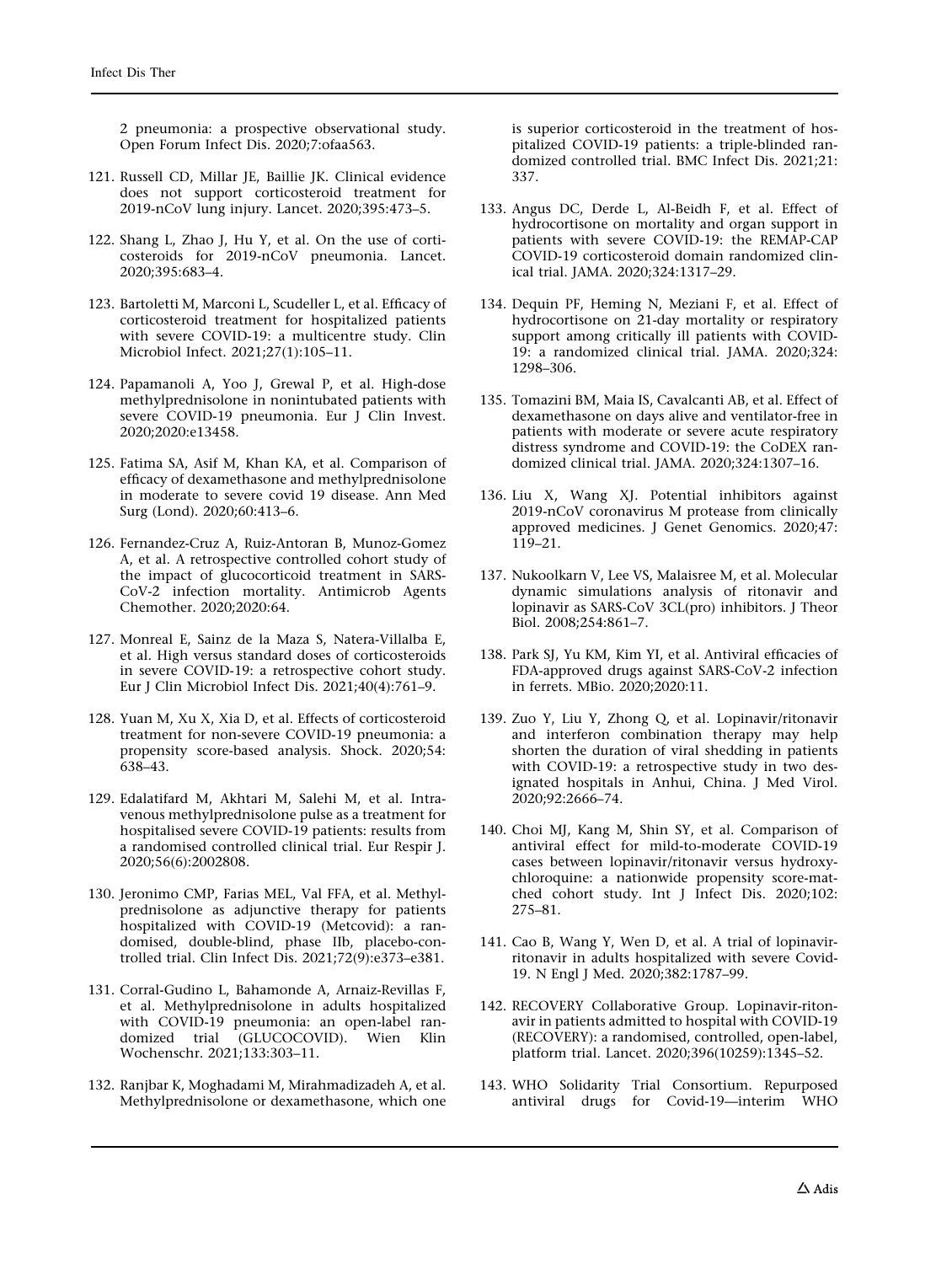<span id="page-43-0"></span>solidarity trial results. N Engl J Med. 2021;384(6): 497–511.

- 144. Sheahan TP, Sims AC, Graham RL, et al. Broadspectrum antiviral GS-5734 inhibits both epidemic and zoonotic coronaviruses. Sci Transl Med. 2017;2017:9.
- 145. Wang M, Cao R, Zhang L, et al. Remdesivir and chloroquine effectively inhibit the recently emerged novel coronavirus (2019-nCoV) in vitro. Cell Res. 2020;30:269–71.
- 146. Williamson BN, Feldmann F, Schwarz B, et al. Clinical benefit of remdesivir in rhesus macaques infected with SARS-CoV-2. Nature. 2020;585:273–6.
- 147. Beigel JH, Tomashek KM, Dodd LE, et al. Remdesivir for the treatment of Covid-19—final report. N Engl J Med. 2020;383:1813–26.
- 148. Goldman JD, Lye DCB, Hui DS, et al. Remdesivir for 5 or 10 days in patients with severe Covid-19. N Engl J Med. 2020;383:1827–37.
- 149. Spinner CD, Gottlieb RL, Criner GJ, et al. Effect of remdesivir vs standard care on clinical status at 11 days in patients with moderate COVID-19: a randomized clinical trial. JAMA. 2020;324:1048–57.
- 150. Wang Y, Zhang D, Du G, et al. Remdesivir in adults with severe COVID-19: a randomised, double-blind, placebo-controlled, multicentre trial. Lancet. 2020;395:1569–78.
- 151. Gautret P, Lagier JC, Parola P, et al. Hydroxychloroquine and azithromycin as a treatment of COVID-19: results of an open-label non-randomized clinical trial. Int J Antimicrob Agents. 2020;56: 105949.
- 152. Geleris J, Sun Y, Platt J, et al. Observational study of hydroxychloroquine in hospitalized patients with Covid-19. N Engl J Med. 2020;382:2411–8.
- 153. Rosenberg ES, Dufort EM, Udo T, et al. Association of treatment with hydroxychloroquine or azithromycin with in-hospital mortality in patients with COVID-19 in New York State. JAMA. 2020;323: 2493–502.
- 154. Gao G, Wang A, Wang S, et al. Brief report: retrospective evaluation on the efficacy of lopinavir/ritonavir and chloroquine to treat nonsevere COVID-19 patients. J Acquir Immune Defic Syndr. 2020;85: 239–43.
- 155. Abd-Elsalam S, Esmail ES, Khalaf M, et al. Hydroxychloroquine in the treatment of COVID-19: a multicenter randomized controlled study. Am J Trop Med Hyg. 2020;103:1635–9.
- 156. RECOVERY Collaborative Group. Effect of hydroxychloroquine in hospitalized patients with Covid-19. N Engl J Med. 2020;383:2030–40.
- 157. Brown SM, Peltan I, Kumar N, et al. Hydroxychloroquine vs. azithromycin for hospitalized patients with COVID-19 (HAHPS): results of a randomized, active comparator trial. Ann Am Thorac Soc. 2020;18:590–7.
- 158. Dabbous HM, El-Sayed MH, Assal GE, et al. Safety and efficacy of favipiravir versus hydroxychloroquine in management of COVID-19: a randomised controlled trial. Sci Rep. 2021;11:7282.
- 159. Dubée V, Roy PM, Vielle B, et al. Hydroxychloroquine in mild-to-moderate coronavirus disease 2019: a placebo-controlled double blind trial. Clin Microbiol Infect. 2021;2021: S1198–743X(21)00140–3. [https://doi.org/10.1016/j.](https://doi.org/10.1016/j.cmi.2021.03.005) [cmi.2021.03.005](https://doi.org/10.1016/j.cmi.2021.03.005).
- 160. Kamran SM, Moeed HA, Mirza Z, et al. Clearing the fog: is hydroxychloroquine effective in reducing coronavirus disease-2019 progression? A randomized controlled trial. Cureus. 2021;13:e14186.
- 161. Galan LEB, Santos NMD, Asato MS, et al. Phase 2 randomized study on chloroquine, hydroxychloroquine or ivermectin in hospitalized patients with severe manifestations of SARS-CoV-2 infection. Pathog Glob Health. 2021. [https://doi.org/10.1080/](https://doi.org/10.1080/20477724.2021.1890887) [20477724.2021.1890887.](https://doi.org/10.1080/20477724.2021.1890887)
- 162. Self WH, Semler MW, Leither LM, et al. Effect of hydroxychloroquine on clinical status at 14 days in hospitalized patients with COVID-19: a randomized clinical trial. JAMA. 2020;324:2165–76.
- 163. Ulrich RJ, Troxel AB, Carmody E, et al. Treating COVID-19 with hydroxychloroquine (TEACH): a multicenter, double-blind randomized controlled trial in hospitalized patients. Open Forum Infect Dis. 2020;7:ofaa446.
- 164. Kashour Z, Riaz M, Garbati MA, et al. Efficacy of chloroquine or hydroxychloroquine in COVID-19 patients: a systematic review and meta-analysis. J Antimicrob Chemother. 2021;76:30–42.
- 165. Fiolet T, Guihur A, Rebeaud ME, et al. Effect of hydroxychloroquine with or without azithromycin on the mortality of coronavirus disease 2019 (COVID-19) patients: a systematic review and metaanalysis. Clin Microbiol Infect. 2021;27:19–27.
- 166. Lyngbakken MN, Berdal JE, Eskesen A, et al. A pragmatic randomized controlled trial reports lack of efficacy of hydroxychloroquine on coronavirus disease 2019 viral kinetics. Nat Commun. 2020;11: 5284.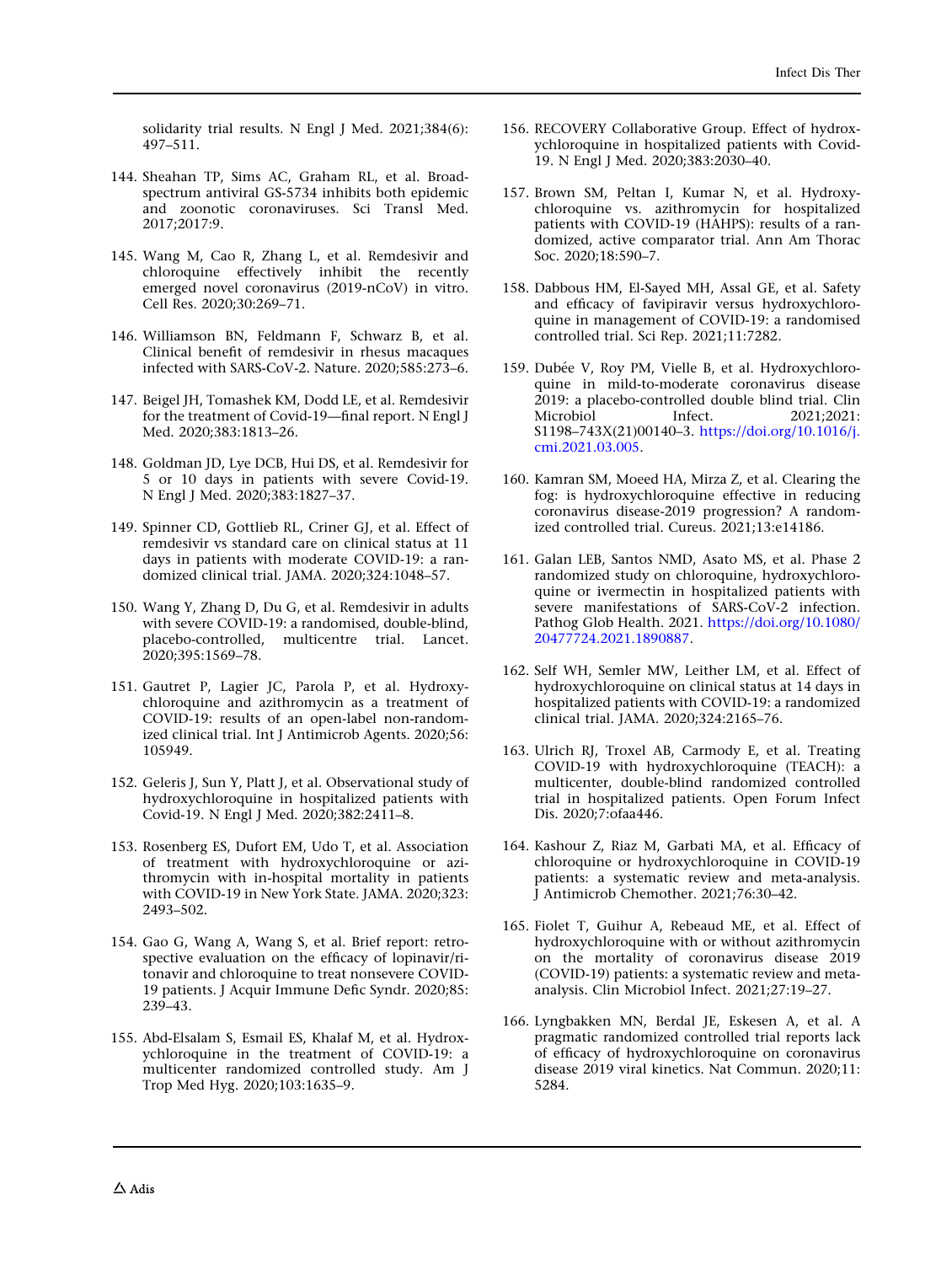- <span id="page-44-0"></span>167. Tang W, Cao Z, Han M, et al. Hydroxychloroquine in patients with mainly mild to moderate coronavirus disease 2019: open label, randomised controlled trial. BMJ. 2020;369:m1849.
- 168. Raoult D. Rational for meta-analysis and randomized treatment: the COVID-19 example. Clin Microbiol Infect. 2021;27:6–8.
- 169. Lansbury L, Lim B, Baskaran V, Lim WS. Co-infections in people with COVID-19: a systematic review and meta-analysis. J Infect. 2020;81:266–75.
- 170. Rawson TM, Moore LSP, Zhu N, et al. Bacterial and fungal coinfection in individuals with coronavirus: a rapid review to support COVID-19 antimicrobial prescribing. Clin Infect Dis. 2020;71:2459–68.
- 171. Furtado RHM, Berwanger O, Fonseca HA, et al. Azithromycin in addition to standard of care versus standard of care alone in the treatment of patients admitted to the hospital with severe COVID-19 in Brazil (COALITION II): a randomised clinical trial. Lancet. 2020;396:959–67.
- 172. RECOVERY Collaborative Group. Azithromycin in patients admitted to hospital with COVID-19 (RECOVERY): a randomised, controlled, open-label, platform trial. Lancet. 2021;397:605–12.
- 173. Cao J, Tu WJ, Cheng W, et al. Clinical features and short-term outcomes of 102 patients with coronavirus disease 2019 in Wuhan, China. Clin Infect Dis. 2020;71:748–55.
- 174. Chen T, Wu D, Chen H, et al. Clinical characteristics of 113 deceased patients with coronavirus disease 2019: retrospective study. BMJ. 2020;368: m1091.
- 175. Deng Y, Liu W, Liu K, et al. Clinical characteristics of fatal and recovered cases of coronavirus disease 2019 in Wuhan, China: a retrospective study. Chin Med J (Engl). 2020;133:1261–7.
- 176. Guan WJ, Ni ZY, Hu Y, et al. Clinical characteristics of coronavirus disease 2019 in China. N Engl J Med. 2020;382:1708–20.
- 177. Vena A, Giacobbe DR, Di Biagio A, et al. Clinical characteristics, management and in-hospital mortality of patients with coronavirus disease 2019 in Genoa. Italy Clin Microbiol Infect. 2020;26: 1537–44.
- 178. Wu C, Chen X, Cai Y, et al. Risk factors associated with acute respiratory distress syndrome and death in patients with coronavirus disease 2019 pneumonia in Wuhan. China JAMA Intern Med. 2020;180:934–43.
- 179. Zhou F, Yu T, Du R, et al. Clinical course and risk factors for mortality of adult inpatients with COVID-19 in Wuhan, China: a retrospective cohort study. Lancet. 2020;395:1054–62.
- 180. Cui N, Yan R, Qin C, Zhao J. Clinical characteristics and immune responses of 137 deceased patients with COVID-19: a retrospective study. Front Cell Infect Microbiol. 2020;10:595333.
- 181. Gutierrez-Abejon E, Tamayo E, Martin-Garcia D, et al. Clinical profile, treatment and predictors during the first COVID-19 wave: a population-based registry analysis from Castile and Leon Hospitals. Int J Environ Res Public Health. 202017(24):9360. <https://doi.org/10.3390/ijerph17249360>.
- 182. Marcolino MS, Ziegelmann PK, Souza-Silva MVR, et al. Clinical characteristics and outcomes of patients hospitalized with COVID-19 in Brazil: results from the Brazilian COVID-19 Registry. Int J Infect Dis. 2021;107:300–310.
- 183. Merugu GP, Neishwat Z, Balla M, et al. Predictors of mortality in 217 COVID-19 patients in Northwest Ohio, United States: a retrospective study. J Med Virol. 2021;93(5):2875–82.
- 184. Wang Z, Wang Z. Identification of risk factors for inhospital death of COVID-19 pneumonia—lessions from the early outbreak. BMC Infect Dis. 2021;21: 113.
- 185. Zhang XB, Hu L, Ming Q, et al. Risk factors for mortality of coronavirus disease-2019 (COVID-19) patients in two centers of Hubei province, China: a retrospective analysis. PLoS One. 2021;16: e0246030.
- 186. Zhong J, Tang J, Ye C, Dong L. The immunology of COVID-19: is immune modulation an option for treatment? Lancet Rheumatol. 2020;2:e428–36.
- 187. Moore JB, June CH. Cytokine release syndrome in severe COVID-19. Science. 2020;368:473–4.
- 188. Bassetti M, Ansaldi F, Icardi G, et al. COVID-19:some clinical questions after the first 4 months. Eur J Clin Invest. 2020;50:e13326.
- 189. Xu X, Han M, Li T, et al. Effective treatment of severe COVID-19 patients with tocilizumab. Proc Natl Acad Sci USA. 2020;117:10970–5.
- 190. Quartuccio L, Sonaglia A, McGonagle D, et al. Profiling COVID-19 pneumonia progressing into the cytokine storm syndrome: results from a single Italian Centre study on tocilizumab versus standard of care. J Clin Virol. 2020;129:104444.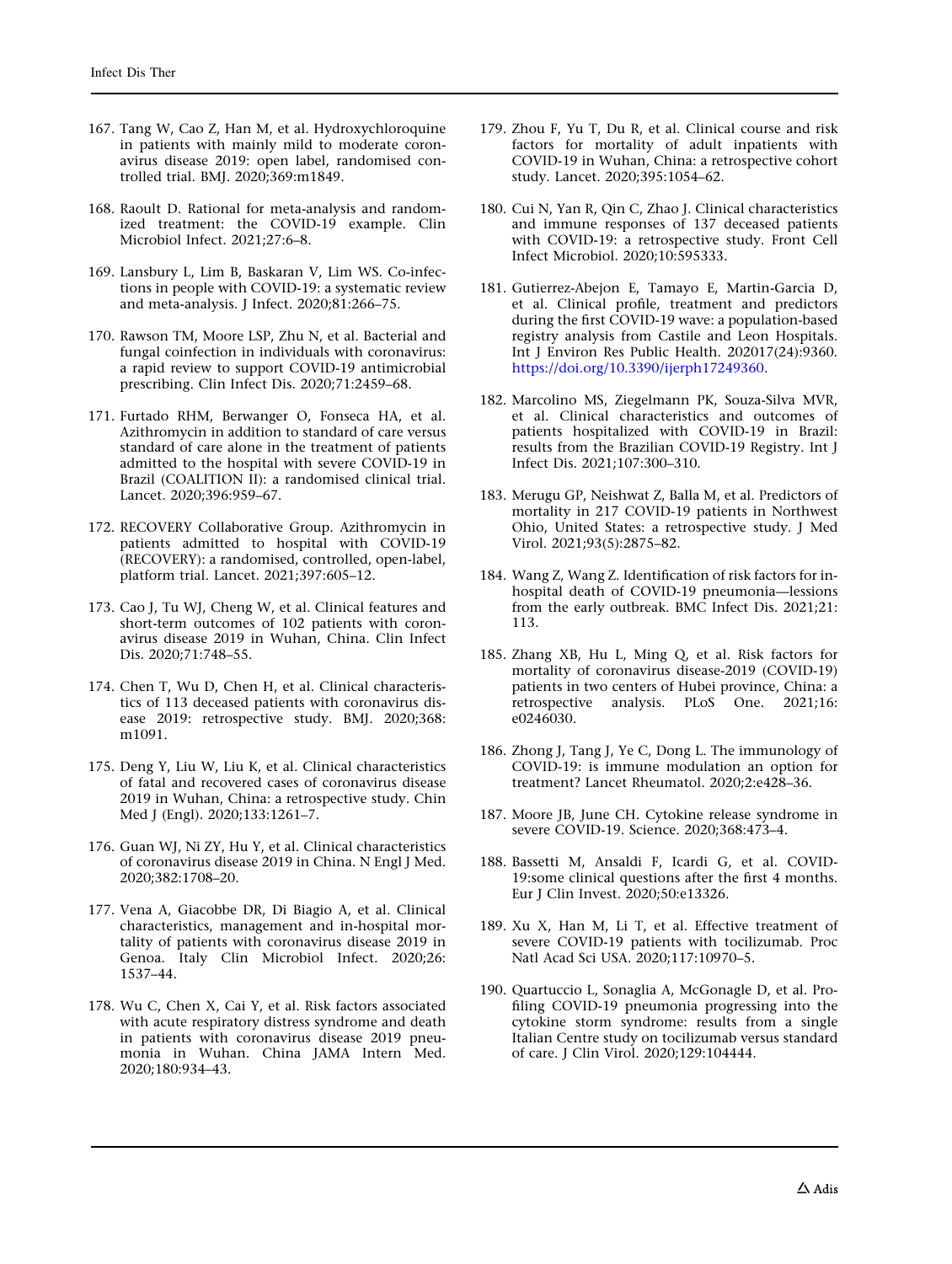- <span id="page-45-0"></span>191. Luo P, Liu Y, Qiu L, et al. Tocilizumab treatment in COVID-19: a single center experience. J Med Virol. 2020;92:814–8.
- 192. Dimopoulos G, de Mast Q, Markou N, et al. Favorable anakinra responses in severe covid-19 patients with secondary hemophagocytic lymphohistiocytosis. Cell Host Microbe. 2020;28:117–123e1.
- 193. ACTIV-3/TICO LY-CoV555 Study Group, Lundgren JD, Grund B, et al. A neutralizing monoclonal antibody for hospitalized patients with Covid-19. N Engl J Med. 2021;384(10):905-914.
- 194. Regeneron®. REGN-COV2 independent data monitoring committee recommend holding enrollment in hospitalized patients with high oxygen requirements and continuing enrollment in patients with low or no oxygen requirements. 30 October 2020. 2021. [https://investor.regeneron.com/news-releases/](https://investor.regeneron.com/news-releases/news-release-details/regn-cov2-independent-data-monitoring-committee-recommends) [news-release-details/regn-cov2-independent-data](https://investor.regeneron.com/news-releases/news-release-details/regn-cov2-independent-data-monitoring-committee-recommends)[monitoring-committee-recommends](https://investor.regeneron.com/news-releases/news-release-details/regn-cov2-independent-data-monitoring-committee-recommends). Accessed 10 Jan 2021.
- 195. Campochiaro C, Della-Torre E, Cavalli G, et al. Efficacy and safety of tocilizumab in severe COVID-19 patients: a single-centre retrospective cohort study. Eur J Intern Med. 2020;76:43–9.
- 196. Capra R, De Rossi N, Mattioli F, et al. Impact of low dose tocilizumab on mortality rate in patients with COVID-19 related pneumonia. Eur J Intern Med. 2020;76:31–5.
- 197. Colaneri M, Bogliolo L, Valsecchi P, et al. Tocilizumab for treatment of severe COVID-19 patients: preliminary results from SMAtteo COvid19 REgistry (SMACORE). Microorganisms. 2020;8(5):695.
- 198. Cortegiani A, Ippolito M, Greco M, et al. Rationale and evidence on the use of tocilizumab in COVID-19: a systematic review. Pulmonology. 2021;27: 52–66.
- 199. Kewan T, Covut F, Al-Jaghbeer MJ, et al. Tocilizumab for treatment of patients with severe COVID-19: a retrospective cohort study. EClinicalMedicine. 2020;24:100418.
- 200. Martinez-Sanz J, Muriel A, Ron R, et al. Effects of tocilizumab on mortality in hospitalized patients with COVID-19: a multicentre cohort study. Clin Microbiol Infect. 2021;27(2):238–43.
- 201. Mikulska M, Nicolini LA, Signori A, et al. Tocilizumab and steroid treatment in patients with COVID-19 pneumonia. PLoS One. 2020;15(8):e0237831.
- 202. Hermine O, Mariette X, Tharaux PL, et al. Effect of tocilizumab vs usual care in adults hospitalized with COVID-19 and moderate or severe pneumonia: a

randomized clinical trial. JAMA Intern Med. 2021;181:32–40.

- 203. Salama C, Han J, Yau L, et al. Tocilizumab in patients hospitalized with Covid-19 pneumonia. N Engl J Med. 2021;384:20–30.
- 204. Salvarani C, Dolci G, Massari M, et al. Effect of tocilizumab vs standard care on clinical worsening in patients hospitalized with COVID-19 pneumonia: a randomized clinical trial. JAMA Intern Med. 2021;181:24–31.
- 205. Stone JH, Frigault MJ, Serling-Boyd NJ, et al. Efficacy of tocilizumab in patients hospitalized with Covid-19. N Engl J Med. 2020;383:2333–44.
- 206. Rosas IO, Brau N, Waters M, et al. Tocilizumab in hospitalized patients with severe Covid-19 pneumonia. N Engl J Med. 2021;384(16):1503–1516.
- 207. Soin AS, Kumar K, Choudhary NS, et al. Tocilizumab plus standard care versus standard care in patients in India with moderate to severe COVID-19-associated cytokine release syndrome (COVIN-TOC): an open-label, multicentre, randomised, controlled, phase 3 trial. Lancet Respir Med. 2021;9: 511–21.
- 208. Veiga VC, Prats JAGG, Farias DLC, et al. Effect of tocilizumab on clinical outcomes at 15 days in patients with severe or critical coronavirus disease 2019: randomised controlled trial. BMJ. 2021;372: n84.
- 209. Parr JB. Time to reassess tocilizumab's role in COVID-19 pneumonia. JAMA Intern Med. 2021;181:12–5.
- 210. RECOVERY Collaborative Group. Tocilizumab in patients admitted to hospital with COVID-19 (RECOVERY): a randomised, controlled, open-label, platform trial. Lancet. 2021;397:1637–45.
- 211. REMAP-CAP Investigators. Interleukin-6 receptor antagonists in critically ill patients with Covid-19. N Engl J Med. 2021;384(16):1491–1502.
- 212. Lescure FX, Honda H, Fowler RA, et al. Sarilumab in patients admitted to hospital with severe or critical COVID-19: a randomised, double-blind, placebocontrolled, phase 3 trial. Lancet Respir Med. 2021;9: 522–32.
- 213. CORIMUNO-19 Collaborative group. Effect of anakinra versus usual care in adults in hospital with COVID-19 and mild-to-moderate pneumonia (CORIMUNO-ANA-1): a randomised controlled trial. Lancet Respir Med. 2021;9(3):295–304.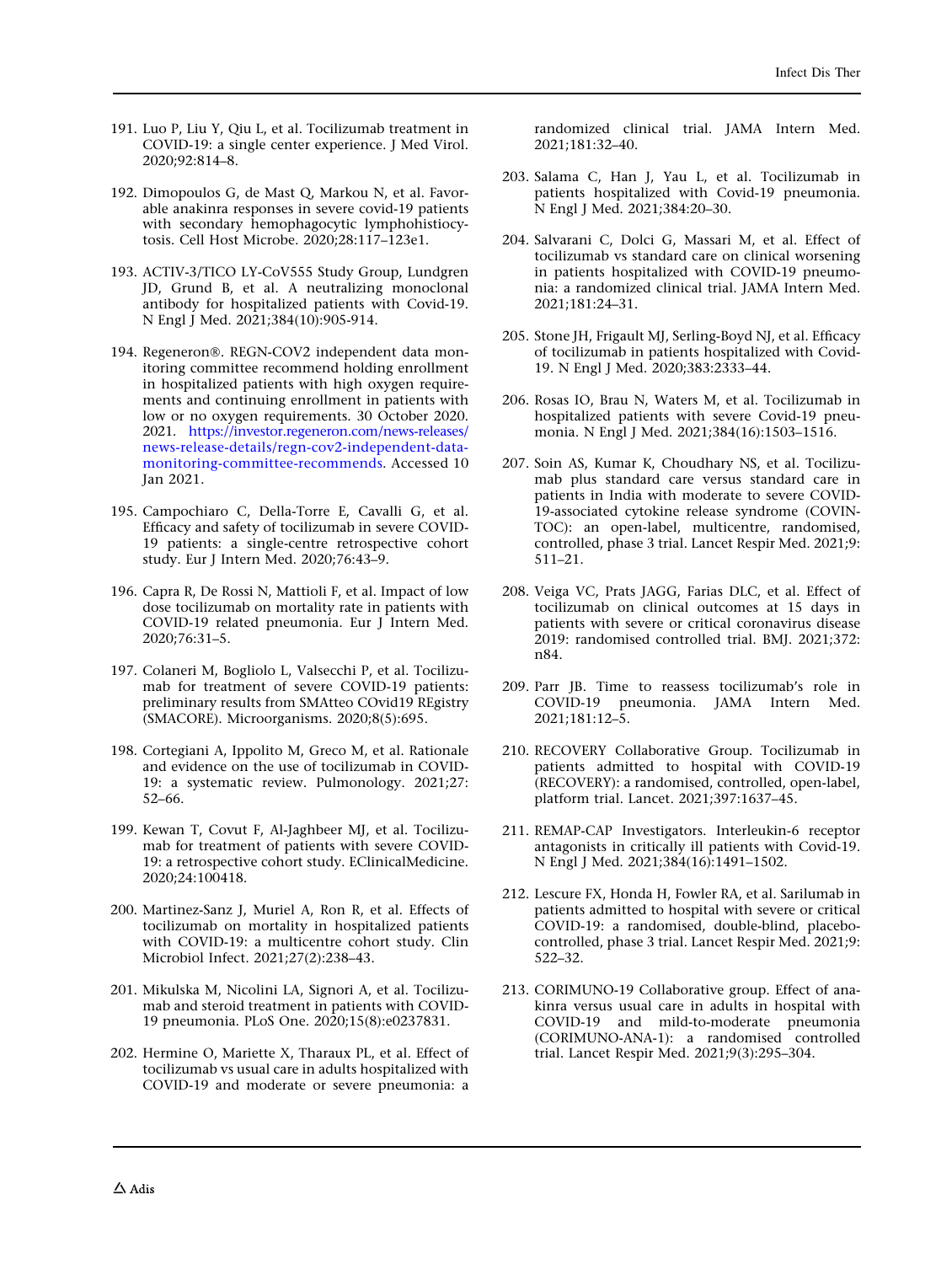- <span id="page-46-0"></span>214. Kalil AC, Patterson TF, Mehta AK, et al. Baricitinib plus remdesivir for hospitalized adults with Covid-19. N Engl J Med. 2021;384(9):795–807.
- 215. Goletti D, Cantini F. Baricitinib therapy in Covid-19 pneumonia—an unmet need fulfilled. N Engl J Med. 2021;384:867–9.
- 216. Lopes MI, Bonjorno LP, Giannini MC, et al. Beneficial effects of colchicine for moderate to severe COVID-19: a randomised, double-blinded, placebocontrolled clinical trial. RMD Open. 2021;7: e001455.
- 217. Horby PW, Campbell M, Spata E, et al. Colchicine in patients admitted to hospital with COVID-19 (RECOVERY): a randomised, controlled, open-label, platform trial. medRxiv. 2021.05.18.21257267. [https://doi.org/10.1101/2021.05.18.21257267.](https://doi.org/10.1101/2021.05.18.21257267)
- 218. Estcourt LJ, Roberts DJ. Convalescent plasma for covid-19. BMJ. 2020;370:m3516.
- 219. Wood EM, Estcourt LJ, McQuilten Z. How should we use convalescent plasma therapies for COVID-19? Blood. 2021;137(12):1573–81.
- 220. Ahn JY, Sohn Y, Lee SH, et al. Use of convalescent plasma therapy in two COVID-19 patients with acute respiratory distress syndrome in Korea. J Korean Med Sci. 2020;35:e149.
- 221. Anderson J, Schauer J, Bryant S, Graves CR. The use of convalescent plasma therapy and remdesivir in the successful management of a critically ill obstetric patient with novel coronavirus 2019 infection: a case report. Case Rep Womens Health. 2020;27:e00221.
- 222. Cinar OE, Sayinalp B, Aladag Karakulak E, et al. Convalescent (immune) plasma treatment in a myelodysplastic COVID-19 patient with disseminated tuberculosis. Transfus Apher Sci. 2020;59: 102821.
- 223. Duan K, Liu B, Li C, et al. Effectiveness of convalescent plasma therapy in severe COVID-19 patients. Proc Natl Acad Sci USA. 2020;117:9490–6.
- 224. Ibrahim D, Dulipsingh L, Zapatka L, et al. Factors associated with good patient outcomes following convalescent plasma in COVID-19: a prospective phase II clinical trial. Infect Dis Ther. 2020;9(4): 913–26.
- 225. Joyner MJ, Bruno KA, Klassen SA, et al. Safety update: COVID-19 convalescent plasma in 20,000 hospitalized patients. Mayo Clin Proc. 2020;95: 1888–97.
- 226. Joyner MJ, Wright RS, Fairweather D, et al. Early safety indicators of COVID-19 convalescent plasma in 5000 patients. J Clin Invest. 2020;130:4791–7.
- 227. Kong Y, Cai C, Ling L, et al. Successful treatment of a centenarian with coronavirus disease 2019 (COVID-19) using convalescent plasma. Transfus Apher Sci. 2020;59:102820.
- 228. Liu STH, Lin HM, Baine I, et al. Convalescent plasma treatment of severe COVID-19: a propensity score-matched control study. Nat Med. 2020;26: 1708–13.
- 229. Salazar E, Christensen PA, Graviss EA, et al. Treatment of coronavirus disease 2019 patients with convalescent plasma reveals a signal of significantly decreased mortality. Am J Pathol. 2020;190: 2290–303.
- 230. Salazar E, Perez KK, Ashraf M, et al. Treatment of coronavirus disease 2019 (COVID-19) patients with convalescent plasma. Am J Pathol. 2020;190: 1680–90.
- 231. Shen C, Wang Z, Zhao F, et al. Treatment of 5 critically ill patients with COVID-19 with convalescent plasma. JAMA. 2020;323:1582–9.
- 232. Ye M, Fu D, Ren Y, et al. Treatment with convalescent plasma for COVID-19 patients in Wuhan. China J Med Virol. 2020;92:1890–901.
- 233. Zeng QL, Yu ZJ, Gou JJ, et al. Effect of convalescent plasma therapy on viral shedding and survival in patients with coronavirus disease 2019. J Infect Dis. 2020;222:38–43.
- 234. Zhang B, Liu S, Tan T, et al. Treatment with convalescent plasma for critically ill patients with severe acute respiratory syndrome coronavirus 2 infection. Chest. 2020;158:e9–13.
- 235. Zhang L, Pang R, Xue X, et al. Anti-SARS-CoV-2 virus antibody levels in convalescent plasma of six donors who have recovered from COVID-19. Aging (Albany NY). 2020;12:6536–42.
- 236. Perotti C, Baldanti F, Bruno R, et al. Mortality reduction in 46 severe Covid-19 patients treated with hyperimmune plasma. A proof of concept single arm multicenter trial. Haematologica. 2020;105:2834–2840.
- 237. Agarwal A, Mukherjee A, Kumar G, et al. Convalescent plasma in the management of moderate covid-19 in adults in India: open label phase II multicentre randomised controlled trial (PLACID Trial). BMJ. 2020;371:m3939.
- 238. Li L, Zhang W, Hu Y, et al. Effect of convalescent plasma therapy on time to clinical improvement in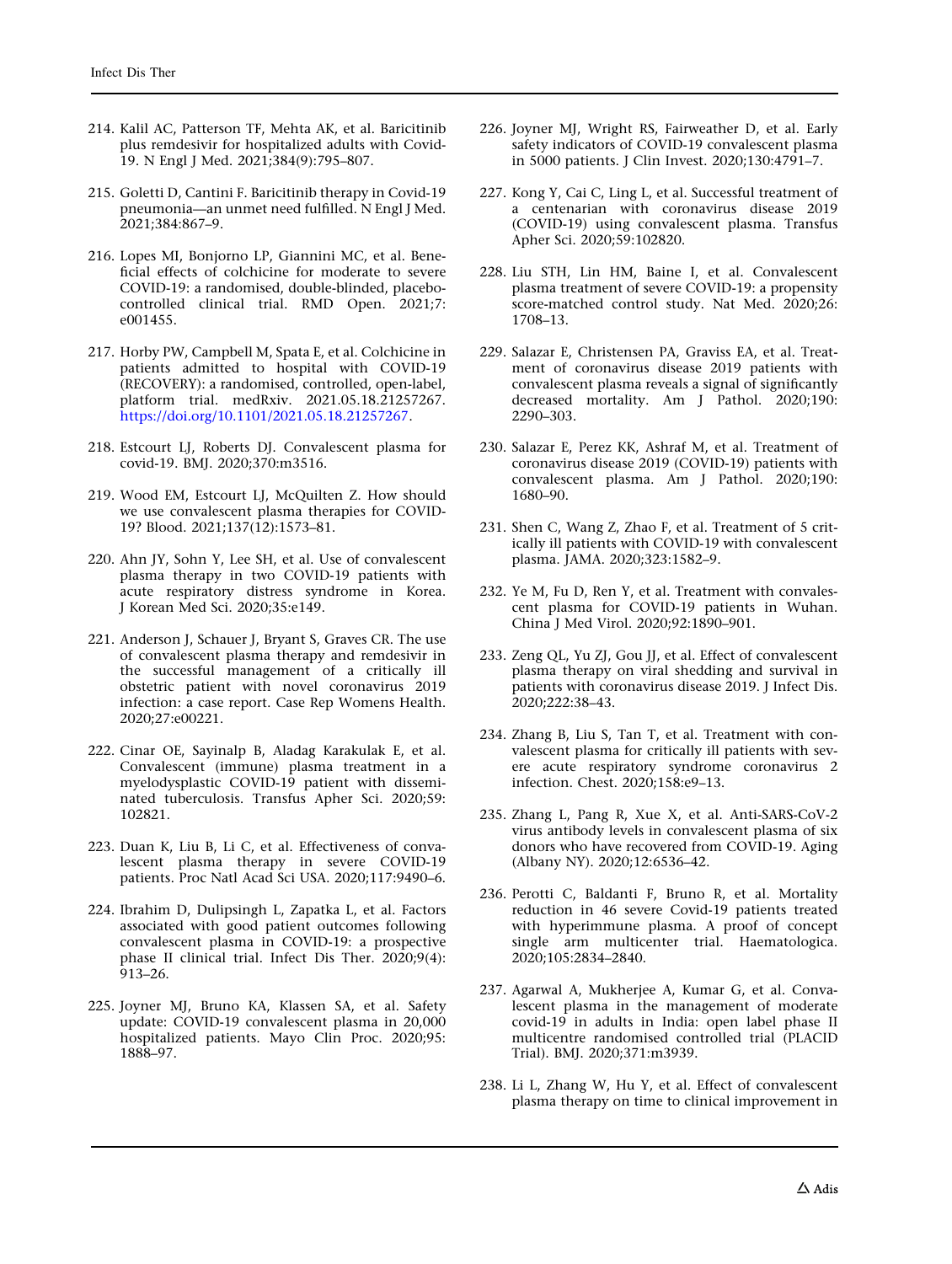<span id="page-47-0"></span>patients with severe and life-threatening COVID-19: a randomized clinical trial. JAMA. 2020;324: 460–70.

- 239. Simonovich VA, Burgos Pratx LD, Scibona P, et al. A randomized trial of convalescent plasma in Covid-19 severe pneumonia. N Engl J Med. 2021;384(7): 619–29.
- 240. Libster R, Perez Marc G, Wappner D, et al. Early high-titer plasma therapy to prevent severe Covid-19 in older adults. N Engl J Med. 2021;384(7): 610–18.
- 241. AlQahtani M, Abdulrahman A, Almadani A, et al. Randomized controlled trial of convalescent plasma therapy against standard therapy in patients with severe COVID-19 disease. Sci Rep. 2021;11:9927.
- 242. RECOVERY Collaborative Group. Convalescent plasma in patients admitted to hospital with COVID-19 (RECOVERY): a randomised controlled, open-label, platform trial. Lancet. 2021;S0140–6736(21):00897–907.
- 243. Bajpai M, Kumar S, Maheshwari A, et al. Efficacy of convalescent plasma therapy compared to fresh frozen plasma in severely ill COVID-19 patients: a pilot randomized controlled trial. medRxiv. 2020;2020.2010.2025.20219337.
- 244. Balcells ME, Rojas L, Le Corre N, et al. Early anti-SARS-CoV-2 convalescent plasma in patients admitted for COVID-19: a randomized phase II clinical trial. medRxiv. 2020;2020.2009.2017. 20196212.
- 245. Gharbharan A, Jordans CCE, Geurtsvankessel C, et al. Convalescent plasma for COVID-19. a randomized clinical trial. medRxiv. 2020;2020.2007. 2001.20139857.
- 246. Ray Y, Paul SR, Bandopadhyay P, et al. Clinical and immunological benefits of convalescent plasma therapy in severe COVID-19: insights from a single center open label randomised control trial. medRxiv. 2020;2020.2011.2025.20237883.
- 247. O'Donnell MR, Grinsztejn B, Cummings MJ, et al. A randomized, double-blind, controlled trial of convalescent plasma in adults with severe COVID-19. medRxiv. 2021; 2021.03.12.21253373. [https://doi.](https://doi.org/10.1101/2021.03.12.21253373) [org/10.1101/2021.03.12.21253373](https://doi.org/10.1101/2021.03.12.21253373).
- 248. Avendano-Sola C, Ramos-Martinez A, Munez-Rubio E, et al. Convalescent plasma for COVID-19: a multicenter, randomized clinical trial. medRxiv. 2020;2020:2020.2008.2026.20182444.
- 249. Katz LM. (A little) clarity on convalescent plasma for Covid-19. N Engl J Med. 2021;384(7):666–8.
- 250. Grieco DL, Menga LS, Cesarano M, et al. Effect of helmet noninvasive ventilation vs high-flow nasal oxygen on days free of respiratory support in patients with COVID-19 and moderate to severe hypoxemic respiratory failure: the HENIVOT randomized clinical trial. JAMA. 2021;325:1731–43.
- 251. Munshi L, Hall JB. Respiratory support during the COVID-19 pandemic: is it time to consider using a helmet? JAMA. 2021;325:1723–5.
- 252. Aliberti S, Radovanovic D, Billi F, et al. Helmet CPAP treatment in patients with COVID-19 pneumonia: a multicentre cohort study. Eur Respir J. 2020;56(4):2001935.
- 253. Alviset S, Riller Q, Aboab J, et al. Continuous positive airway pressure (CPAP) face-mask ventilation is an easy and cheap option to manage a massive influx of patients presenting acute respiratory failure during the SARS-CoV-2 outbreak: a retrospective cohort study. PLoS One. 2020;15:e0240645.
- 254. Arina P, Baso B, Moro V, et al. Discriminating between CPAP success and failure in COVID-19 patients with severe respiratory failure. Intensive Care Med. 2021;47(2):237–9.
- 255. Avdeev SN, Yaroshetskiy AI, Tsareva NA, et al. Noninvasive ventilation for acute hypoxemic respiratory failure in patients with COVID-19. Am J Emerg Med. 2021;39:154–7.
- 256. Brusasco C, Corradi F, Di Domenico A, et al. Continuous positive airway pressure in Covid-19 patients with moderate-to-severe respiratory failure. Eur Respir J. 2021;57:2002524.
- 257. Burns GP, Lane ND, Tedd HM, et al. Improved survival following ward-based non-invasive pressure support for severe hypoxia in a cohort of frail patients with COVID-19: retrospective analysis from a UK teaching hospital. BMJ Open Respir Res. 2020;;7(1):e000621.
- 258. Duca A, Memaj I, Zanardi F, et al. Severity of respiratory failure and outcome of patients needing a ventilatory support in the emergency department during Italian novel coronavirus SARS-CoV2 outbreak: preliminary data on the role of helmet CPAP and non-invasive positive pressure ventilation. EClinicalMedicine. 2020;24:100419.
- 259. Franco C, Facciolongo N, Tonelli R, et al. Feasibility and clinical impact of out-of-ICU noninvasive respiratory support in patients with COVID-19-related pneumonia. Eur Respir J. 2020;56(5):2002130.
- 260. Hallifax RJ, Porter BM, Elder PJ, et al. Successful awake proning is associated with improved clinical outcomes in patients with COVID-19: single-centre